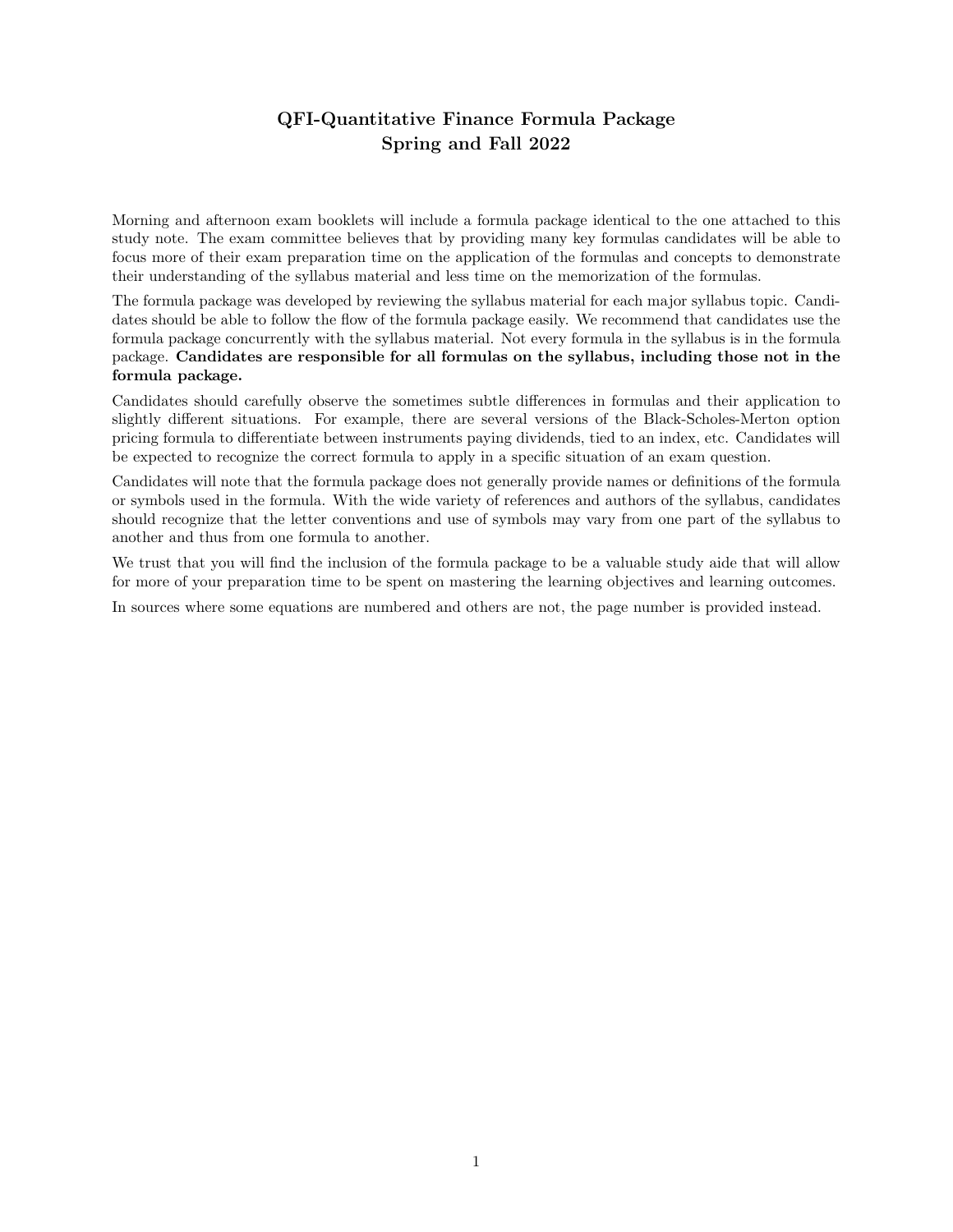An Introduction to the Mathematics of Financial Derivatives, 3rd Edition (second printing), A. Hirsa and S. Neftci

#### Chapter 2

(2.10) 
$$
\begin{bmatrix} 1 \ S(t) \ C(t) \end{bmatrix} = \begin{bmatrix} (1+r\Delta) & (1+r\Delta) \ S_1(t+\Delta) & S_2(t+\Delta) \ C_1(t+\Delta) & C_2(t+\Delta) \end{bmatrix} \begin{bmatrix} \psi_1 \\ \psi_2 \end{bmatrix}
$$

$$
(2.46) \qquad R_1(t+1) = \frac{S_1(t+1)}{S(t)}
$$

(2.47) 
$$
R_2(t+1) = \frac{S_2(t+1)}{S(t)}
$$

(2.48) 
$$
0 = ((1+r) - R_1)\psi_1 + ((1+r) - R_2)\psi_2
$$

$$
(2.66) \qquad S_t = \frac{1}{1+r} \left[ \mathbb{Q}_{up}(S_t + \sigma \sqrt{\Delta}) + \mathbb{Q}_{down}(S_t - \sigma \sqrt{\Delta}) \right]
$$

$$
(2.67) \t Ct = \frac{1}{(1+r)} \left[ \mathbb{Q}_{up} C_{t+\Delta}^{up} + \mathbb{Q}_{down} C_{t+\Delta}^{down} \right]
$$

(2.68) 
$$
C_T = \max[S_T - C_0, 0]
$$

$$
(2.70) \tS = \frac{1+d}{1+r} \left[ S^u \mathbb{Q}_{up} + S^d \mathbb{Q}_{down} \right]
$$

(2.71) 
$$
C = \frac{1}{1+r} \left[ C^u \mathbb{Q}_{up} + C^d \mathbb{Q}_{down} \right]
$$

$$
\left[ C_{1} \right]_{\text{Cov}} = 27 \qquad \mathbb{E}^{\mathbb{Q}} \left[ C_{t+\Delta} \right]_{\text{Cov}} \rightarrow \mathbb{E}^{\mathbb{Q}}
$$

$$
\text{(page 27)} \qquad \mathbb{E}^{\mathbb{Q}} \left[ \frac{C_{t+\Delta}}{C_t} \right] \approx 1 + r\Delta
$$

#### Chapter 3

$$
(3.37) \qquad \sum_{i=1}^{n} f\left(\frac{t_i + t_{i-1}}{2}\right)(t_i - t_{i-1}) \to \int_0^T f(s)ds
$$
\n
$$
(3.49) \qquad \int_0^T g(s)df(s) \approx \sum_{i=1}^{n} g\left(\frac{t_i + t_{i-1}}{2}\right)(f(t_i) - f(t_{i-1}))
$$

#### Chapter 4

(4.20) 
$$
f(x) = \sum_{i=0}^{\infty} \frac{1}{i!} f^i(x_0) (x - x_0)^i
$$
  
(4.23) 
$$
dF(t) = F_S dS_t + F_r dr_t + F_t dt
$$
  
(4.24) 
$$
dF(t) = F_s dS_t + F_r dr_t + F_t dt + \frac{1}{2} F_{ss} dS_t^2 + \frac{1}{2} F_{rr} dr_t^2 + F_{sr} dS_t dr_t
$$

(5.11) 
$$
\mathbb{E}[S_t|I_u] = \int_{-\infty}^{\infty} S_t f(S_t|I_u) dS_t, \quad u < t
$$

$$
(5.18) \qquad P(\Delta F(t) = +a\sqrt{\Delta}) = p
$$

$$
(5.19) \qquad P(\Delta F(t) = -a\sqrt{\Delta}) = 1 - p
$$

$$
(5.37) \qquad P(\Delta N_t = 1) \approx \lambda \Delta
$$

$$
(5.38) \qquad P(\Delta N_t = 0) \approx 1 - \lambda \Delta
$$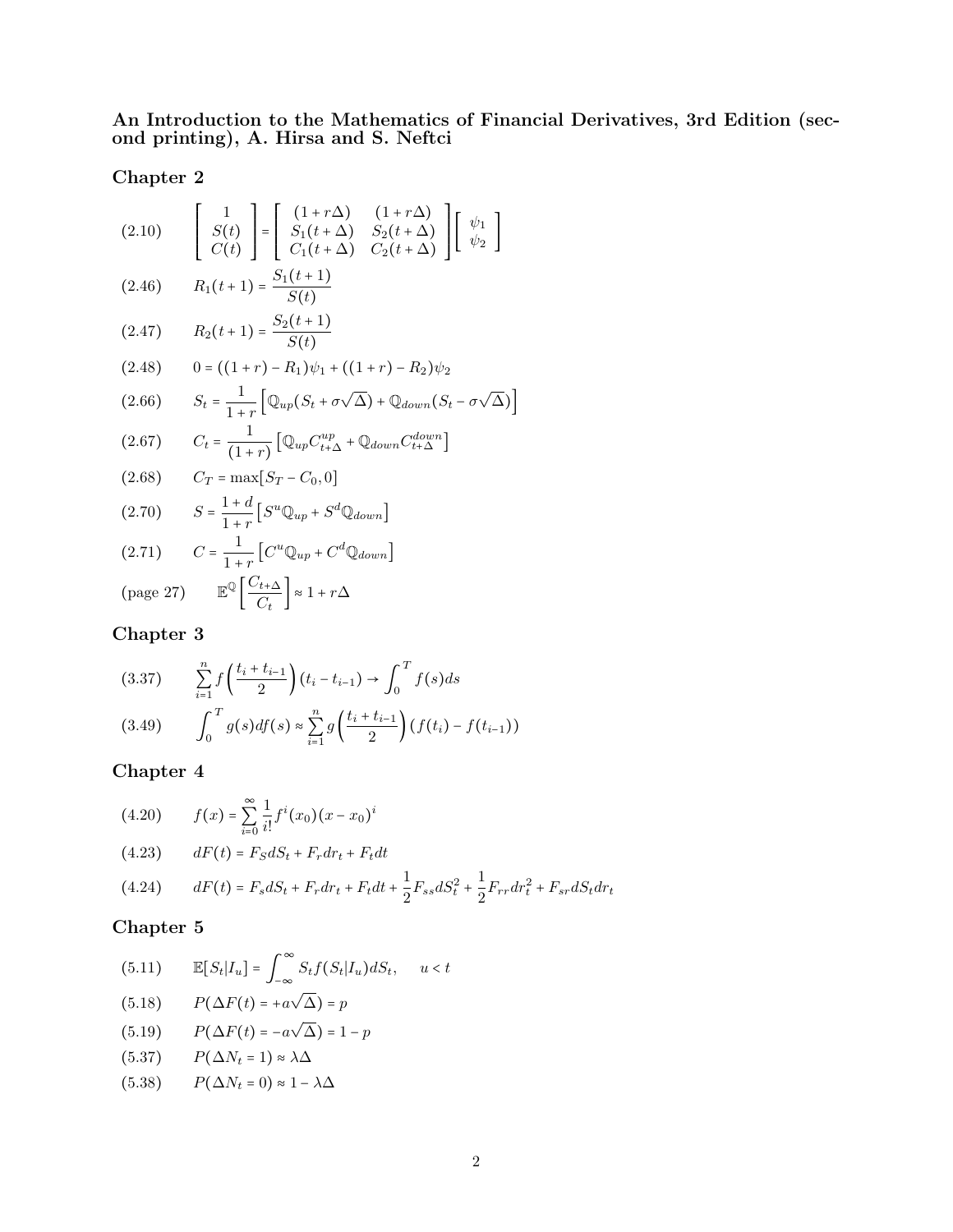(5.39) 
$$
P(\Delta N_t = n) = \frac{e^{-\lambda \Delta} (\lambda \Delta)^n}{n!}
$$
  
\n(5.40) 
$$
f(x) = \frac{1}{\theta} \exp\left(-\frac{x}{\theta}\right), \quad x \ge 0
$$
  
\n(5.41) 
$$
F(x) = 1 - \exp(-x/\theta), \quad x \ge 0
$$
  
\n(5.42) 
$$
f(x) = \frac{1}{\Gamma(\alpha)\beta^{\alpha}} x^{\alpha-1} e^{-x/\beta}
$$
  
\n(5.44) 
$$
P(X_{t+s} \le x_{t+s}|x_t, \dots, x_1) = P(X_{t+s} \le x_{t+s}|x_t)
$$
  
\n(5.45) 
$$
r_{t+\Delta} - r_t = \mathbb{E}[(r_{t+\Delta} - r_t)|I_t] + \sigma(I_t, t)\Delta W_t
$$
  
\n(5.48) 
$$
dr_t = \mu(r_t, t)dt + \sigma(r_t, t)dW_t
$$
  
\n(5.49) 
$$
\begin{bmatrix} r_{t+\Delta} \\ R_{t+\Delta} \end{bmatrix} = \begin{bmatrix} \alpha_1 r_t + \beta_1 R_t \\ \alpha_2 r_t + \beta_2 R_t \end{bmatrix} + \begin{bmatrix} \sigma_1 W_{t+\Delta}^1 \\ \sigma_2 W_{t+\Delta}^2 \end{bmatrix}
$$

(6.3) 
$$
\mathbb{E}_{t}[S_{T}] = \mathbb{E}[S_{T}|I_{t}], t < T
$$
  
\n(6.4)  $\mathbb{E}|S_{t}| < \infty$   
\n(6.5)  $\mathbb{E}_{t}[S_{T}] = S_{t},$  for all  $t < T$   
\n(6.9)  $\mathbb{E}_{t}^{0}[e^{-ru}B_{t+u}] = B_{t}, 0 < u < T - t$  (The text formula is incorrect, the right-hand side should be  $B_{t}$ )  
\n(6.10)  $\mathbb{E}_{t}^{0}[e^{-ru}B_{t+u}] = S_{t}, 0 < u$   
\n(6.29)  $V^{1} = \sum_{i=1}^{n} |X_{t_{i}} - X_{t_{i-1}}|$   
\n(6.30)  $V^{2} = \sum_{i=1}^{n} |X_{t_{i}} - X_{t_{i-1}}|^{2}$   
\n(6.31)  $V^{2} = \sum_{i=1}^{n} |X_{t_{i}} - X_{t_{i-1}}|^{2}$   
\n(6.33)  $V^{2} \le \max_{i} |X_{t_{i}} - X_{t_{i-1}}|^{1}$   
\n(6.35)  $V^{2} \le \max_{i} |X_{t_{i}} - X_{t_{i-1}}|^{1}$   
\n(6.36)  $V^{2} \le \max_{i} |X_{t_{i}} - X_{t_{i-1}}|^{2}V^{2}$   
\n(6.37)  $\max |X_{t_{i}} - X_{t_{i-1}}| \to 0$   
\n(6.38)  $V^{4} \le \max_{i} |X_{t_{i}} - X_{t_{i-1}}|^{2}V^{2}$   
\n(6.49)  $X_{t} + \mathbb{E}_{t} \left[ \int_{t}^{t+T} dX_{u} \right] = X_{t} + \mu T$  (This is a correction to the text formula)  
\n(6.50)  $Z_{t} = X_{t} - \mu t$   
\n(6.51)  $\mathbb{E}_{t}[Z_{t+T}] = X_{t} + \mathbb{E}_{t}[(X_{t+T} - X_{t})] - \mu(t+T)$  (This is a correction to the text formula)  
\n(6.53)  $\mathbb{E}_{$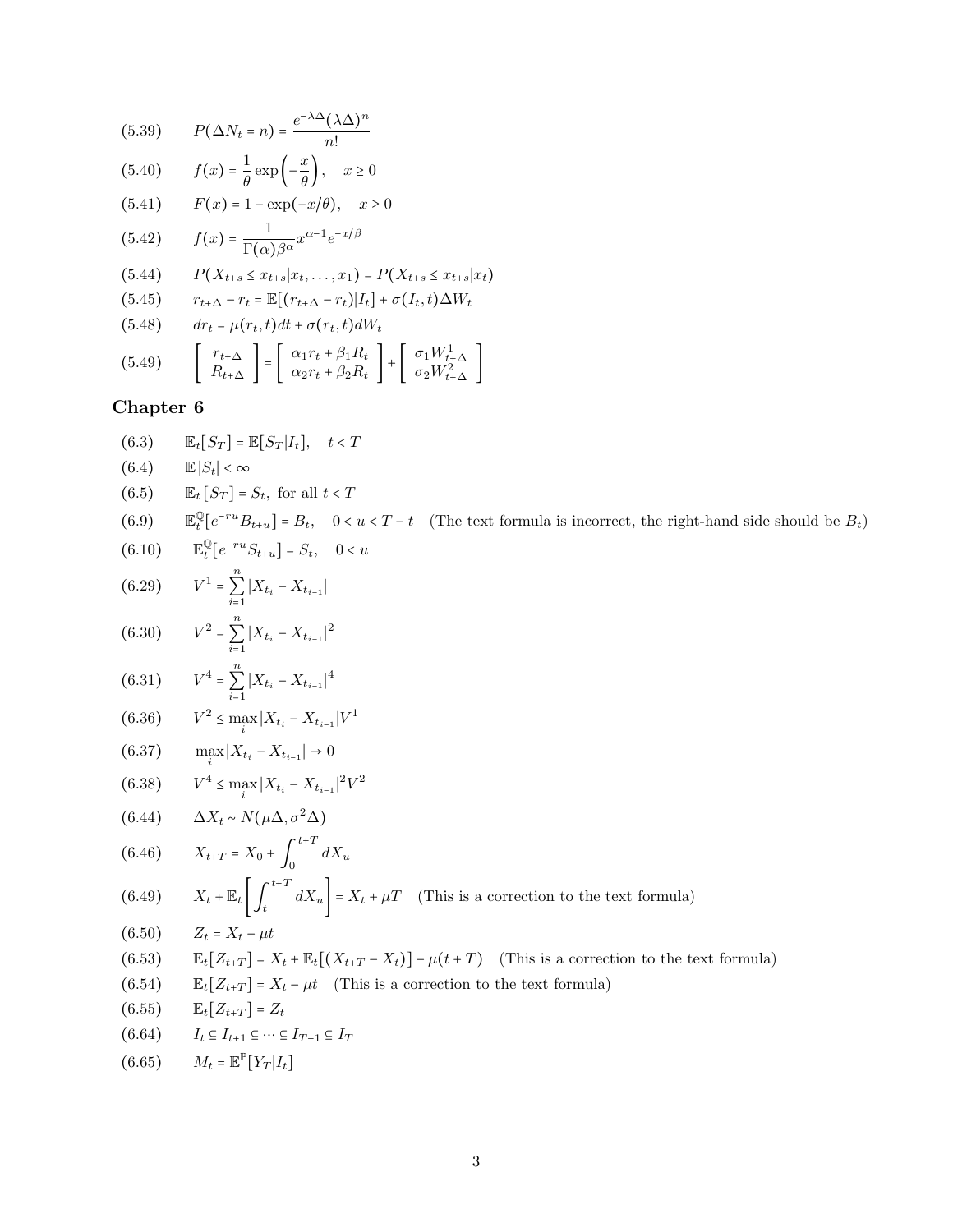(6.66) 
$$
\mathbb{E}^{\mathbb{P}}[M_{t+s}|I_t] = M_t
$$
  
\n(6.70)  $G_T = f(S_T)$   
\n(6.71)  $B_T = e^{\int_t^T r_s ds}$   
\n(6.72)  $M_t = \mathbb{E}^{\mathbb{P}}\left[\frac{G_T}{B_T}|I_t\right]$   
\n(6.105)  $e^{-rt}S_t = A_t + Z_t$   
\n(6.106)  $M_{t_k} = M_{t_0} + \sum_{i=1}^k H_{t_{i-1}}[Z_{t_i} - Z_{t_{i-1}}]$   
\n(6.108)  $\mathbb{E}_{t_0}[M_{t_k}] = M_{t_0}$  (This is a correction to the text formula)

(7.23) 
$$
\Delta W_k = [S_k - S_{k-1}] - \mathbb{E}_{k-1}[S_k - S_{k-1}]
$$
  
(7.26) 
$$
W_k = \sum_{i=1}^k \Delta W_i
$$
  
(7.28) 
$$
\mathbb{E}_{k-1}[W_k] = W_{k-1}
$$
  
(7.29) 
$$
\mathbb{V}^k = \mathbb{E}_0[\Delta W_k^2]
$$
  
(7.29) 
$$
\mathbb{V}^k = \mathbb{E}_0[\Delta W_k^2]
$$

$$
(7.30) \qquad \mathbb{V} = \mathbb{E}_0 \left[ \sum_{k=1}^{n} \Delta W_k \right] = \sum_{k=1}^{n} \mathbb{V}^k
$$

$$
(7.31) \qquad \mathbb{V} > A_1 > 0
$$
\n
$$
(7.33) \qquad \mathbb{V} < A_2 < \infty
$$

(7.34) 
$$
\mathbb{V}_{max} = \max_{k} [\mathbb{V}^{k}, k = 1, ..., n]
$$
  
(7.35) 
$$
\frac{\mathbb{V}^{k}}{\mathbb{V}^{k}} > A_{3}, \quad 0 < A_{3} < 1
$$

$$
(7.35) \qquad \frac{1}{\mathbb{V}_{max}} > A_3, \quad 0 < A_3 <
$$

$$
(7.36) \qquad \mathbb{E}[\Delta W_k]^2 = \sigma_k^2 h
$$

(7.56) 
$$
S_k - S_{k-1} = \mathbb{E}_{k-1} [S_k - S_{k-1}] + \sigma_k \Delta W_k
$$

$$
(7.63) \t\t \mathbb{E}_{k-1}(S_k - S_{k-1}) \approx a(I_{k-1}, kh)h
$$

$$
(7.64) \qquad S_{kh} - S_{(k-1)h} \approx a(I_{k-1}, kh)h + \sigma_k[W_{kh} - W_{(k-1)h}]
$$

(8.7) 
$$
dN_t = \begin{cases} 1 & \text{with probability } \lambda dt \\ 0 & \text{with probability } 1 - \lambda dt \end{cases}
$$
  
(8.8) 
$$
M_t = N_t - \lambda t
$$
  
(8.9) 
$$
\mathbb{E}[M_t] = 0
$$
  
(8.10) 
$$
\mathbb{E}[M_t]^2 = \lambda t
$$
  
(8.21) 
$$
\sigma_k \Delta W_k = \begin{cases} \omega_1 & \text{with probability } p_1 \\ \omega_2 & \text{with probability } p_2 \\ \vdots & \vdots \\ \omega_m & \text{with probability } p_m \end{cases}
$$
  
(8.22) 
$$
\mathbb{E}[\sigma_k \Delta W_k]^2 = \sigma_k^2 h
$$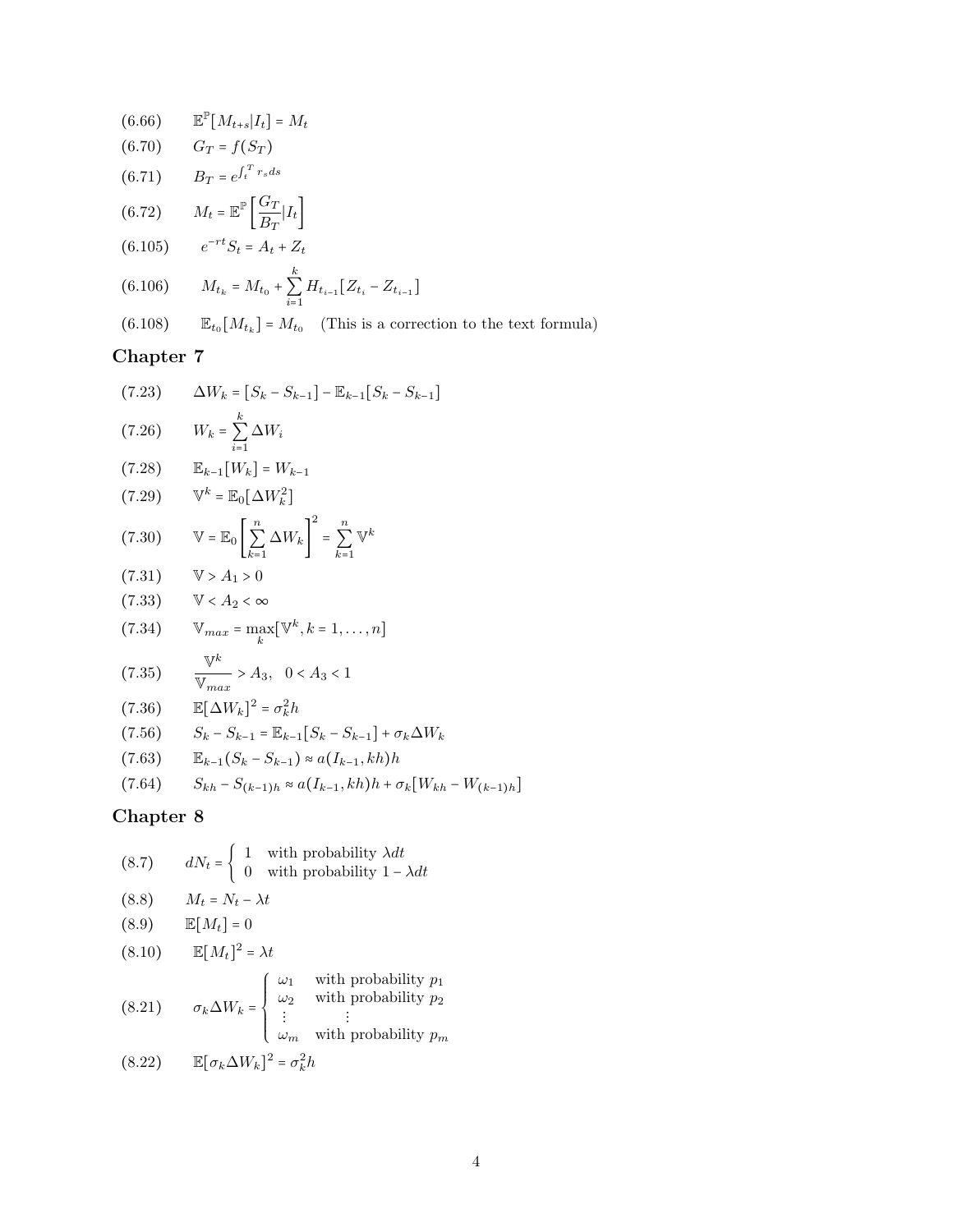$$
(8.23) \sum_{i=1}^{m} p_i \omega_i^2 = \sigma_k^2 h
$$
\n
$$
(8.29) p_i(h) = \bar{p}_i h^{4i}
$$
\n
$$
(8.33) q_i + 2r_i = 1
$$
\n
$$
(8.34) c_i = \bar{\omega}_i^2 \bar{p}_i
$$
\n
$$
(8.58) J_t = (N_t - \lambda t)
$$
\n
$$
(8.60) dS_t = a(S_t, t) dt + \sigma_1(S_t, t) dW_t + \sigma_2(S_t, t) dJ_t
$$
\n
$$
(8.61) \mathbb{V}[X_t] = \mathbb{E}[X_t - \mathbb{E}[X_t]]^2
$$
\n
$$
(8.62) Higher-order (centered) moments are  $\mathbb{E}[X_t - \mathbb{E}[X_t]]^k$ ,  $k >$ \n
$$
(8.72) \mathbb{E}[\sigma_2 \Delta J_k]^2 = h \left[ \sum_{i=1}^{m} \omega_i^2 \bar{p}_i \right]
$$
\n
$$
(8.73) \mathbb{E}[\sigma_2 \Delta J_k]^n = h \left[ \sum_{i=1}^{m} \omega_i^n \bar{p}_i \right]
$$
\n
$$
(8.75) t_0 = 0 < t_1 < \cdots < t_n = T
$$
\n
$$
(8.76) n\Delta = T
$$
\n
$$
(8.77) S_i = S_{t_i}, i = 0, 1, \ldots, n
$$
\n
$$
(8.78) S_{i+1} = \begin{cases} u_i S_i \text{ with probability } p_i \\ d_i S_i \text{ with probability } 1 - p_i \end{cases}
$$
\n
$$
(8.80) d_i = e^{-\sigma\sqrt{\Delta}}, \text{ for all } i
$$
\n
$$
(8.80) \mathbb{I} p_i = \frac{1}{2} \left[ 1 + \frac{\mu}{\sigma} \sqrt{\Delta} \right], \text{ for all } i
$$
\n
$$
(8.91) \log \frac{S_{i+n}}{S_i} = Z \log u + (n - Z) \log d
$$
\n
$$
(8.92) \log \frac{S_{i+n}}{S_i} = Z \log \frac{u}{d} + n \log d
$$
\n
$$
(8.96) \mathbb{E} \
$$
$$

 $\overline{2}$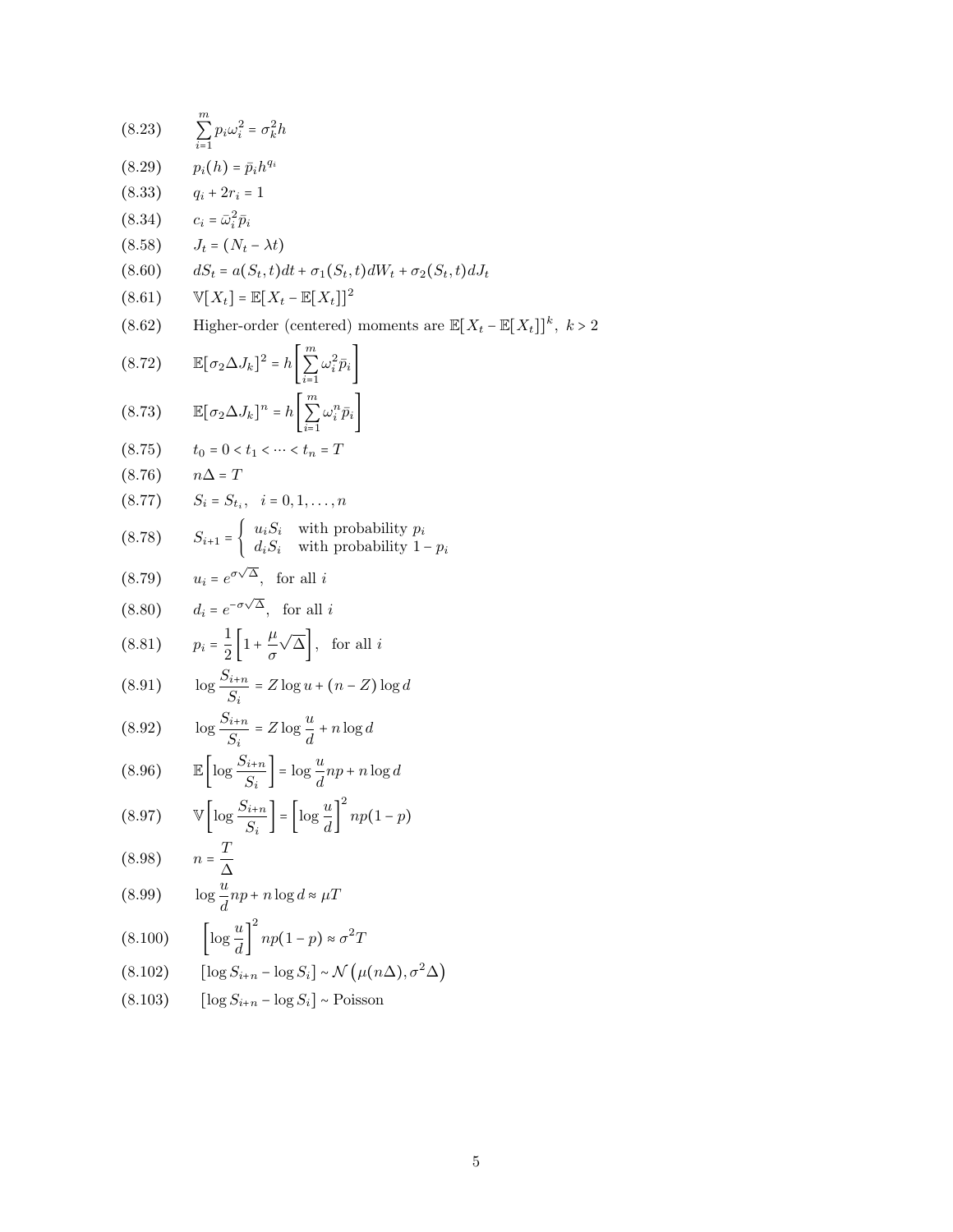$$
(9.37) \qquad \lim_{n \to \infty} \mathbb{E} \left[ \sum_{k=1}^{n} \sigma(S_{k-1}, k) \left[ W_k - W_{k-1} \right] - \int_0^T \sigma(S_u, u) dW_u \right]^2 = 0
$$

$$
(9.38) \qquad S_k - S_{k-1} = a(S_{k-1}, k)h + \sigma(S_{k-1}, k)[W_k - W_{k-1}], \quad k = 1, 2, \dots, n
$$

$$
(9.39) \qquad \mathbb{E}\bigg[\int_0^1 \sigma(S_t,t)^2 dt\bigg] < \infty
$$

$$
(9.41) \qquad \sum_{k=1}^{n} \sigma(S_{k-1}, k)[W_k - W_{k-1}] \to \int_0^T \sigma(S_t, t)dW_t \text{ as } n \to \infty (h \to 0)
$$

(9.73) 
$$
\int_0^T x_t dx_t = \frac{1}{2} \left[ x_T^2 - T \right]
$$

$$
(9.74) \qquad \lim_{n \to \infty} \mathbb{E} \left[ \sum_{i=0}^{n-1} \Delta x_{t_{i+1}}^2 - T \right]^2 = 0
$$

$$
(9.76) \qquad \text{If } \int_0^T (dx_t)^2 \text{ exists, then } \lim_{n \to \infty} \mathbb{E} \left[ \sum_{i=0}^{n-1} \Delta x_{t_{i+1}}^2 - \int_0^T (dx_t)^2 \right] = 0
$$

(9.77) 
$$
\int_0^1 dt = T
$$

$$
(9.78) \qquad \int_0^T (dx_t)^2 = \int_0^T (dx_t)^2 = T
$$

(9.78) 
$$
\int_0^{\infty} (dx_t)^2 = \int_0^{\infty} dt
$$
  
\n(9.79) 
$$
(dW_t)^2 = dt
$$
  
\n(9.85) 
$$
\mathbb{E}_t \left[ \int_0^{t+\Delta} \sigma_u dW_u \right] = \int_0^t \sigma_u dW_u \quad \text{(This is a correction to the text formula)}
$$
  
\n(9.199) 
$$
\mathbb{E} \left[ \int_0^T f(u, t) \, du \right] = \int_0^T f(u, t) \, du \, du \quad \text{(This is a correction to the text formula)}
$$

(9.132) 
$$
\mathbb{E}\left[\int_0^T f(W_t, t)dW_t \int_0^T g(W_t, t)dW_t\right] = \mathbb{E}\left[\int_0^T f(W_t, t)g(W_t, t)dt\right]
$$

(This is a correction to the text formula)

T

(9.133) 
$$
\mathbb{E}\left[\int_0^T f(W_t, t) dW_t\right]^2 = \mathbb{E}\left[\int_0^T f(W_t, t)^2 dt\right]
$$
 (This is a correction to the text formula)

(page 170) 
$$
dS_t = a_t dt + \sigma_t dW_t, \quad t \ge 0
$$
  
(10.90) 
$$
dF_{t} = \frac{\partial F_{t}}{\partial t} \frac{\partial F_{t}}{\partial t} = \frac{1}{2} \frac{\partial^2 F_{t}}{\partial t^2}
$$

(10.36) 
$$
dF_t = \frac{\partial F}{\partial S_t} dS_t + \frac{\partial F}{\partial t} dt + \frac{1}{2} \sigma_t^2 \frac{\partial F}{\partial S_t^2} dt
$$

(10.37) 
$$
dF_t = \left[a_t \frac{\partial F}{\partial S_t} + \frac{\partial F}{\partial t} + \frac{1}{2} \sigma_t^2 \frac{\partial^2 F}{\partial S_t^2}\right] dt + \frac{\partial F}{\partial S_t} \sigma_t dW_t
$$
 (This is a correction to the text formula)

$$
(10.64) \qquad \int_0^t F_s dS_u = [F(S_t, t) - F(S_0, 0)] - \int_0^t \left[ F_u + \frac{1}{2} F_{ss} \sigma_u^2 \right] du
$$

$$
(10.69) \qquad dF = F_t dt + F_{s_1} dS_1 + F_{s_2} dS_2 + \frac{1}{2} \left[ F_{s_1 s_1} dS_1^2 + F_{s_2 s_2} dS_2^2 + 2F_{s_1 s_2} dS_1 dS_2 \right]
$$

$$
(10.72) \t dS1(t)2 = [\sigma112(t) + \sigma122(t)] dt
$$

$$
(10.73) \t\t dS2(t)2 = [\sigma212(t) + \sigma222(t)] dt
$$

(10.74) 
$$
dS_1(t)dS_2(t) = [\sigma_{11}(t)\sigma_{21}(t) + \sigma_{12}(t)\sigma_{22}(t)]dt
$$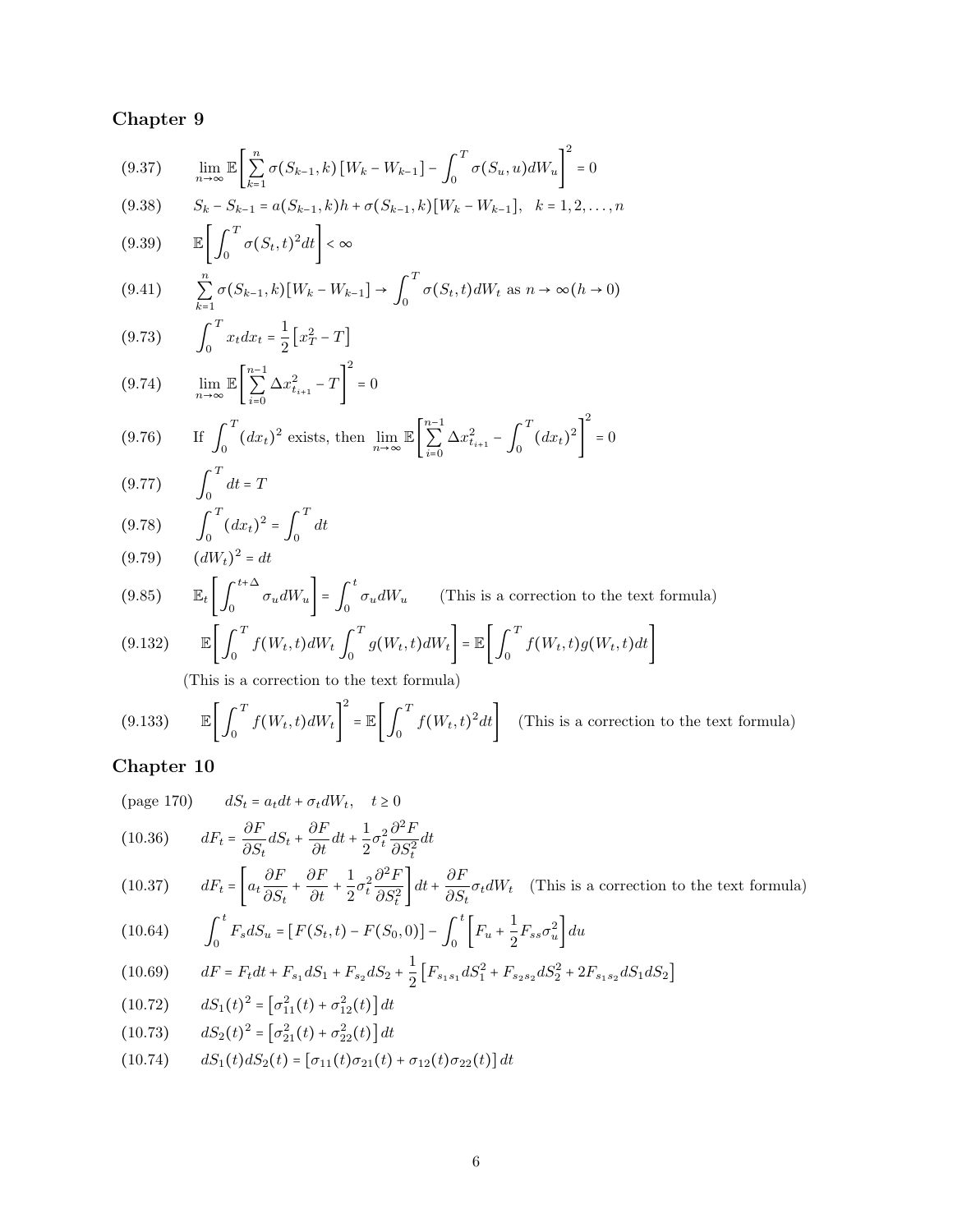(10.79) 
$$
Y(t) = \sum_{i=1}^{n} N_i(t) P_i(t)
$$
  
(10.80) 
$$
dY(t) = \sum_{i=1}^{n} N_i(t) dP_i(t) + \sum_{i=1}^{n} dN_i(t) P_i(t) + \sum_{i=1}^{n} dN_i(t) dP_i(t)
$$
  
(10.81) 
$$
dS_t = a_t dt + \sigma_t dW_t + dJ_t, \quad t \ge 0
$$

$$
(10.82) \t E[\Delta J_t] = 0
$$

(10.83) 
$$
\Delta J_t = \Delta N_t - \left[ \lambda_t h \left( \sum_{i=1}^k a_i p_i \right) \right]
$$

$$
(10.84) \qquad a_t = \alpha_t + \lambda_t \left( \sum_{i=1}^k a_i p_i \right)
$$

(10.85) 
$$
dF(S_t, t) = \left[ F_t + \lambda_t \sum_{i=1}^k (F(S_t + a_i, t) - F(S_t, t)) p_i + \frac{1}{2} F_{ss} \sigma^2 \right] dt + F_s dS_t + dJ_F
$$

(10.86) 
$$
dJ_F = [F(S_t, t) - F(S_t^-, t)] - \lambda_t \left[ \sum_{i=1}^k (F(S_t + a_i, t) - F(S_t, t)) p_i \right] dt
$$
  
(10.87) 
$$
S_t^- = \lim_{s \to t} S_s, \quad s < t
$$

(11.24) 
$$
dS_t = \mu S_t dt + \sigma S_t dW_t, \quad t \in [0, \infty)
$$

(11.30) 
$$
S_t = S_0 e^{\{(a-\frac{1}{2}\sigma^2)t + \sigma W_t\}}
$$

(11.34) 
$$
dS_t = rS_t dt + \sigma S_t dW_t, \quad t \in [0, \infty)
$$

$$
(11.38) \tS_T = \left[ S_0 e^{(r - \frac{1}{2}\sigma^2)T} \right] \left[ e^{\sigma W_T} \right]
$$

$$
(11.42) \t Z_t = e^{\sigma W_t}
$$

$$
(11.50) \t x_t = \mathbb{E}[Z_t] = e^{\frac{1}{2}\sigma^2 t}
$$

$$
(11.56) \qquad S_t = e^{-r(T-t)} \mathbb{E}_t[S_T]
$$

$$
(11.72) \t dS_t = \mu S_t dt + \sigma \sqrt{S_t} dW_t, \quad t \in [0, \infty)
$$

$$
(11.74) \t dS_t = \lambda(\mu - S_t)dt + \sigma S_t dW_t
$$

$$
(11.78) \qquad dS_t = -\mu S_t dt + \sigma dW_t
$$

$$
(11.79) \qquad dS_t = \mu dt + \sigma_t dW_{1t}
$$

$$
\text{(page 192)} \qquad d\sigma_t = \lambda(\sigma_0 - \sigma_t)dt + \alpha \sigma_t dW_{2t}
$$

(page 193) 
$$
dN_t = \begin{cases} 1 & \text{with probability } \lambda dt \\ 0 & \text{with probability } 1 - \lambda dt \end{cases}
$$

(11.83) 
$$
\frac{dS_t}{S_t} = (\mu - \lambda \kappa)dt + \sigma dW_t + (e^J - 1)dN_t
$$

(11.84) 
$$
\frac{dS_t}{S_t} = (\mu - \lambda^* \kappa^*) dt + \sigma d\tilde{W}_t + (e^J - 1) dN_t
$$

$$
\text{(page 194)} \qquad S_t = S_0 e^{(r - q + \omega)t + X(t; \sigma, \nu, \theta)}
$$

(page 194) 
$$
f(x; \sigma, \nu, \theta) = \int_0^\infty \frac{1}{\sigma \sqrt{2\pi g}} \exp\left(-\frac{(x-\theta g)^2}{2\sigma^2 g}\right) \frac{g^{t/\nu - 1} e^{-g/\nu}}{\nu^{t/\nu} \Gamma(t/\nu)} dg
$$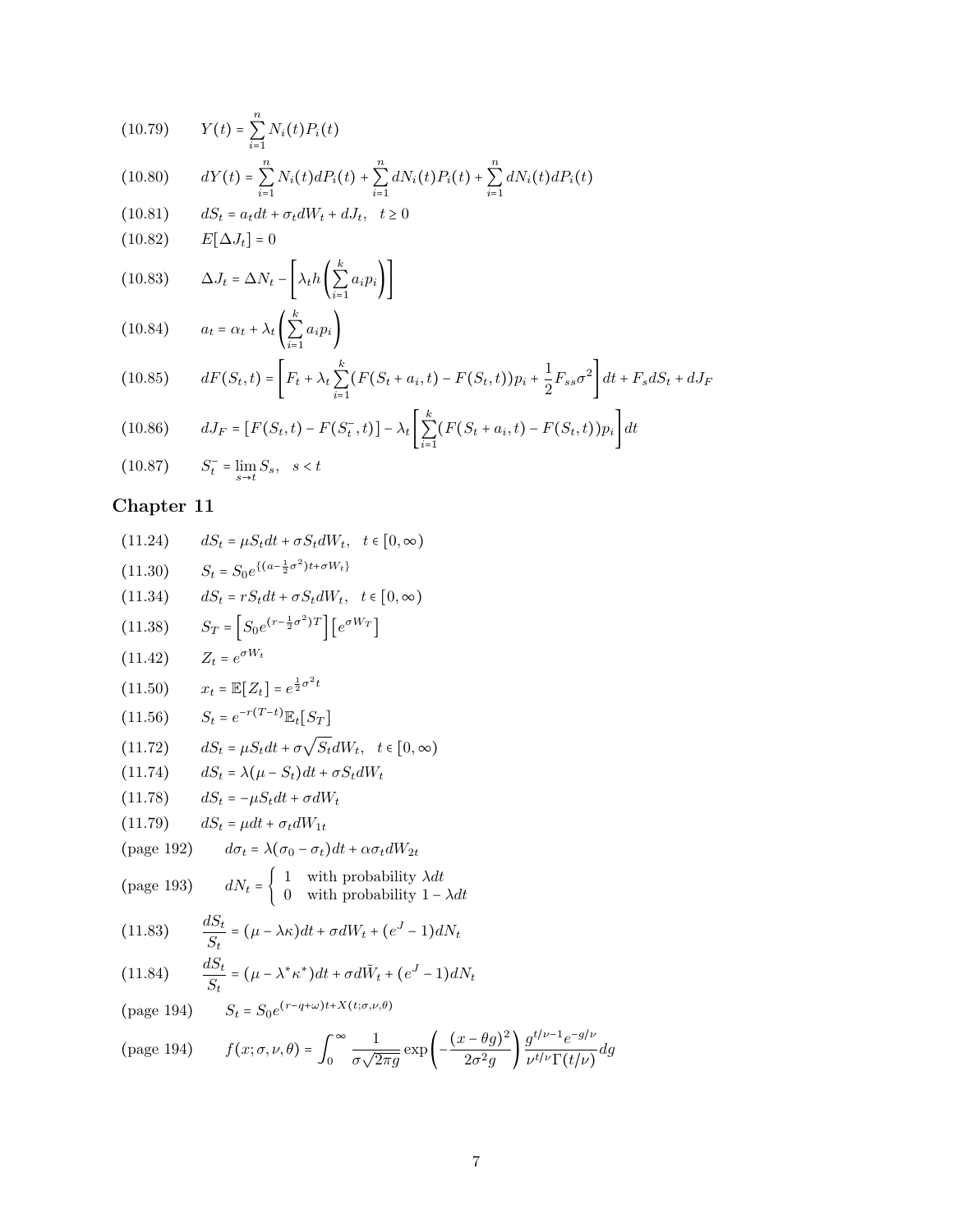| (12.3)                      | $P_t = \theta_1 F(S_t, t) + \theta_2 S_t$                                                                                                                                                 |
|-----------------------------|-------------------------------------------------------------------------------------------------------------------------------------------------------------------------------------------|
| (12.4)                      | $dP_t = \theta_1 dF_t + \theta_2 dS_t$                                                                                                                                                    |
| (12.5)                      | $dS_t = a(S_t, t)dt + \sigma(S_t, t)dW_t, t \in [0, \infty)$                                                                                                                              |
| (12.6)                      | $dF_t = F_t dt + \frac{1}{2} F_{ss} \sigma_t^2 dt + F_s dS_t$                                                                                                                             |
| (12.7)                      | $dF_t = \left[ F_s a_t + \frac{1}{2} F_{ss} \sigma_t^2 + F_t \right] dt + F_s \sigma_t dW_t$                                                                                              |
| (12.10)                     | $\theta_1=1$                                                                                                                                                                              |
| $(12.11)$ $\theta_2 = -F_s$ |                                                                                                                                                                                           |
| (12.12)                     | $dP_t = F_t dt + \frac{1}{2} F_{ss} \sigma_t^2 dt$                                                                                                                                        |
| (12.16)                     | $r(F(S_t,t) - F_sS_t) = F_t + \frac{1}{2}F_{ss}\sigma_t^2$                                                                                                                                |
| (12.17)                     | $-rF + rF_sS_t + F_t + \frac{1}{2}F_{ss}\sigma_t^2 = 0$ , $0 \leq S_t$ , $0 \leq t \leq T$                                                                                                |
|                             | $(12.20)$ $P_t = \theta_1 F(S_t, t) + \theta_2 S_t$                                                                                                                                       |
|                             | $(12.23)$ $P_t = F(S_t, t) - F_s(S_t, t)S_t$                                                                                                                                              |
| (12.24)                     | $dP_t = dF(S_t, t) - F_s dS_t - S_t dF_s - dF_s(S_t, t) dS_t$                                                                                                                             |
| (12.26)                     | $dP_t = dF(S_t,t) - F_s dS_t - S_t \left[ \left[ F_{st} + F_{ss} \mu S_t + \frac{1}{2} F_{sss} \sigma_t^2 S_t^2 \right] dt + F_{ss} \sigma S_t dW_t \right] - F_{ss} \sigma_t^2 S_t^2 dt$ |
| (12.28)                     | $dP_t = dF(S_t, t) - F_s dS_t - S_t[F_{ss}(\mu - r)S_t dt] - F_{ss} \sigma S_t^2 dW_t$                                                                                                    |
| $(\text{page 202})$         | $\mathbb{E}^{\mathbb{Q}}\left[S_t^2F_{SS}(\sigma dW_t + (\mu - r)\Delta)\right] \approx 0$                                                                                                |
| $(\text{page }202)$         | $dW_t^* = \sigma dW_t + (\mu - r)dt$                                                                                                                                                      |
| (12.29)                     | $a_0F + a_1F_sS_t + a_2F_t + a_3F_{ss} = 0$ , $0 \leq S_t$ , $0 \leq t \leq T$                                                                                                            |
|                             | $(12.30)$ $F(S_T, T) = G(S_T, T)$                                                                                                                                                         |
|                             |                                                                                                                                                                                           |

(13.1) 
$$
a(S_t, t) = \mu S_t
$$
  
\n(13.2)  $\sigma(S_t, t) = \sigma S_t, \quad t \in [0, \infty)$   
\n(13.3)  $-rF + rF_s S_t + F_t + \frac{1}{2} \sigma^2 F_{ss} S_t^2 = 0, \quad 0 \le S_t, \quad 0 \le t \le T$   
\n(13.4)  $F(T) = \max[S_T - K, 0]$   
\n(13.6)  $F(S_t, t) = S_t N(d_1) - Ke^{-r(T-t)} N(d_2)$   
\n(13.7)  $d_1 = \frac{\ln(\frac{S_t}{K}) + (r + \frac{1}{2} \sigma^2)(T - t)}{\sigma \sqrt{T - t}}$   
\n(13.8)  $d_2 = d_1 - \sigma \sqrt{T - t}$ 

(13.9) 
$$
N(d_i) = \int_{-\infty}^{d_i} \frac{1}{\sqrt{2\pi}} e^{-\frac{1}{2}x^2} dx, \quad i = 1, 2
$$

(13.12) 
$$
a(S_t, t) = \mu S_t
$$
  
(13.13) 
$$
\sigma(S_t, t) = \sigma(S_t, t) S_t, \quad t \in [0, \infty)
$$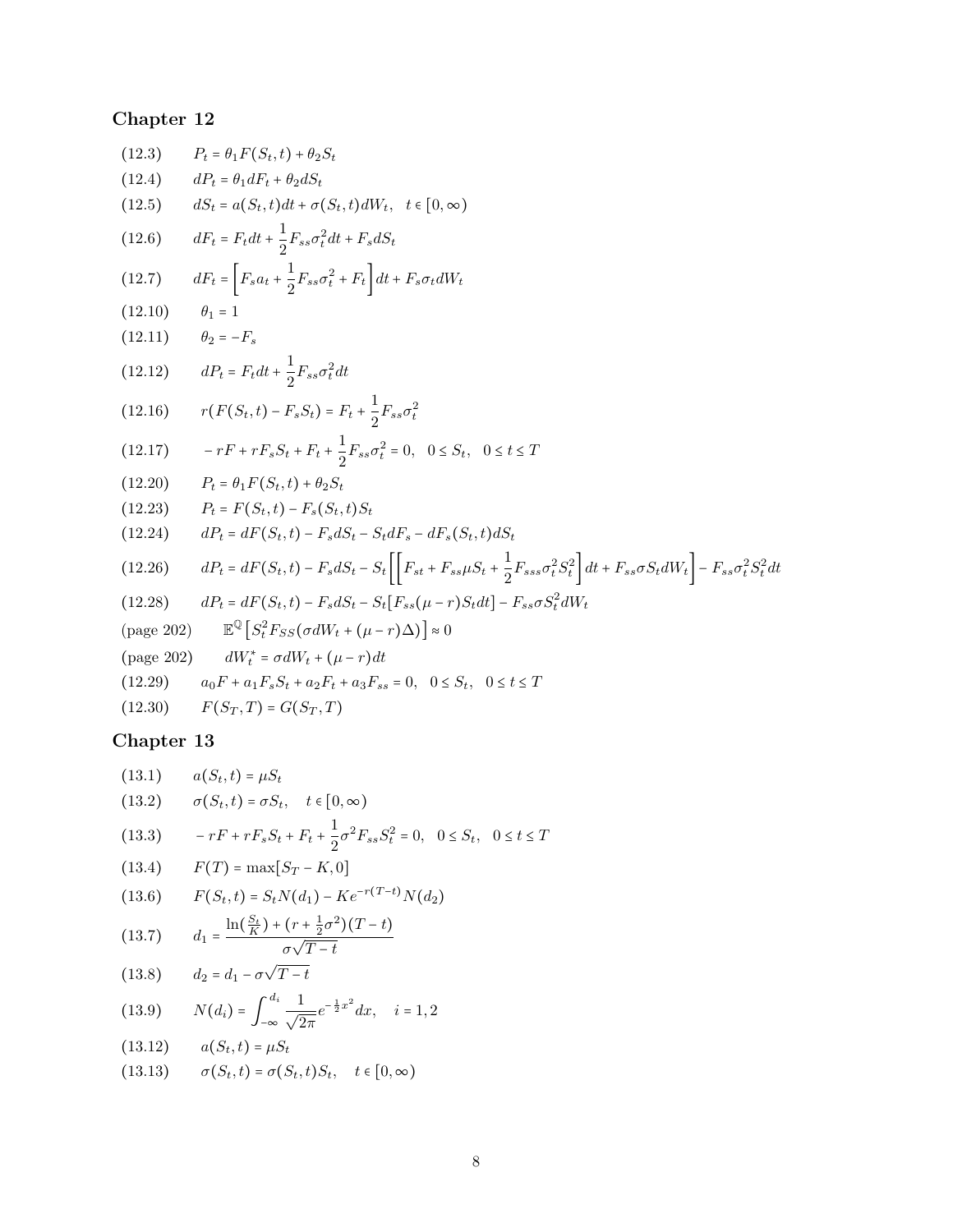$$
(13.14) \t -rF + rF_sS_t + F_t + \frac{1}{2}\sigma(S_t, t)^2F_{ss}S_t^2 = 0, \t 0 \le S_t, \t 0 \le t \le T
$$

(13.15) 
$$
F(T) = \max[S_T - K, 0]
$$

(13.34) 
$$
rF - rF_sS_t - \delta - F_t - \frac{1}{2}F_{ss}\sigma_t^2 = 0
$$

- (13.35)  $F(S_{1T}, S_{2T}, T) = \max[0, \max(S_{1T}, S_{2T}) K]$  (multi-asset option)
- (13.36)  $F(S_{1T}, S_{2T}, T) = \max[0, (S_{1T} S_{2T}) K]$  (spread call option)<br>(13.37)  $F(S_{1T}, S_{2T}, T) = \max[0, (\theta_1 S_{1T} + \theta_2 S_{2T}) K]$  (portfolio call o
- (13.37)  $F(S_{1T}, S_{2T}, T) = \max[0, (\theta_1 S_{1T} + \theta_2 S_{2T}) K]$  (portfolio call option)<br>(13.38)  $F(S_{1T}, S_{2T}, T) = \max[0, (S_{1T} K_1), (S_{2T} K_2)]$  (dual strike call option)
- $F(S_{1T}, S_{2T}, T) = \max[0, (S_{1T} K_1), (S_{2T} K_2)]$  (dual strike call option)

(This is a correction to the text formula)

(13.47) 
$$
\frac{\Delta F}{\Delta t} + rS\frac{\Delta F}{\Delta S} + \frac{1}{2}\sigma^2 S^2 \frac{\Delta^2 F}{\Delta S^2} \approx rF
$$

$$
(13.48) \qquad \frac{\Delta F}{\Delta t} \approx \frac{F_{ij} - F_{i,j-1}}{\Delta t}
$$

$$
(13.49) \qquad \frac{\Delta F}{\Delta S} \approx \frac{F_{ij} - F_{i-1,j}}{\Delta S}
$$

(13.50) 
$$
rS\frac{\Delta F}{\Delta S} \approx rS_j \frac{F_{i+1,j} - F_{ij}}{\Delta S}
$$

$$
\Delta^2 F \quad [F_{i+1,j} - F_{ij} \quad F_{ij}]
$$

$$
(13.51) \qquad \frac{\Delta^2 F}{\Delta S^2} \approx \left[ \frac{F_{i+1,j} - F_{ij}}{\Delta S} - \frac{F_{ij} - F_{i-1,j}}{\Delta S} \right] \frac{1}{\Delta S}
$$

(14.3) 
$$
\mathbb{P}\left(\bar{z} - \frac{1}{2}\Delta < z_t < \bar{z} + \frac{1}{2}\Delta\right) = \int_{\bar{z} - \frac{1}{2}\Delta}^{\bar{z} + \frac{1}{2}\Delta} \frac{1}{\sqrt{2\pi}} e^{-\frac{z_t^2}{2}} dz_t
$$
\n(14.6) 
$$
d\mathbb{P}(\bar{z}) = \mathbb{P}\left(\bar{z} - \frac{1}{2}dz_t < z_t < \bar{z} + \frac{1}{2}dz_t\right)
$$

(14.6) 
$$
d\mathbb{P}(\bar{z}) = \mathbb{P}\left(\bar{z} - \frac{1}{2}dz_t < z_t < \bar{z} + \frac{1}{2}d\right)
$$

$$
(14.7) \qquad \int_{-\infty}^{\infty} d\mathbb{P}(z_t) = 1
$$

$$
(14.8) \t\t\t\t\mathbb{E}[z_t] = \int_{-\infty}^{\infty} z_t d\mathbb{P}(z_t)
$$

(14.9) 
$$
\mathbb{E}\left[z_t - E[z_t]\right]^2 = \int_{-\infty}^{\infty} \left[z_t - \mathbb{E}[z_t]\right]^2 d\mathbb{P}(z_t)
$$

$$
(14.29) \qquad \mathbb{E}_t \left[ \frac{1}{1+R_t} S_{t+1} \right] = S_t
$$

(14.31) 
$$
\mathbb{E}_{t}^{\mathbb{Q}}\left[\frac{1}{1+r_{t}}S_{t+1}\right] = S_{t}
$$

$$
(14.41) \qquad z_{t} \sim N(0,1)
$$

(14.42) 
$$
d\mathbb{P}(z_t) = \frac{1}{\sqrt{2\pi}} e^{-\frac{1}{2}(z_t)^2} dz_t
$$

$$
(14.43) \qquad \xi(z_t) = e^{z_t \mu - \frac{1}{2} \mu^2}
$$

$$
(14.44) \qquad [d\mathbb{P}(z_t)][\xi(z_t)] = \frac{1}{\sqrt{2\pi}}e^{-\frac{1}{2}(z_t^2) + \mu z_t - \frac{1}{2}\mu^2}dz_t
$$

(14.45) 
$$
d\mathbb{Q}(z_t) = \frac{1}{\sqrt{2\pi}} e^{-\frac{1}{2}(z_t - \mu)^2} dz_t
$$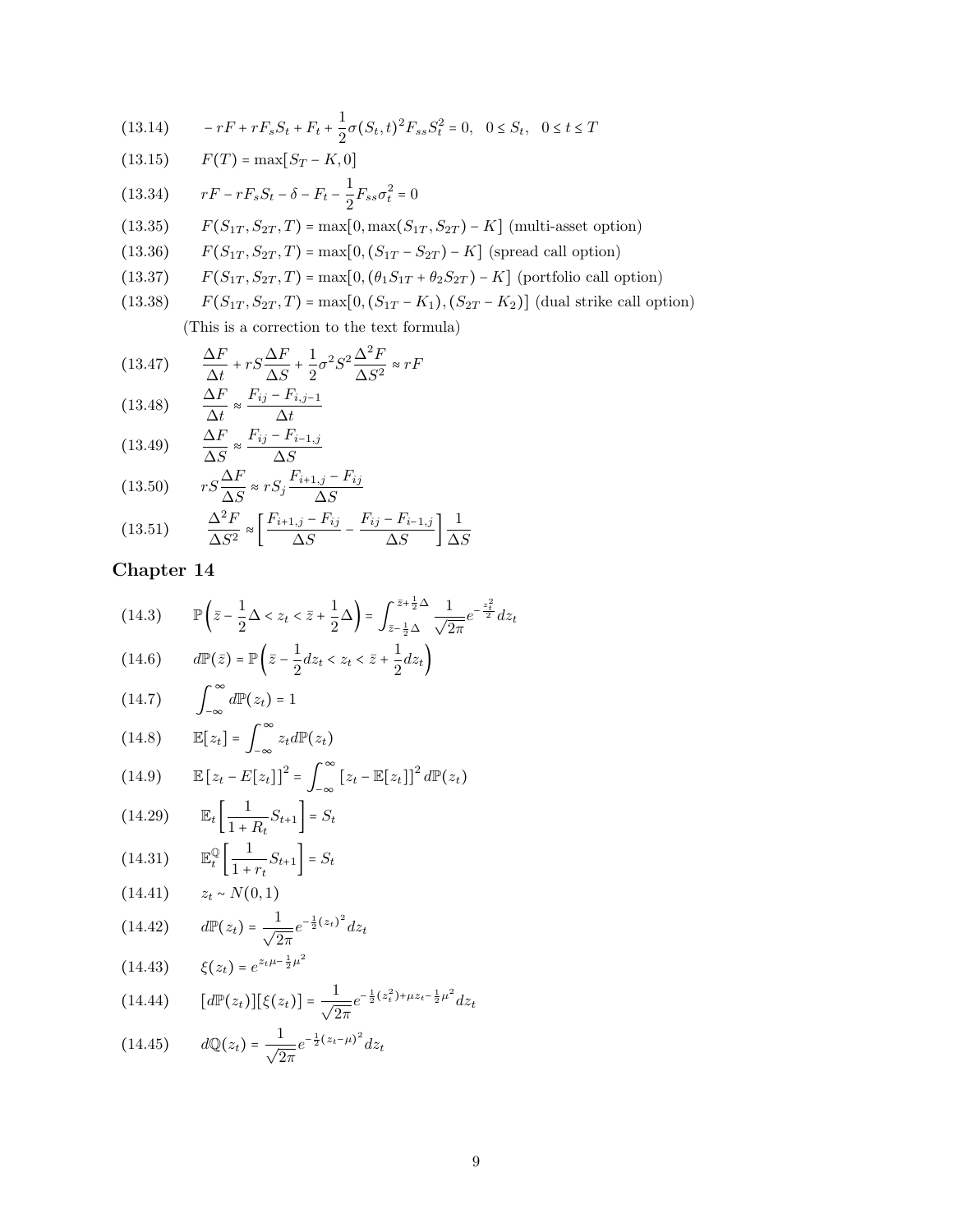(14.47) 
$$
dQ(z_t) = \xi(z_t)dP(z_t)
$$
  
\n(14.48)  $\xi(z_t)^{-1}dQ(z_t) = dP(z_t)$   
\n(14.53)  $f(z_{1t}, z_{2t}) = \frac{1}{2\pi\sqrt{|\Omega|}}e^{-\frac{1}{2}[2t - \mu_1, 2t - \mu_2]}\left[\frac{z_{1t} - \mu_1}{z_{2t} - \mu_2}\right]$   
\n(14.54)  $\Omega = \begin{bmatrix} \sigma_1^2 & \sigma_{12} \\ \sigma_{12} & \sigma_2^2 \end{bmatrix}$   
\n(14.55)  $|\Omega| = \sigma_1^2 \sigma_2^2 - \sigma_{12}^2$   
\n(14.56)  $dP(z_1, z_{2t}) = f(z_{1t}, z_{2t})dz_{1t}dz_{2t}$   
\n(14.57)  $\xi(z_{1t}, z_{2t}) = \exp\left\{-\begin{bmatrix} z_{1t}, z_{2t} \end{bmatrix} \Omega^{-1} \begin{bmatrix} \mu_1 \\ \mu_2 \end{bmatrix} + \frac{1}{2} \begin{bmatrix} \mu_1, \mu_2 \end{bmatrix} \Omega^{-1} \begin{bmatrix} \mu_1 \\ \mu_2 \end{bmatrix}\right\}$   
\n(14.59)  $dQ(z_{1t}, z_{2t}) = \xi(z_{1t}, z_{2t})dP(z_{1t}, z_{2t})$   
\n(14.50)  $dQ(z_1, z_{2t}) = \xi(z_{1t}, z_{2t})dP(z_{1t}, z_{2t})$   
\n(14.51)  $dQ(z_1, z_{2t}) = \frac{1}{2\pi\sqrt{|\Omega|}} \exp\left\{-\frac{1}{2} \begin{bmatrix} z_{1t}, z_{2t} \end{bmatrix} \Omega^{-1} \begin{bmatrix} z_{1t} \\ z_{2t} \end{bmatrix} \right\} dz_{1t}dz_{2t}$   
\n(This is a correction to the text formula)  
\n(14.60)  $\xi(z_t) = e^{-z'_t \Omega^{-1} \mu + \frac{1}{2}\mu'\Omega^{-1} \mu}$  (This is a correction to the text formula)  
\n(14.60)  $\xi(z_t) = \xi(z_t) dP(z_t)$   
\n(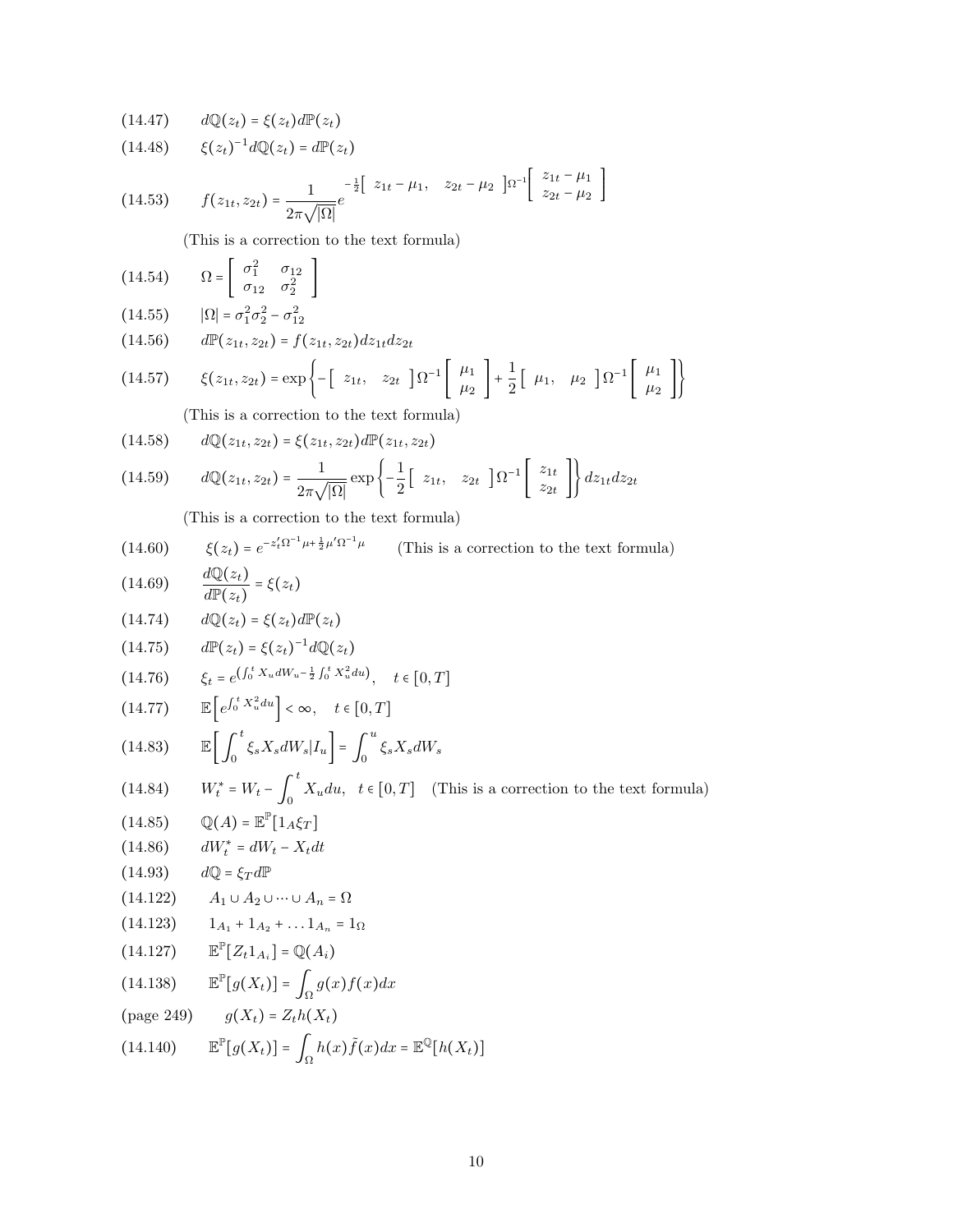|            | (15.2) $Y_t \sim N(\mu t, \sigma^2 t)$                                                                                                                                            |  |
|------------|-----------------------------------------------------------------------------------------------------------------------------------------------------------------------------------|--|
|            | $(15.4)$ $M(\lambda) = \mathbb{E}[e^{Y_t \lambda}]$                                                                                                                               |  |
|            | (15.10) $M(\lambda) = e^{(\lambda \mu t + \frac{1}{2}\sigma^2 \lambda^2 t)}$                                                                                                      |  |
| (15.15)    | $S_t = S_0 e^{Y_t}$ , $t \in [0, \infty)$                                                                                                                                         |  |
|            | (15.25) $\mathbb{E}[S_t S_u, u < t] = S_u e^{\mu(t-s) + \frac{1}{2}\sigma^2(t-s)}$                                                                                                |  |
|            | $(15.30)$ $Z_t = e^{-rt}S_t$                                                                                                                                                      |  |
| (15.31)    | $\mathbb{E}^{\mathbb{Q}}\left[e^{-rt}S_t S_u, u$                                                                                                                                  |  |
|            | (15.32) $\mathbb{E}^{\mathbb{Q}}[Z_t Z_u, u < t] = Z_u$                                                                                                                           |  |
| (15.38)    | $\mathbb{E}^{\mathbb{Q}}\left[e^{-r(t-u)}S_t S_u, u < t\right] = S_u e^{-r(t-u)} e^{\rho(t-u)+\frac{1}{2}\sigma^2(t-u)}$ where under $\mathbb{Q}, Y_t \sim N(\rho t, \sigma^2 t)$ |  |
|            | (This is a correction with $t - u$ replacing $t - s$ )                                                                                                                            |  |
| (15.39)    | $\rho = r - \frac{1}{2}\sigma^2$                                                                                                                                                  |  |
|            | (15.42) $\mathbb{E}^{\mathbb{Q}}[e^{-rt}S_t S_u, u < t] = e^{-ru}S_u$                                                                                                             |  |
|            | $(15.51)$ $dS_t = rS_t dt + \sigma S_t dW_t^*$                                                                                                                                    |  |
|            | (15.58) $C_t = \mathbb{E}_t^{\mathbb{Q}} \left[ e^{-r(T-t)} \max\{S_T - K, 0\} \right]$                                                                                           |  |
| (15.88)    | $dS_t = \mu_t dt + \sigma_t dW_t$                                                                                                                                                 |  |
|            | (15.90) $d[e^{-rt}S_t] = e^{-rt}[\mu_t - rS_t]dt + e^{-rt}\sigma_t dW_t$                                                                                                          |  |
| (15.92)    | $dW_t^* = dX_t + dW_t$                                                                                                                                                            |  |
|            | (15.97) $dX_t = \left[\frac{\mu_t - rS_t}{\sigma_t}\right]dt$                                                                                                                     |  |
|            | (15.98) $d[e^{-rt}S_t] = e^{-rt}\sigma_t dW_t^*$                                                                                                                                  |  |
|            | (15.111) $d\left[e^{-rt}F(S_t,t)\right] = e^{-rt}\sigma_t F_s dW_t^*$                                                                                                             |  |
| Chapter 17 |                                                                                                                                                                                   |  |

(page 282) 
$$
R_{t_1} = (1 + r_{t_1} \Delta)
$$

\n(page 282)  $R_{t_2} = (1 + r_{t_2} \Delta)$ 

\n(page 282)  $B_{t_1} = B(t_1, t_3)$ 

\n(page 282)  $B_{t_1} = B(t_1, T)$ 

\n(page 282)  $B_{t_2} = B(t_3, T)$ 

\n(page 283)  $B_{t_3} = B(t_3, T)$ 

\n(page 284)  $B_{t_4} = B(t_4, T)$ 

\n(page 285)  $B_{t_5} = B(t_5, T)$ 

\n(page 286)  $B_{t_6} = B(t_6, T)$ 

\n(17.6)  $\begin{bmatrix} 1 \\ 0 \\ B_{t_1}^s \\ B_{t_2}^t \\ B_{t_3}^t \\ C_{t_1} \end{bmatrix} = \begin{bmatrix} R_{t_1} R_{t_2}^u & R_{t_1} R_{t_2}^u & R_{t_1} R_{t_2}^d & R_{t_1} R_{t_2}^d \\ (F_{t_1} - L_{t_2}^u) & (F_{t_1} - L_{t_2}^d) & (F_{t_1} - L_{t_2}^d) \\ 1 & 1 & 1 \\ 1 & 1 & 1 \\ 1 & 1 & 1 \\ 1 & 1 & 1 \\ 1 & 1 & 1 \\ 1 & 1 & 1 \\ 1 & 1 & 1 \\ 1 & 1 & 1 \\ 1 & 1 & 1 \\ 1 & 1 & 1 \\ 1 & 1 & 1 \\ 1 & 1 & 1 \\ 1 & 1 & 1 \\ 1 & 1 & 1 \\ 1 & 1 & 1 \\ 1 & 1 & 1 \\ 1 & 1 & 1 \\ 1 & 1 & 1 \\ 1 & 1 & 1 \\ 1 & 1 & 1 \\ 1 & 1 & 1 \\ 1 & 1 & 1 \\ 1 & 1 & 1 \\ 1$ 

 $\mathbf{I}$  $\mathbf l$  $\overline{\phantom{a}}$  $\overline{\phantom{a}}$  $\overline{\phantom{a}}$  $\overline{\phantom{a}}$  $\overline{\phantom{a}}$ ⎥ t,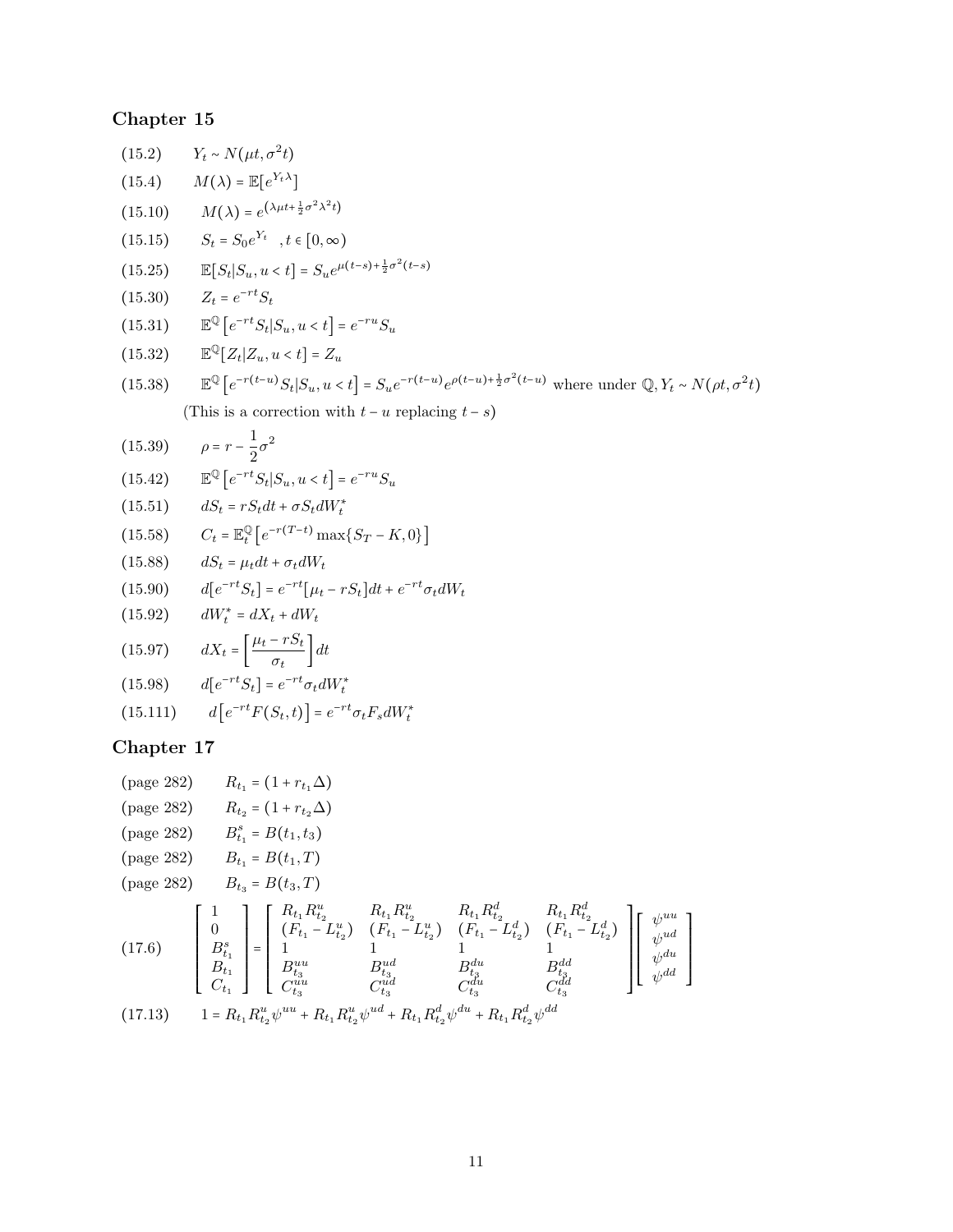(17.14) 
$$
\mathbb{Q}_{ij} = (1 + r_{i_1})(1 + r_{i_2}^i)\psi^{ij}
$$
\n(17.15) 
$$
1 = \mathbb{Q}_{uu} + \mathbb{Q}_{ud} + \mathbb{Q}_{du} + \mathbb{Q}_{dd}
$$
\n(17.16) 
$$
\mathbb{Q}_{ij} > 0
$$
\n(17.18) 
$$
B_{i_1}^s = \mathbb{E}^{\mathbb{Q}}\left[\frac{1}{(1 + r_{i_1})(1 + r_{i_2})}\right]
$$
\n(17.21) 
$$
B_{i_1} = \mathbb{E}^{\mathbb{Q}}\left[\frac{B_{i_2}}{(1 + r_{i_1})(1 + r_{i_2})}\right]
$$
\n(17.22) 
$$
0 = \mathbb{E}^{\mathbb{Q}}\left[\frac{1}{(1 + r_{i_1})(1 + r_{i_2})}(F_{i_1} - L_{i_2})\right]
$$
\n(17.23) 
$$
C_{i_1} = \mathbb{E}^{\mathbb{Q}}\left[\frac{1}{(1 + r_{i_1})(1 + r_{i_2})}F_{i_1} - L_{i_2}\right]
$$
\n(17.31) 
$$
F_{i_1} = \frac{1}{\mathbb{E}^{\mathbb{Q}}\left[\frac{1}{(1 + r_{i_1})(1 + r_{i_2})}\right]} \mathbb{E}^{\mathbb{Q}}\left[\frac{L_{i_2}}{(1 + r_{i_1})(1 + r_{i_2})}\right]
$$
\n(17.36) 
$$
B_{i_1}^s = \psi^{0i} + \psi^{0i} + \psi^{0i} + \psi^{0i}
$$
\n(17.37) 
$$
t = \psi^{0i} + \psi^{0i} + \psi^{0i} + \psi^{0i}
$$
\n(17.58) 
$$
\tau_{ij} = \frac{1}{B_{i_1}} \psi^{ij}
$$
\n(17.59) 
$$
1 = \pi_{uu} + \pi_{ud} + \pi_{du} + \pi_{dd}
$$
\n(17.50) 
$$
C_{i_1} = \mathbb{E}^{\mathbb{Q}}\left[\frac{1}{(1 + r_{i_1})(1 + r_{i_2})}\max[L_{i_2} - K, 0
$$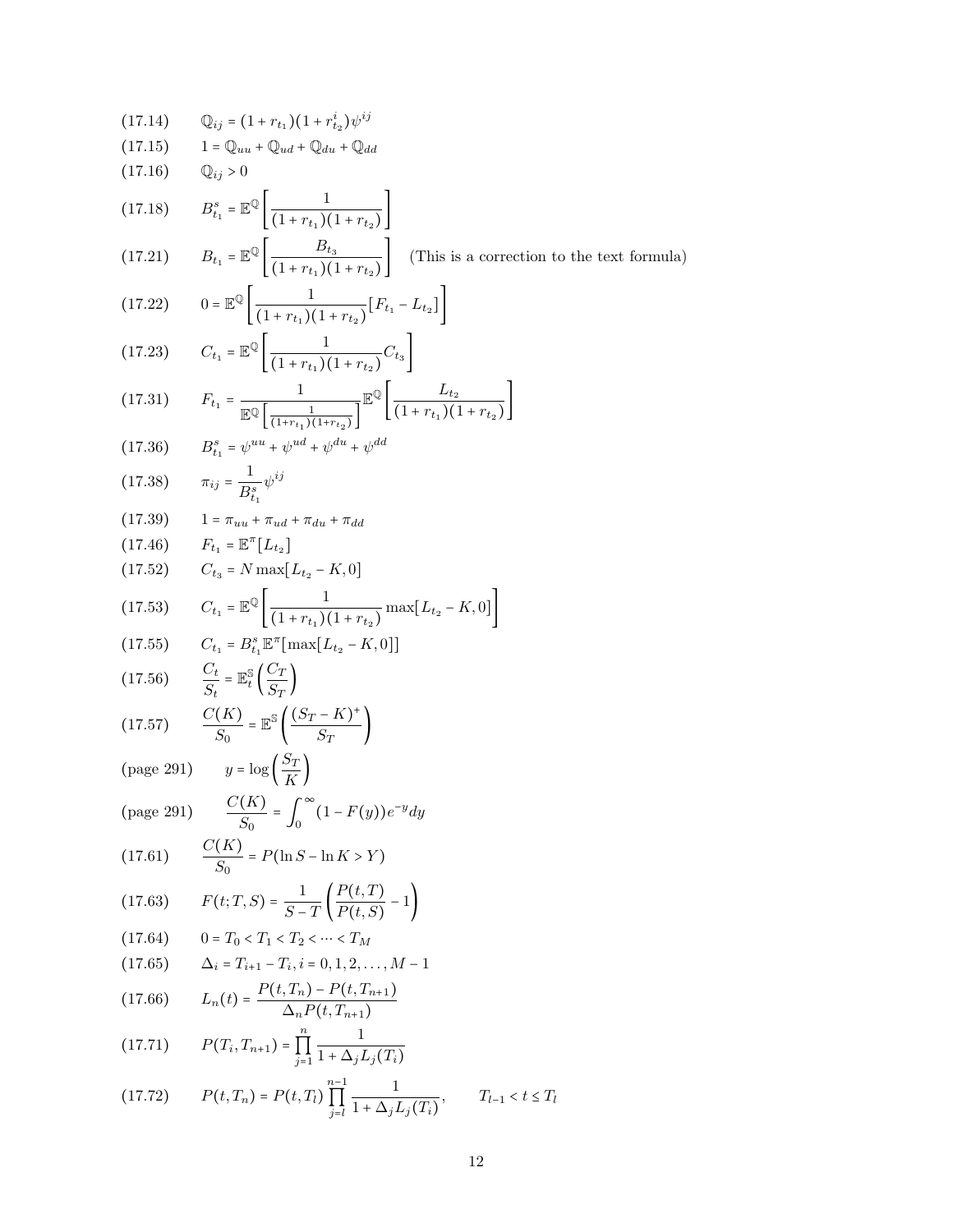(17.75) 
$$
B_{t}^{*} = P(t, T_{i}) \prod_{j=0}^{l-1} (1 + \Delta_{j} L_{j}(T_{j}))
$$
\n(17.77) 
$$
D_{n}(t) = \frac{\prod_{j=1}^{n-1} \frac{1}{1 + \Delta_{j} L_{j}(t)}}{\prod_{j=0}^{l-1} (1 + \Delta_{j} L_{j}(T_{J}))}
$$
\n(17.78) 
$$
dL_{n}(t) = \mu_{n}(t) L_{n}(t) dt + L_{n}(t) \sigma_{n}^{T}(t) dW_{t}, 0 \leq t \leq T_{n}, n = 1, 2, ..., M
$$
\n(17.103) 
$$
\mu_{n}(t) = \sum_{j=\ell}^{n} \frac{\Delta_{j} L_{j}(t) \sigma_{n}^{T}(t) \sigma_{j}(t)}{1 + \Delta_{j} L_{j}(t)}
$$
\n(17.104) 
$$
dL_{n}(t) = \left( \sum_{j=\ell}^{n} \frac{\Delta_{j} L_{j}(t) \sigma_{n}^{T}(t) \sigma_{j}(t)}{1 + \Delta_{j} L_{j}(t)} \right) L_{n}(t) dt + L_{n}(t) \sigma_{n}^{T}(t) dW_{t}, \quad 0 \leq t \leq T_{n}, \quad n = 1, ..., M
$$
\n(17.105) 
$$
V_{t} = \mathbb{E}_{t}^{\mathbb{Q}} \left[ e^{-\int_{t}^{T+\delta} r_{u} du} (F_{t} - L_{T}) N \delta \right]
$$
\n(17.111) 
$$
V_{t} = B(t, T + \delta) \mathbb{E}_{t}^{\pi} \left[ (F_{t} - L_{T}) N \delta \right]
$$
\n(17.112) 
$$
F_{t} = \mathbb{E}_{t}^{\pi} \left[ L_{T} \right]
$$
\n(page 296) 
$$
C_{T} = \max[L_{T-\delta} - K, 0]
$$

$$
(17.113) \t Ct = \mathbb{E}_{t}^{\mathbb{Q}} \left[ e^{-\int_{t}^{T+\delta} r_u du} \max[L_{T-\delta} - K, 0] \right]
$$

(18.3) 
$$
B(t,T) = e^{-R(T,t)(T-t)}, \quad t < T
$$
  
\n(18.12) 
$$
B(t,T) = \mathbb{E}_{t}^{\mathbb{Q}} \left[ e^{-\int_{t}^{T} r_{s} ds} \right]
$$
  
\n(18.20) 
$$
R(t,T) = \frac{-\log \mathbb{E}_{t}^{\mathbb{Q}} \left[ e^{-\int_{t}^{T} r_{s} ds} \right]}{T-t}
$$
  
\n(18.33) 
$$
B(t,T) = e^{-\int_{t}^{T} F(t,s) ds}
$$
  
\n(18.40) 
$$
F(t,T) = \lim_{\Delta \to 0} \frac{\log B(t,T) - \log B(t,T+\Delta)}{\Delta}
$$
  
\n(page 311) 
$$
F(t,T,U) = \frac{\log B(t,T) - \log B(t,U)}{U-T}
$$

## Chapter 19

(19.14) 
$$
dB_t = \mu(t, T, B_t)B_t dt + \sigma(t, T, B_t)B_t dV_t^T, \text{ where } B_t = B(t, T)
$$
  
(19.15) 
$$
dB_t = r_t B_t dt + \sigma(t, T, B_t)B_t dW_t^T
$$
  
(19.31) 
$$
dW_t^T = \left(\frac{\partial \sigma(t, T, B(t, T))}{\partial \sigma(t, T, B(t, T))}\right) \left[\frac{\partial \sigma(t, T, B(t, T))}{\partial \sigma(t, T, B(t, T))}\right] \left[\frac{\partial \sigma(t, T, B(t, T))}{\partial \sigma(t, T, B(t, T))}\right]
$$

(19.21) 
$$
dF(t,T) = \sigma(t,T,B(t,T)) \left[ \frac{\partial \sigma(t,T,B(t,T))}{\partial T} \right] dt - \left[ \frac{\partial \sigma(t,T,B(t,T))}{\partial T} \right] dW_t
$$

(This is a correction to the text formula)

(19.22) 
$$
dF(t,T) = a(F(t,T),t)dt + b(F(t,T),t)dW_t
$$

(19.25) 
$$
r_t = F(t, t)
$$
  
\n(page 325)  $F(t, T) = F(0, T) + \int_0^t b(s, T) \left[ \int_s^T b(s, u) du \right] ds + \int_0^t b(s, T) dW_s$   
\n(19.26)  $r_t = F(0, t) + \int_0^t b(s, t) \left[ \int_s^t b(s, u) du \right] ds + \int_0^t b(s, t) dW_s$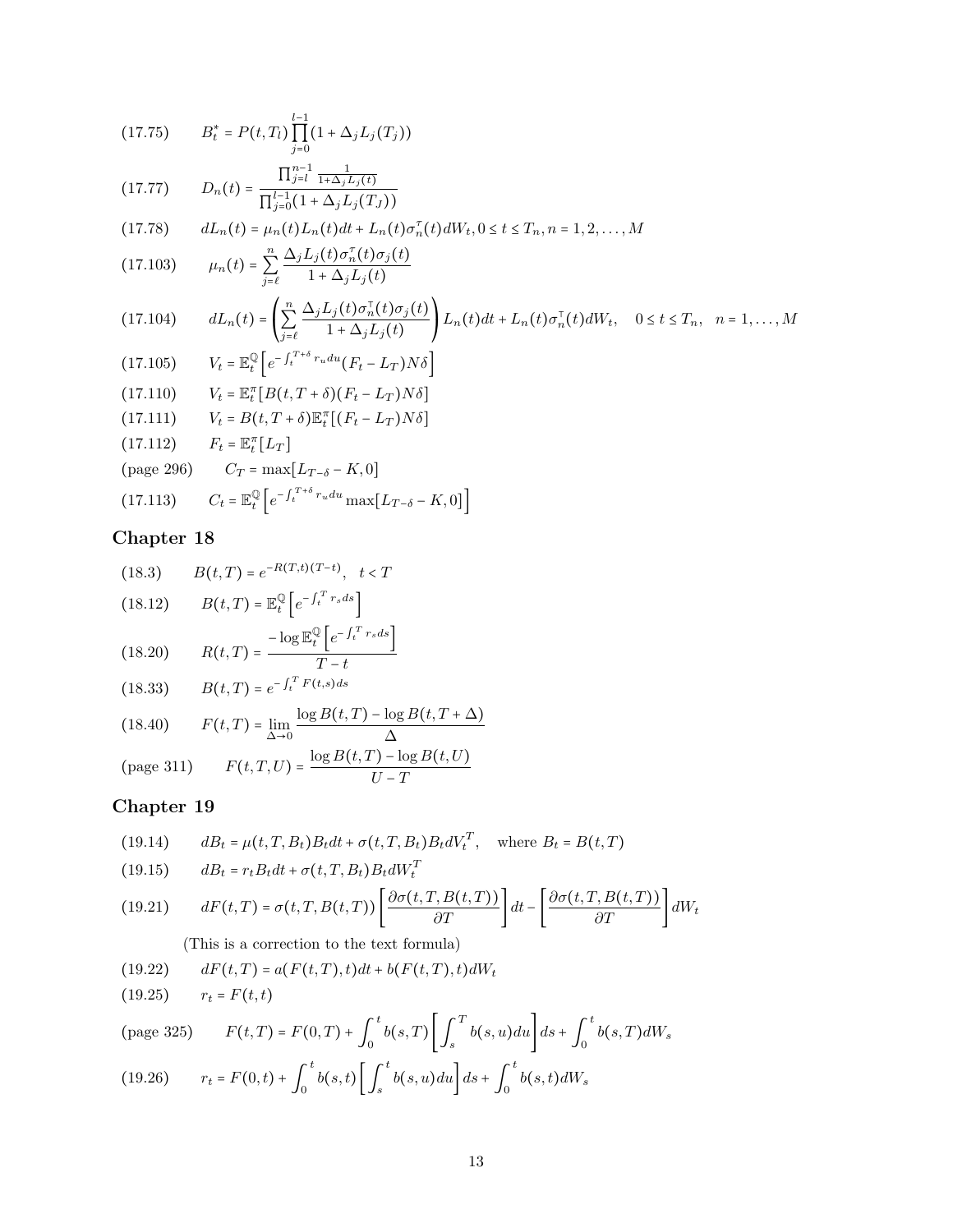(19.33) 
$$
dF(t,T) = b^2(T-t)dt + bdW_t
$$
  
\n(19.34) 
$$
dB(t,T) = r_tB(t,T)dt - b(T-t)B(t,T)dW_t
$$
 (This is a correction to the text formula)  
\n(19.35) 
$$
r_t = F(0,t) + \frac{1}{2}b^2t^2 + bW_t
$$
  
\n(19.36) 
$$
dr_t = (F_t(0,t) + b^2t)dt + bdW_t
$$

$$
(19.36) \t dr_t = (F_t(0,t) + b^2t)dt + ba
$$

$$
F(t) \to b
$$

$$
(19.37) \tF_t(0,t) = \frac{\partial F(0,t)}{\partial t}
$$

 $\mathbf{1}$ 

## Chapter 20

(20.5) 
$$
B^1 = B(t, T_1)
$$
  
\n(20.6)  $B^2 = B(t, T_2)$   
\n(20.7)  $dB^1 = \mu(B^1, t)B^1 dt + \sigma_1(B^1, t)B^1 dW_t$   
\n(20.8)  $dB^2 = \mu(B^2, t)B^2 dt + \sigma_2(B^2, t)B^2 dW_t$   
\n(20.9)  $dr_t = a(r_1, t)dt + b(r_1, t)dW_t$   
\n(20.10)  $\mathcal{P} = \theta_1 B^1 - \theta_2 B^2$   
\n(20.11)  $\theta_1 = \frac{\sigma_2}{B^1(\sigma_2 - \sigma_1)} \mathcal{P}$  (This is a correction to the text formula)  
\n(20.12)  $\theta_2 = \frac{\sigma_1}{B^2(\sigma_2 - \sigma_1)} \mathcal{P}$  (This is a correction to the text formula)

(20.13) 
$$
d\mathcal{P} = \theta_1 dB^1 - \theta_2 dB^2
$$

(20.15) 
$$
(\theta_1 \sigma_1 B^1 - \theta_2 \sigma_2 B^2) = \left(\frac{\sigma_2}{B^1(\sigma_2 - \sigma_1)} \sigma_1 B^1 - \frac{\sigma_1}{B^2(\sigma_2 - \sigma_1)} \sigma_2 B^2\right) P = 0
$$

(This is a correction to the text formula)

$$
(20.16) \qquad d\mathcal{P} = (\theta_1 \mu_1 B^1 - \theta_2 \mu_2 B^2) dt
$$

(20.17) 
$$
d\mathcal{P} = \frac{(\sigma_2 \mu_1 - \sigma_1 \mu_2)}{(\sigma_2 - \sigma_1)} \mathcal{P} dt
$$

(20.18) 
$$
r_t \mathcal{P} dt = \frac{(\sigma_2 \mu_1 - \sigma_1 \mu_2)}{(\sigma_2 - \sigma_1)} \mathcal{P} dt \quad \text{(This is a correction to the text formula)}
$$

(20.19) 
$$
\frac{\mu_1 - r_t}{\sigma_1} = \frac{\mu_2 - r_t}{\sigma_2}
$$

$$
(20.20) \qquad \frac{\mu_i - r_t}{\sigma_i} = \lambda(r_t, t)
$$

(20.21) 
$$
dB(t,T) = B_r dr_t + B_t dt + \frac{1}{2} B_{rr} b(r_t,T)^2 dt
$$
 (This is a correction to the text formula)

(20.23) 
$$
dB(t,T) = \left(B_r a(r_t,t) + B_t + \frac{1}{2}B_{rr}b(r_t,T)^2\right)dt + b(r_t,t)B_r dW_t
$$
 (This is a correction to the text formula)

(20.31) 
$$
B_r(a(r_t,t) - b(r_t,t)\lambda_t) + B_t + \frac{1}{2}B_{rr}b(r_t,t)^2 - r_tB = 0
$$

(20.33) 
$$
dr_t = (a(r_t, t) - b(r_t, t)\lambda_t)dt + b(r_t, t)\widetilde{W}_t
$$

$$
(20.39) \qquad B(0,T) = e^{\frac{1}{\alpha}(1 - e^{-\alpha T})(R-r) - TR - \frac{b^2}{4\alpha^3}(1 - e^{-\alpha T})^2}
$$

(20.40) 
$$
R = \kappa - \frac{b\lambda}{\alpha} - \frac{b^2}{\alpha^2}
$$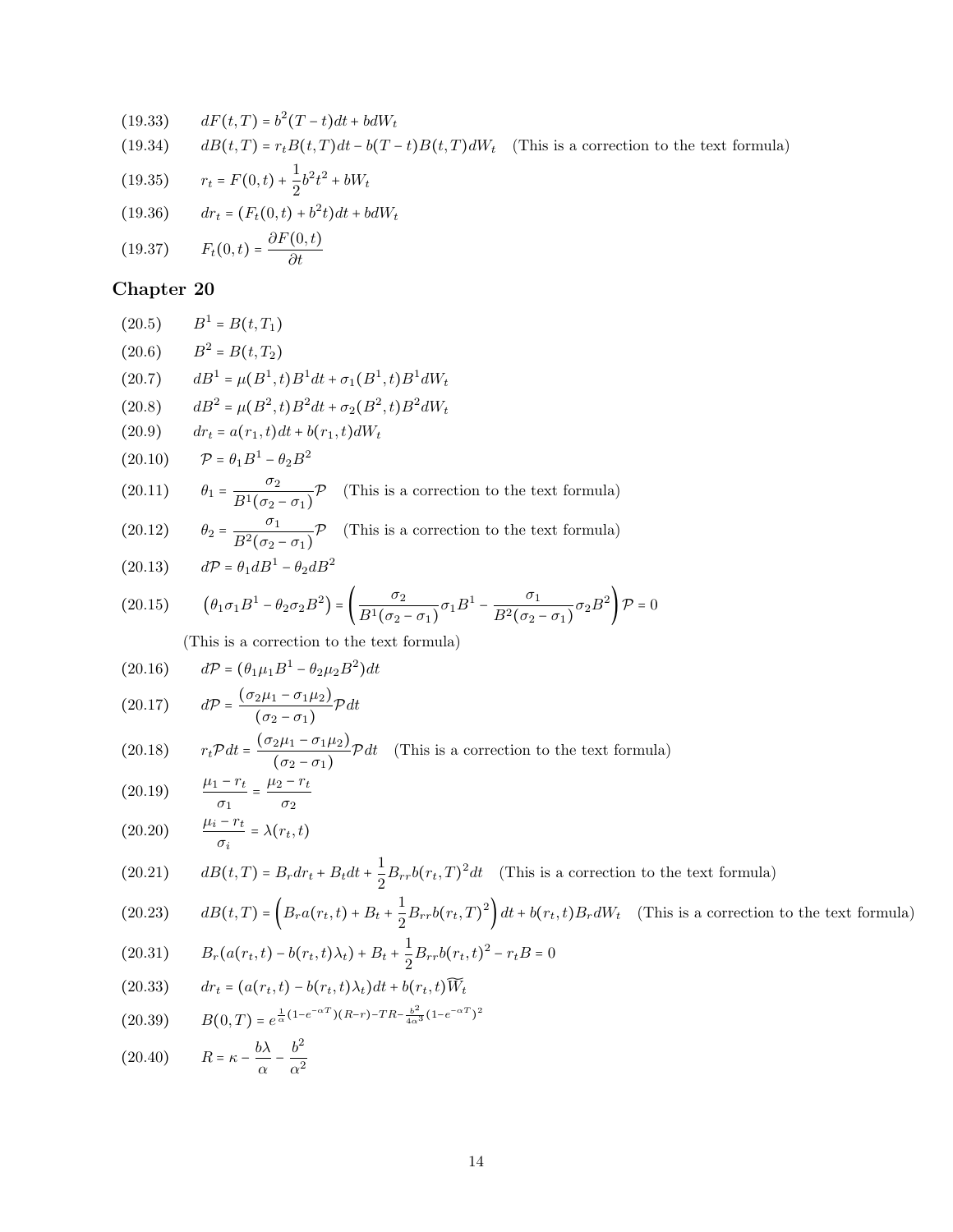(20.48) 
$$
B(t,T) = A(t,T)e^{-C(t,T)r}
$$

(20.49) 
$$
A(t,T) = \left(2 \frac{\gamma e^{1/2(\alpha+\lambda+\gamma)T}}{(\alpha+\lambda+\gamma)(e^{\gamma T}-1)+2\gamma}\right)^{2\frac{\alpha\kappa}{b^2}}
$$

(20.50) 
$$
C(t,T) = 2 \frac{e^{\gamma T} - 1}{(\alpha + \lambda + \gamma)(e^{\gamma T} - 1) + 2\gamma}
$$

$$
(20.51) \qquad \gamma = \sqrt{(\alpha + \lambda)^2 + 2b^2}
$$

$$
(21.41) \t B(t,T) = \mathbb{E}_t^{\mathbb{Q}} \left[ e^{-\int_t^T r_s ds} \right]
$$

(21.42) 
$$
dr_t = (a(r_t, t) - \lambda_t b(r_t, t))dt + b(r_t, t)dW_t
$$

(21.43) 
$$
dr_t = a(r_t, t)dt + b(r_t, t)dW_t^*
$$
  
(21.45) 
$$
B(t,T) = \mathbb{E}_t^{\mathbb{P}} \left[ \exp\left(-\int_t^T r_s ds\right) \exp\left(\int_t^T \left[\lambda_s(r_s, s) dW_t^* - \frac{1}{2}\lambda(r_s, s)^2 ds\right]\right) \right]
$$

$$
(21.68) \qquad dS_t = a(S_t, t)dt + \sigma(S_t, t)dW_t, \quad t \in [0, \infty)
$$

$$
(21.69) \qquad dS_t = a(S_t)dt + \sigma(S_t)dW_t, \quad t \in [0, \infty)
$$

$$
(21.70) \t dS_t = a(S_t)dt + \sigma(S_t)dW_t, \ t \in [0, \infty)
$$

(21.71) 
$$
\mathbb{E}[f(S_{t+h})|I_t] = \mathbb{E}[f(S_{t+h})|S_t], \quad h > 0
$$

(21.90) 
$$
\widehat{f}(t, r_t) = \mathbb{E}^{\mathbb{P}} \left[ e^{-\int_t^u q(r_s)ds} f(r_u) | r_t \right]
$$
 (This is a correction to the text formula)

(21.91) 
$$
\frac{\partial f}{\partial t} = q(r_t)\hat{f} - A\hat{f}
$$
 (This is a correction to the text formula)

(21.92) 
$$
A\widehat{f} = a_t \frac{\partial \widehat{f}}{\partial r_t} + \frac{1}{2} \sigma_t^2 \frac{\partial^2 \widehat{f}}{\partial r_1^2}
$$

#### Frequently Asked Questions in Quantative Finance, Wilmott (QFIQ-113-17)

### Jensen's Inequality (103-105)

If  $f(\cdot)$  is a convex function,  $E[f(x)] \ge f(E[x])$ . Girsanov's Theorem (113-115)

$$
dS = \mu S dt + \sigma S dW_t
$$

$$
dS = rS dt + \sigma S d\tilde{W}_t
$$

$$
\tilde{W}_t = W_t + \int_0^t \gamma_s ds
$$

$$
d\tilde{W}_t = dW_t + \gamma_t dt
$$

### Volatility Smile (167-173)

$$
\frac{\partial^2 V}{\partial \sigma^2} = S\sqrt{T-t} \frac{d_1 d_2 e^{-D(T-t)} e^{-d_1^2/2}}{\sqrt{2\pi}\sigma}
$$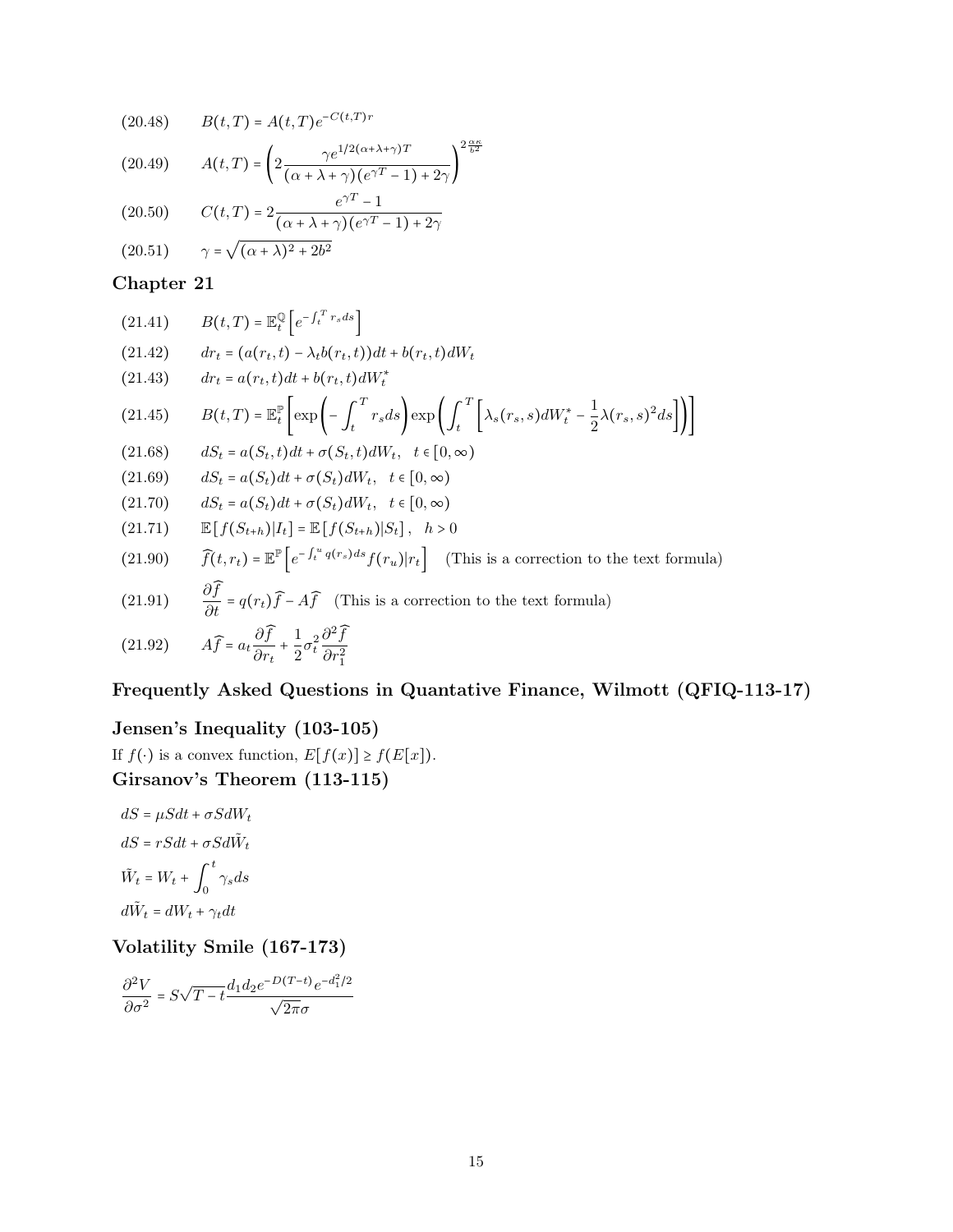#### Fixed Income Securities: Valuation, Risk, and Risk Management, Veronesi

#### Chapter 2

(2.35) 
$$
d = \frac{100 - P_{bill}(t, T)}{100} \times \frac{360}{n}
$$
  
(2.36) 
$$
P_{bill}(t, T) = 100 \times \left[1 - \frac{n}{360} \times d\right]
$$

(2.39) Price floating rate bond with spread  $s = 100 + \frac{s}{2}$  $\overline{2}$  ^  $\boldsymbol{\mathcal{I}}$  $\sum_{t=0.5} Z(0,t)$ 

(This is a correction to the text formula)

(2.52) 
$$
Z(0,T) = e^{-r(0,T)T}
$$

$$
(2.53) \t r(0,T) = \theta_0 + (\theta_1 + \theta_2) \frac{1 - e^{-T/\lambda}}{T/\lambda} - \theta_2 e^{-T/\lambda}
$$

(2.54) 
$$
P_c^{i,NS \ model} = 100 \times \left(\frac{c^i}{2} \sum_{j=1}^{n^i} Z(0, T_j^i) + Z(0, T_{n^i}^i)\right)
$$
 (This is a correction to the text formula)

#### Chapter 3

(3.17) 
$$
D = -\frac{1}{P} \frac{dP}{dr}
$$

(3.19) 
$$
MD = -\frac{1}{P}\frac{dP}{dy} = \frac{1}{\left(1 + \frac{y}{2}\right)}\sum_{j=1}^{n} w_j \times T_j
$$

$$
(3.20) \tD^{Mc} = \sum_{j=1}^{n} w_j \times T_j
$$

(3.21) *Dollar duration* = 
$$
D_P^{\$}
$$
 =  $-\frac{dP}{dr}$ 

$$
(3.22) \tD_P^{\$} = P \times D_P
$$

$$
(3.23) \t D_W^{\$} = \sum_{i=1}^{n} N_i D_i^{\$}
$$

(3.26) Price value of a basis point =  $PV01($ or  $PVBP)$  =  $-D_P^{\$}\times dr$ 

$$
(3.44) \qquad D_E = \frac{A}{A - L} \times D_A - \frac{L}{A - L} \times D_L
$$

(4.1) 
$$
Convexity = C = \frac{1}{P} \frac{d^2 P}{dr^2}
$$

$$
(4.2) \qquad \frac{dP}{P} = -D \times dr + \frac{1}{2} \times C \times dr^2
$$

(4.6) *Convexity of portfolio* = 
$$
C_W = \sum_{i=1}^{n} w_i C_i
$$
, where (4.7)  $w_i = \frac{N_i \times P_i}{W}$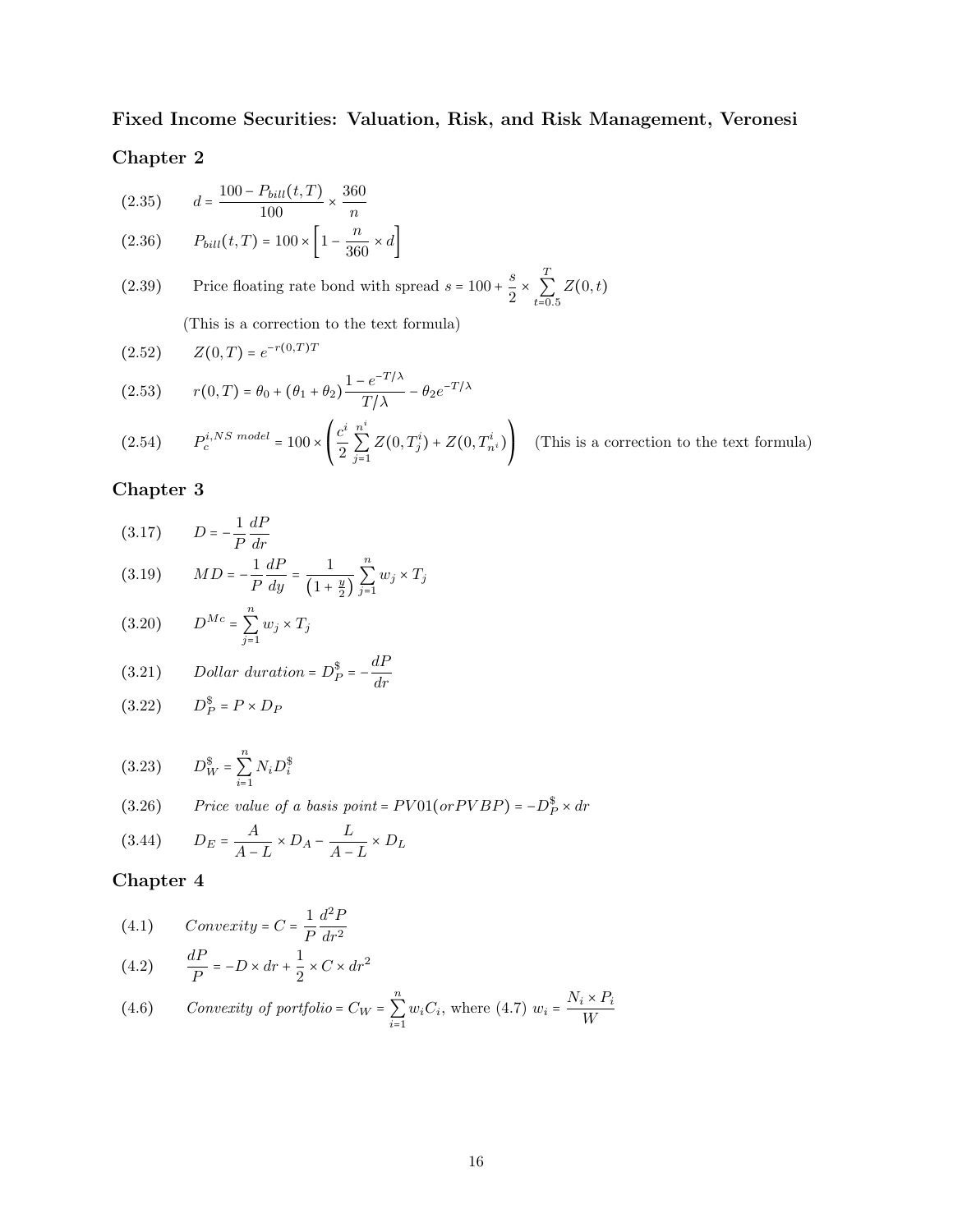(4.8) 
$$
C = \sum_{i=1}^{n} w_i \times C_{z,i}
$$
, where  $C_{z,i} = (T_i - t)^2$  and

(4.9) 
$$
w_i = \frac{c/2 \times P_z(t, T_i)}{P_c(t, T)}
$$
 for  $i = 1, ..., n-1$ 

(4.10) 
$$
w_n = \frac{(1 + c/2) \times P_z(t, T_n)}{P_c(t, T)}
$$

(4.14) 
$$
\text{Dollar convexity} = C^{\$} = \frac{d^2 P}{dr^2}
$$

(4.36) 
$$
\max_{a_{11},...,a_{1n}} Var\left(\Delta \phi_i^{PCA}\right) = \sum_{k=1}^n \sum_{\ell=1}^n a_{1k} a_{1\ell} \sigma_{kl} \text{ under the restriction}
$$

$$
(4.37) \qquad \sum_{j=1}^{n} a_{1j}^{2} = 1
$$

(4.40)  $\mathbf{M} \mathbf{v}_i = \lambda_i \mathbf{v}_i$ 

## Chapter 5

$$
(5.5) \tF(t, T_1, T_2) = \frac{1}{\left(1 + \frac{f_n(t, T_1, T_2)}{n}\right)^{n \times (T_2 - T_1)}}
$$

$$
(5.6) \tF(t,T_1,T_2) = e^{-f(t,T_1,T_2)(T_2-T_1)}
$$

(5.14) 
$$
f(0,T,T+\Delta) = r(0,T) + (T+\Delta) \times \frac{r(0,T+\Delta) - r(0,T)}{\Delta}
$$

(5.21) 
$$
r(0,T_n) = \frac{1}{T_n} \sum_{i=1}^n f(0,T_{i-1},T_i) \times \Delta
$$

(5.25) *Value of FRA at* 
$$
t = V^{FRA}(t) = V^{fixed}(t) - V^{floating}(t) = N \times [M \times Z(t, T_2) - Z(t, T_1)]
$$

(5.34) 
$$
P_c^{fwd}(0,T,T^*) = \frac{c}{2} \times \sum_{i=1}^n P_z^{fwd}(0,T,T_i) + P_z^{fwd}(0,T,T_n)
$$

$$
(5.40) \qquad V^{swap}(t_i; c, T) = 100 - \left(\frac{c}{2} \times 100 \times \sum_{j=i+1}^{M} Z(T_i, T_j) + Z(T_i, T_M) \times 100\right)
$$

(5.43) 
$$
c = n \times \left( \frac{1 - Z(0, T_M)}{\sum_{j=1}^{M} Z(0, T_j)} \right)
$$

(5.51) 
$$
f_n^s(0,T,T^*) = n \times \frac{1 - F(0,T,T^*)}{\sum_{j=1}^m F(0,T,T_j)}
$$
 (This is a correction to the text formula)

## Chapter 6

(6.4) P&L from futures at  $t = k \times$  Contract size  $\times [P^{fut}(t,T) - P^{fut}(t - dt,T)]$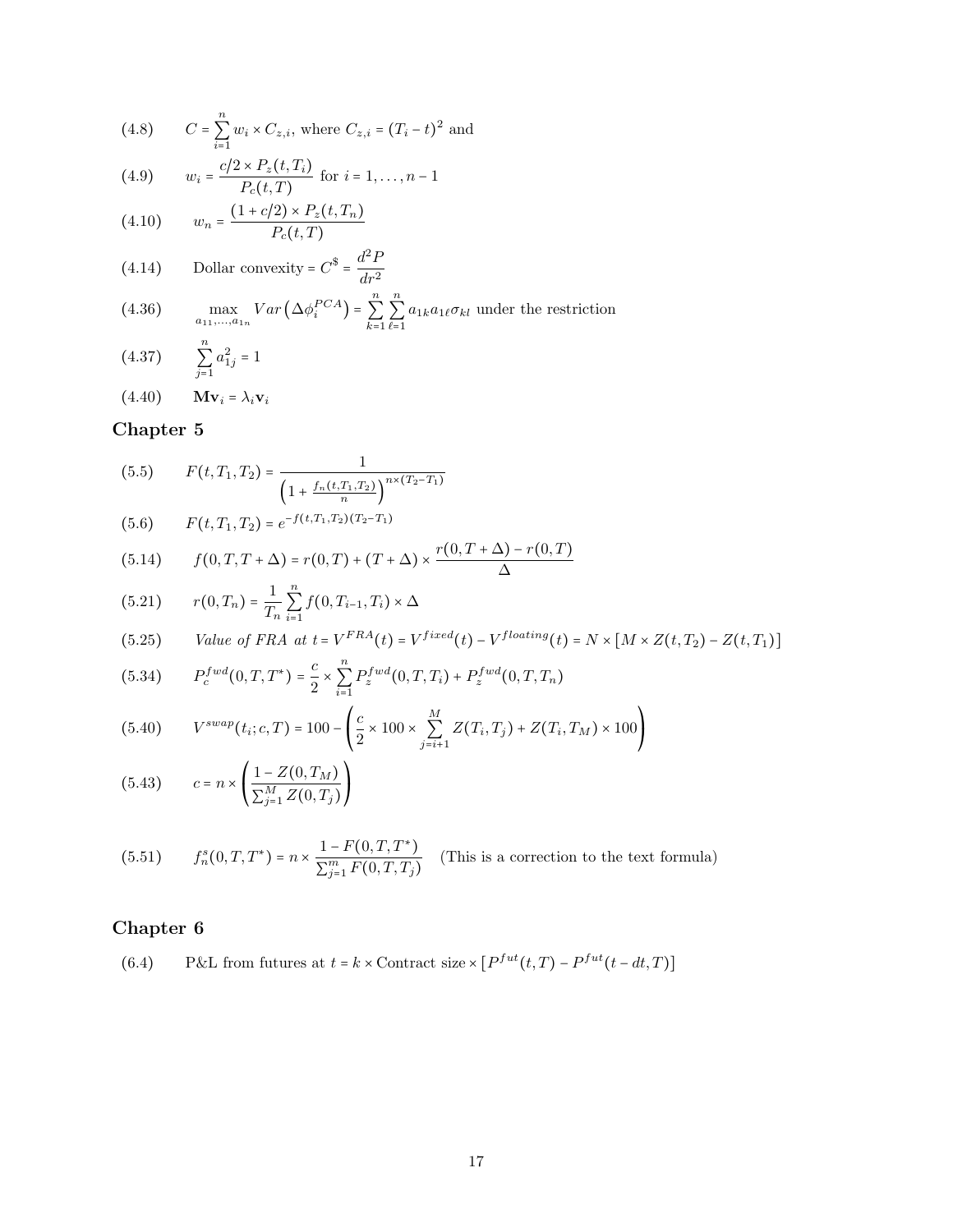(14.27) 
$$
dr_t = \gamma(\bar{r} - r_t)dt
$$
  
\n(14.29) 
$$
dr_t = \theta_t dt + \sigma dX_t
$$
  
\n(14.34) 
$$
r_t \sim \mathcal{N}(\mu(r_0, t), \sigma^2(t)) \text{ where}
$$
  
\n(14.35) 
$$
\mu(r_0, t) = \bar{r} + (r_0 - \bar{r})e^{-\gamma t}
$$
  
\n(14.36) 
$$
\sigma^2(t) = \frac{\sigma^2}{2\gamma}(1 - e^{-2\gamma t})
$$
  
\n(14.37) 
$$
dP_t = \frac{1}{2} \left(\frac{d^2F}{dX^2}\right)dt + \left(\frac{dF}{dX}\right)dX_t
$$

(14.39) 
$$
dP_t = \left\{ \left( \frac{\partial F}{\partial t} \right) + \frac{1}{2} \left( \frac{\partial^2 F}{\partial X^2} \right) \right\} dt + \left( \frac{\partial F}{\partial X} \right) dX_t
$$

(15.9) 
$$
dr_t = \gamma(\bar{r} - r_t)dt + \sigma dX_t
$$

$$
(15.22) \qquad \frac{\left(\frac{\partial Z_1}{\partial t} + \frac{1}{2}\frac{\partial^2 Z_1}{\partial r^2}\sigma^2 - r_t Z_1\right)}{\partial Z_1/\partial r} = \frac{\left(\frac{\partial Z_2}{\partial t} + \frac{1}{2}\frac{\partial^2 Z_2}{\partial r^2}\sigma^2 - r_t Z_2\right)}{\partial Z_2/\partial r}
$$

(15.28) 
$$
Z(r,t;T) = e^{A(t;T) - B(t;T) \times r}
$$

(15.29) 
$$
B(t;T) = \frac{1}{\gamma^*} \left( 1 - e^{-\gamma^* (T-t)} \right)
$$

(15.30) 
$$
A(t;T) = (B(t;T) - (T-t)) \left(\bar{r}^* - \frac{\sigma^2}{2(\gamma^*)^2}\right) - \frac{\sigma^2 B(t;T)^2}{4\gamma^*}
$$

(15.31) 
$$
P_c(r,t;T) = \frac{100 \times c}{2} \sum_{i=1}^{n} Z(r,t;T_i) + 100 \times Z(r,t;T_n)
$$

$$
(15.34) \qquad Z(r_t, \tau) = Z(r_t, t; T)
$$

(15.35) 
$$
A(\tau) = A(0;T-t)
$$

(15.36) 
$$
B(\tau) = B(0;T-t)
$$

(15.39) 
$$
D_Z(\tau) = -\frac{1}{Z} \frac{\partial Z}{\partial r} = B(\tau) = \frac{1}{\gamma^*} \left( 1 - e^{-\gamma^* \times \tau} \right)
$$

(15.44) 
$$
V(r_0, 0) = Z(r_0, 0; T_B) \mathcal{N}(d_1) - KZ(r_0, 0; T_O) \mathcal{N}(d_2)
$$
 (This is a correction to the text formula)  

$$
\frac{1}{(15.45)} \int Z(r_0, 0; T_B) \mathcal{N}(T_O; T_B) \mathcal{N}(T_O; T_B)
$$

(15.45) 
$$
d_1 = \frac{1}{S_Z(T_O; T_B)} \log \left( \frac{Z(r_0, 0; T_B)}{KZ(r_0, 0; T_O)} \right) + \frac{S_Z(T_O; T_B)}{2}
$$
 (This is a correction to the text formula)

(15.46) 
$$
d_2 = d_1 - S_Z(T_O; T_B)
$$
 (This is a correction to the text formula)

(15.47) 
$$
S_Z(T_O; T_B) = B(T_O; T_B) \times \sqrt{\frac{\sigma^2}{2\gamma^*} (1 - e^{-2\gamma^*T_O})}
$$
 (This is a correction to the text formula)

(15.48) 
$$
V(r_0, 0) = KZ(r_0, 0; T_O)\mathcal{N}(-d_2) - Z(r_0, 0; T_B)\mathcal{N}(-d_1)
$$
 (This is a correction to the text formula)

(page 547) 
$$
P_c(r_K^*, T_0, T_B) = K
$$

(page 547) 
$$
K_i = Z(r_K^*, T_0; T_i), i = 1, 2, ..., n
$$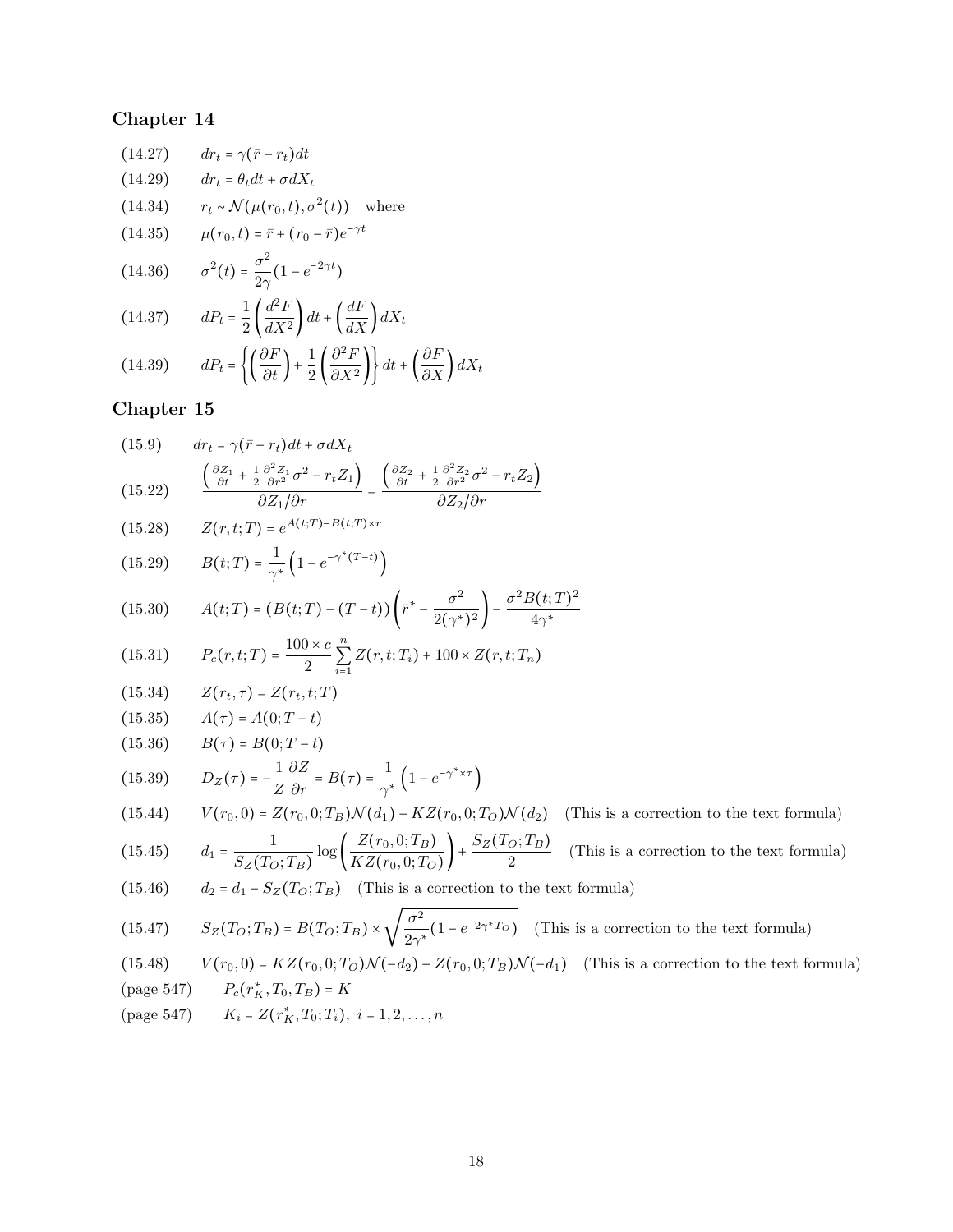(15.51) 
$$
\text{Call} = \sum_{i=1}^{n} c(i) (Z(r_0, 0; T_i) \mathcal{N}(d_1(i)) - K_i Z(r_0, 0; T_O) \mathcal{N}(d_2(i)))
$$

(15.52) 
$$
d_1(i) = \frac{1}{S_Z(T_O; T_i)} \log \left( \frac{Z(r_0, 0; T_i)}{K_i Z(r_0, 0; T_O)} \right) + \frac{S_Z(T_O; T_i)}{2}
$$

(15.53)  $d_2(i) = d_1(i) - S_Z(T_O; T_i)$ n

(15.55) Put = 
$$
\sum_{i=1}^{n} c(i) (K_i Z(r_0, 0; T_O) \mathcal{N}(-d_2(i)) - Z(r_0, 0; T_i) \mathcal{N}(-d_1(i)))
$$

(15.66)  $dr_t = \gamma(\bar{r} - r_t)dt + \sqrt{\alpha r_t}dX_t$ 

(15.67) 
$$
E[r_t|r_0] = \bar{r} + (r_0 - \bar{r})e^{-\gamma t}
$$

(15.68) 
$$
Var[r_t|r_0] = r_0 \frac{\alpha}{\gamma} \left( e^{-\gamma t} - e^{-2\gamma t} \right) + \frac{\bar{r}\alpha}{2\gamma} \left( 1 - e^{-\gamma t} \right)^2
$$

(15.70) 
$$
Z(r,t;T) = e^{A(t;T) - B(t;T) \times r}
$$

(15.71) 
$$
B(t;T) = \frac{2(e^{\psi_1(T-t)} - 1)}{(\gamma^* + \psi_1)(e^{\psi_1(T-t)} - 1) + 2\psi_1}
$$

$$
(15.72) \qquad A(t;T) = 2 \frac{\bar{r}^* \gamma^*}{\alpha} \log \left( \frac{2\psi_1 e^{(\psi_1 + \gamma^*)\frac{(T-t)}{2}}}{(\gamma^* + \psi_1)(e^{\psi_1(T-t)} - 1) + 2\psi_1} \right), \text{ and } \psi_1 = \sqrt{(\gamma^*)^2 + 2\alpha}
$$

## Chapter 16

(16.8) 
$$
C_t = Z_1(r_t, t) - \Delta Z_2(r_t, t)
$$
  
(16.9) 
$$
P_t = \Delta Z_{2,t} + C_t
$$
  
(16.10) 
$$
dP_t = dZ_{1,t}
$$
  
(16.18) 
$$
\left(\frac{1}{\Pi} \frac{\partial \Pi}{\partial t}\right) + \frac{1}{2} \left(\frac{1}{\Pi} \frac{\partial^2 \Pi}{\partial r^2}\right) \sigma^2 = r
$$

(17.1) 
$$
dr_t = m(r_t, t)dt + s(r_t, t)dX_t
$$

$$
(17.2) \qquad rV = \frac{\partial V}{\partial t} + \frac{\partial V}{\partial r}m^*(r, t) + \frac{1}{2}\frac{\partial^2 V}{\partial r^2}s(r, t)^2
$$

(17.3) 
$$
V(r_T, T) = g(r_T, T)
$$

$$
(17.4) \qquad R(r)V = \frac{\partial V}{\partial t} + \frac{\partial V}{\partial r}m^*(r, t) + \frac{1}{2}\frac{\partial^2 V}{\partial r^2}s(r, t)^2
$$

(17.5) 
$$
V(r_t, t) = E^* \left[ e^{-\int_t^T R(r_u) du} g(r_T, T) |r_t \right]
$$

$$
(17.6) \qquad dr_t = m^*(r_t, t)dt + s(r_t, t)dX_t
$$

$$
(17.7) \tV(r_t, t) = E^* \left[ e^{-\int_t^T r_u du} g(r_T, T) | r_t \right]
$$

$$
(17.17) \t fns(0,T,T*) = \frac{1 - F(0,T,T*)}{\Delta \sum_{j=1}^{n} F(0,T,Tj)}
$$

(17.20) Standard error = 
$$
\frac{Standard\ deviation}{\sqrt{J}}
$$

(17.21) Standard deviation = 
$$
\sqrt{\frac{1}{J} \sum_{j=1}^{J} (V^j(r_0, 0) - \widehat{V}(r_0, 0))^2}
$$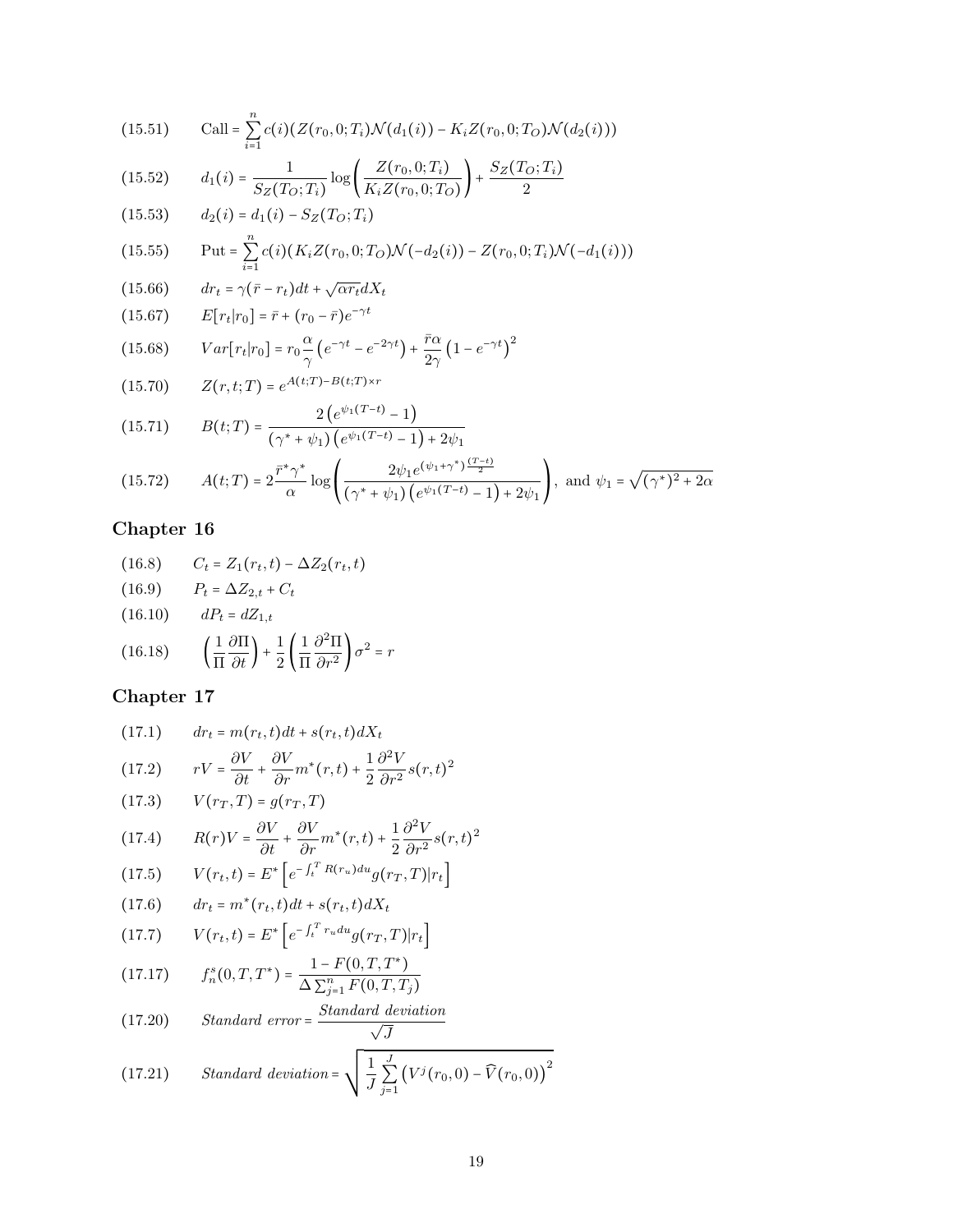(17.24) 
$$
\frac{\partial V}{\partial r} \approx \frac{\widehat{V}(r_0 + \delta) - \widehat{V}(r_0 - \delta)}{2\delta}
$$

(17.26) 
$$
\frac{\partial^2 V}{\partial r^2} \approx \frac{\widehat{V}(r_0 + \delta) + \widehat{V}(r_0 - \delta) - 2 \times \widehat{V}(r_0)}{\delta^2}
$$

(17.27) 
$$
rV = \frac{\partial V}{\partial t} + \frac{\partial V}{\partial r}m^*(r,t) + \frac{1}{2}\frac{\partial^2 V}{\partial r^2}s^2(r,t)
$$
 (This is a correction to the text formula)

(17.28) 
$$
\frac{\partial V}{\partial t} \approx \frac{\widehat{V}(r_0, t + \delta) - \widehat{V}(r_0, t)}{\delta}
$$

(17.29) 
$$
\frac{\partial V}{\partial t} = rV - \frac{\partial V}{\partial r}m^*(r,t) - \frac{1}{2}\frac{\partial^2 V}{\partial r^2}s^2(r,t)
$$
 (This is a correction to the text formula)

(18.7) *Risk premium* = 
$$
E\left[\frac{dZ}{Z}\right]/dt - r = -B(t;T)(\gamma(\bar{r} - r) - \gamma^*(\bar{r}^* - r))
$$

(18.8) 
$$
\lambda(r,t) = \frac{1}{\sigma}(\gamma(\bar{r} - r) - \gamma^*(\bar{r}^* - r))
$$

(18.9) 
$$
\lambda(r,t) = \lambda_0 + \lambda_1 r
$$

(18.13) Risk premium = 
$$
E\left[\frac{dZ}{Z}\right]/dt - r = \sigma_Z \times \lambda(r, t)
$$

(18.16) *Risk premium* = 
$$
E\left[\frac{dZ}{Z}\right]/dt - r = \sigma_Z \lambda(r, t)
$$
, where

(18.17) 
$$
\sigma_Z = \frac{1}{Z} \frac{\partial Z}{\partial r} s(r, t)
$$
 and

(18.18) 
$$
\lambda(r,t) = \frac{1}{s(r,t)} (m(r,t) - m^*(r,t))
$$

(18.26) 
$$
V(r_{t+\delta}) \approx V(r_t) + \frac{\partial V}{\partial r}(r_{t+\delta} - r_t)
$$

(page 634) Standard deviation of 
$$
(V(r_{t+\delta}) - V(r_t)) \approx \frac{\partial V}{\partial r} \times
$$
 Standard deviation of  $(r_{t+\delta} - r_t)$ 

(18.28) 
$$
r_{\delta} - r_0 \sim N(\mu(r_0, \delta), \sigma^2(\delta))
$$

(18.29) 
$$
\mu(r_0, \delta) = (r_0 - \bar{r}) \times (e^{-\gamma \delta} - 1); \ \sigma(\delta) = \sqrt{\frac{\sigma^2}{2\gamma} (1 - e^{-2\gamma \delta})}
$$

(18.32) 
$$
Z(t,T) = E_t \left[ e^{-\rho(T-t)} \frac{Q_t Y_t^h}{Q_T Y_T^h} \right]
$$

(18.33) 
$$
Z(t,T) = E_t \left[ e^{-\rho(T-t)-(q_T-q_t)-h(y_T-y_t)} \right]
$$

(18.34) 
$$
Z(i,t,T) = e^{A(t;T) - B(t;T)(i+c)}
$$

(18.35) 
$$
B(t;T) = \frac{1}{\gamma} \left( 1 - e^{-\gamma (T-t)} \right)
$$

(18.36) 
$$
A(t;T) = (B(t;T) - (T-t)) \left(\bar{r}^* - \frac{\sigma^2}{2\gamma^2}\right) - \frac{\sigma^2 B(t;T)^2}{4\gamma}
$$

(18.37) 
$$
c = \left(\rho + hg - \frac{1}{2}h^2\sigma_y^2\right) - h\sigma_y\sigma_q\rho_{q} - \frac{1}{2}\sigma_q^2
$$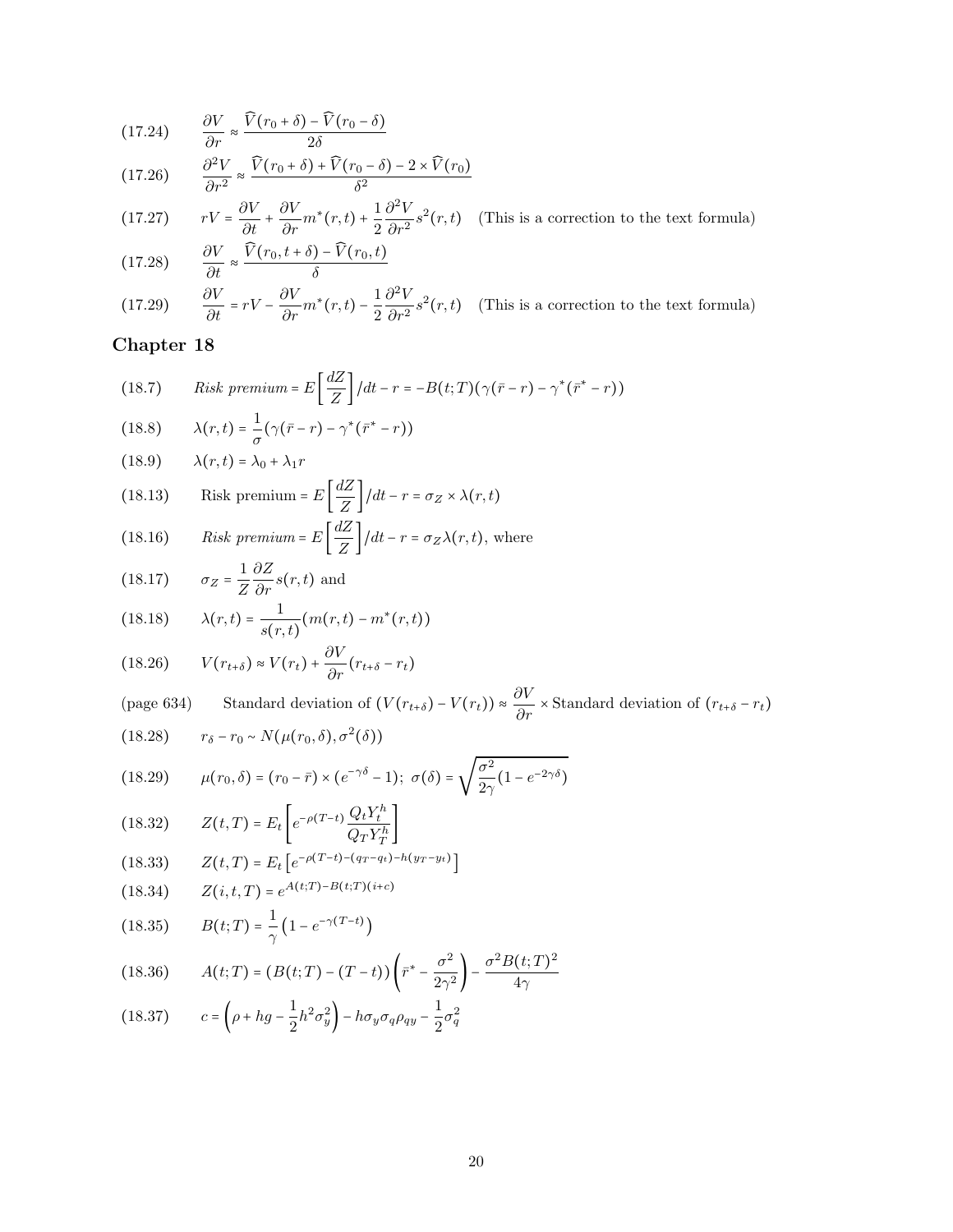(18.38) 
$$
\bar{r}^* = \bar{r} - \frac{1}{\gamma} \left( h \sigma_i \sigma_y \rho_{yi} + \sigma_i \sigma_y \rho_{iq} \right)
$$

(18.39)  $\bar{r} = \bar{i} + c$ <br>(18.40)  $r_t = i_t + c$ 

(18.40)  $r_t = i_t + c$ <br>(18.41) Risk natu (18.41) Risk natural (true) dynamics:  $dr_t = \gamma(\bar{r} - r_t)dt + \sigma_i dX_i$ <br>(18.42) Risk neutral dynamics:  $dr_t = \gamma(\bar{r}^* - r_t)dt + \sigma_i dX_i$ 

- (18.42) Risk neutral dynamics:  $dr_t = \gamma(\bar{r}^* r_t)dt + \sigma_i dX_i$
- $(18.43)$ γ  $\frac{1}{\sigma_i}(\bar{r}-\bar{r}^*) = h\sigma_y\rho_{yi} + \sigma_y\rho_{iq}$

#### Chapter 19

$$
(19.7) \t dr_t = \theta_t dt + \sigma dX_t
$$

(19.8) 
$$
Z(r,0;T) = e^{A(0;T)-T \times r}
$$

(19.9) 
$$
A(0,T) = -\int_0^T (T-t)\theta_t dt + \frac{T^3}{6}\sigma^2
$$

(19.13) 
$$
\theta_t = \frac{\partial f(0,t)}{\partial t} + \sigma^2 \times t
$$

(19.14) 
$$
Payoff at T_O = \max(Z(T_O; T_B) - K, 0)
$$

$$
(19.15) \tV(r_0,0) = Z(r_0,0;T_B)\mathcal{N}(d_1) - KZ(r_0,0;T_O)\mathcal{N}(d_2)
$$

Note: For this, and many of the following formulas, the text has  $Z(0,r_0; \cdot)$  while  $Z(r_0, 0; \cdot)$  is correct

(19.16) 
$$
d_1 = \frac{1}{S_Z(T_O; T_B)} \log \left( \frac{Z(r_0, 0; T_B)}{K Z(r_0, 0; T_O)} \right) + \frac{S_Z(T_O; T_B)}{2}
$$

(19.17) 
$$
d_2 = d_1 - S_Z(T_O; T_B)
$$

(19.18) 
$$
S_Z(T_O; T_B)^2 = \sigma^2 T_O (T_B - T_O)^2
$$

(19.19) *Payoff at* 
$$
T_O = \max(K - Z(T_O; T_B), 0)
$$

$$
(19.20) \tV(r_0,0) = KZ(r_0,0;T_O)\mathcal{N}(-d_2) - Z(r_0,0;T_B)\mathcal{N}(-d_1)
$$

(19.25) 
$$
Z(r,0;T) = e^{A(0;T)-B(0;T)\times r}
$$

(19.26) 
$$
B(0;T) = \frac{1}{\gamma^*} \left( 1 - e^{-\gamma^* T} \right)
$$

$$
(19.27) \qquad A(0;T) = -\int_0^T B(0;T-t)\theta_t dt + \frac{\sigma^2}{2(\gamma^*)^2} \left(T + \frac{1 - e^{-2\gamma^*T}}{2\gamma^*} - 2B(0;T)\right)
$$

(This is a correction to the text formula)

$$
(19.28) \qquad \theta_t = \frac{\partial f(0,t)}{\partial t} + \gamma^* f(0,t) + \frac{\sigma^2}{2\gamma^*} \times \left(1 - e^{-2\gamma^*t}\right)
$$

$$
(19.29) \qquad \sigma_t(\tau) = \frac{B(\tau)}{\tau} \sigma
$$

$$
(19.30) \tV(r_0,0) = Z(r_0,0;T_B)\mathcal{N}(d_1) - KZ(r_0,0;T_O)\mathcal{N}(d_2)
$$

(19.31) 
$$
d_1 = \frac{1}{S_Z(T_O; T_B)} \log \left( \frac{Z(r_0, 0; T_B)}{K Z(r_0, 0; T_O)} \right) + \frac{S_Z(T_O; T_B)}{2}
$$

(19.32) 
$$
d_2 = d_1 - S_Z(T_O; T_B)
$$

(19.33) 
$$
S_Z(T_O; T_B)^2 = B(T_O; T_B)^2 \frac{\sigma^2}{2\gamma^*} \left(1 - e^{-2\gamma^* T_O}\right)
$$

(19.34) 
$$
V(r_0,0) = KZ(r_0,0;T_O)\mathcal{N}(-d_2) - Z(r_0,0;T_B)\mathcal{N}(-d_1)
$$

(19.36) *Payoff of call option at* 
$$
T_O = \max(P_c(r_{T_O}, T_O; T_B) - K, 0)
$$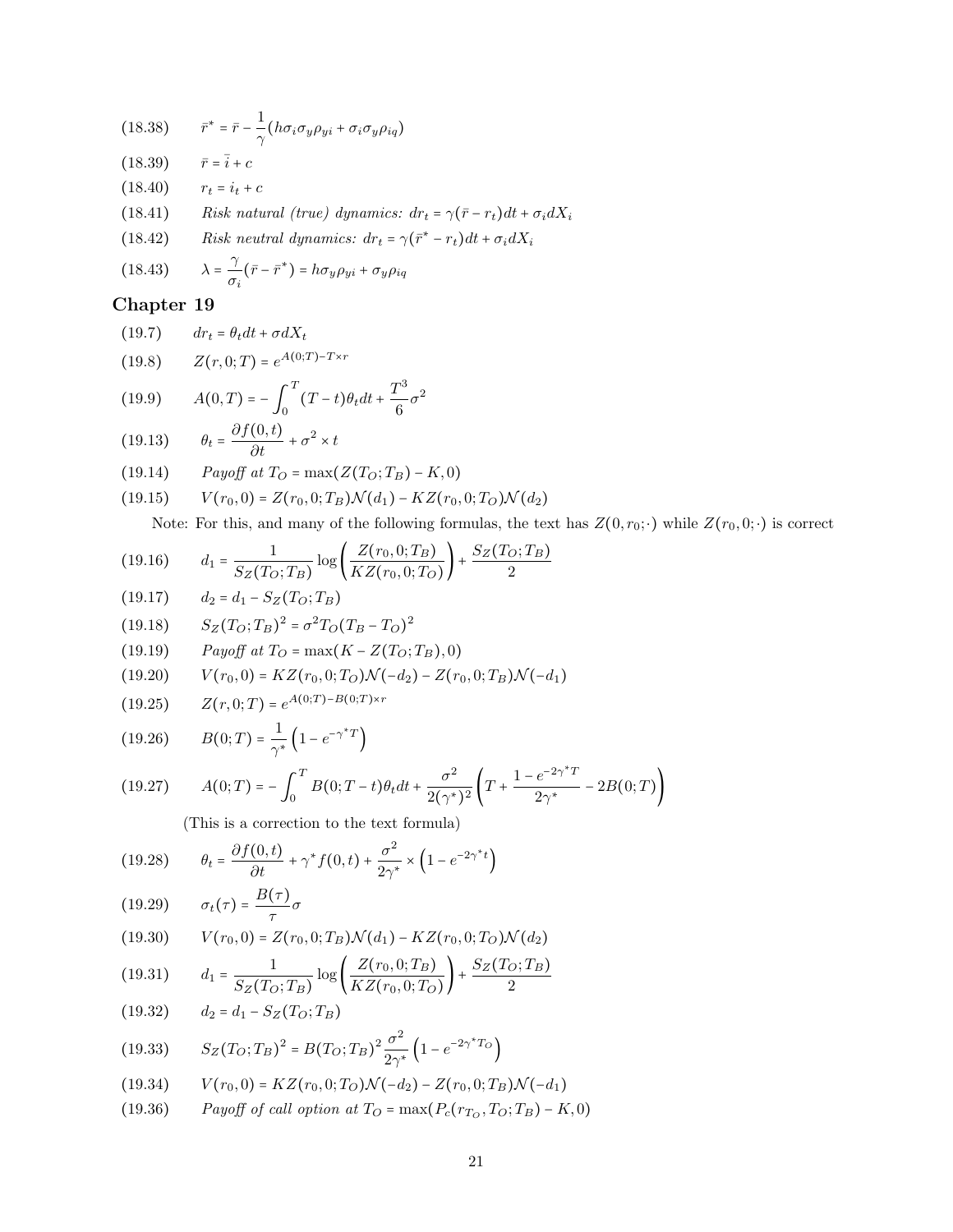(19.37) 
$$
Call = \sum_{i=1}^{n} c(i) \left( Z(r_0, 0; T_i) \mathcal{N}(d_1(i)) - K_i Z(r_0, 0; T_O) \mathcal{N}(d_2(i)) \right)
$$

$$
(19.38) \t d_1(i) = \frac{1}{S_Z(T_O; T_i)} \log \left( \frac{Z(r_0, 0; T_i)}{K_i Z(r_0, 0; T_O)} \right) + \frac{S_Z(T_O; T_i)}{2}
$$

(19.39)  $d_2(i) = d_1(i) - S_Z(T_O; T_i)$ 

(page 664)  $Z(r_t, t; T) = e^{A(t;T) - B(t;T)r_t}$ 

(19.40) 
$$
A(t;T) = -\int_{t}^{T} B(u;T)\theta_{u}du + \frac{\sigma^{2}}{2(\gamma^{*})^{2}} \left( (T-t) + \frac{1 - e^{-2\gamma^{*}(T-t)}}{2\gamma^{*}} - 2B(t;T) \right)
$$

(This is a correction to the text formula)

(19.41) 
$$
A(t;T) = \log \left( \frac{Z(r_0, 0;T)}{Z(r_0, 0; t)} \right) + B(t;T) f(0,t) - \frac{\sigma^2}{4\gamma^*} B(t;T)^2 \left( 1 - e^{-2\gamma^*t} \right)
$$

(19.42) 
$$
A(t;T) = \log \left( \frac{Z(r_0, 0;T)}{Z(r_0, 0; t)} \right) + (T-t)f(0, t) - \frac{\sigma^2}{2}(T-t)^2t
$$

(19.44) 
$$
V(r_0,0) = M \times (KZ(r_0,0;T-\Delta)\mathcal{N}(-d_2) - Z(r_0,0;T)\mathcal{N}(-d_1))
$$

(19.45) 
$$
d_1 = \frac{1}{S_Z(T - \Delta; T)} \log \left( \frac{Z(r_0, 0; T)}{KZ(r_0, 0; T - \Delta)} \right) + \frac{S_Z(T - \Delta; T)}{2}
$$

(19.46) 
$$
d_2 = d_1 - S_Z(T - \Delta; T)
$$

$$
(19.47) \qquad CF(T_j) = \Delta \times N \times \max(r_n(T_{j-1}, T_j) - r_K, 0)
$$

(19.48) 
$$
Cap = \sum_{j=2} M \times (KZ(r_0, 0; T_{j-1}) \mathcal{N}(-d_2(j)) - Z(r_0, 0; T_j) \mathcal{N}(-d_1(j)))
$$

$$
(19.49) \t d_1(j) = \frac{1}{S_Z(T_{j-1};T_j)} \log \left( \frac{Z(r_0,0;T_j)}{KZ(r_0,0;T_{j-1})} \right) + \frac{S_Z(T_{j-1};T_j)}{2}
$$

(19.50) 
$$
d_2(j) = d_1(j) - S_Z(T_{j-1}; T_j)
$$

(19.55) 
$$
dy_t = \left(\theta_t + \frac{\partial \sigma_t / \partial t}{\sigma_t} y_t\right) dt + \sigma_t dX_t
$$

$$
(19.57) \t dy_t = (\theta_t - \gamma_t y_t)dt + \sigma_t dX_t
$$

(19.58) 
$$
dr_t = (\theta_t - \gamma_t r_t)dt + \sqrt{\sigma_t^2 + \alpha_t r_t}dX_t
$$

(19.59) 
$$
Z(r_t, t;T) = e^{A(t;T) - B(t;T)r_t}
$$

(19.60) 
$$
\frac{\partial B(t;T)}{\partial t} = B(t;T)\gamma_t + \frac{1}{2}B(t;T)^2\alpha_t - 1
$$

(19.61) 
$$
\frac{\partial A(t;T)}{\partial t} = B(t;T)\theta_t - \frac{1}{2}B(t;T)^2\sigma_t^2
$$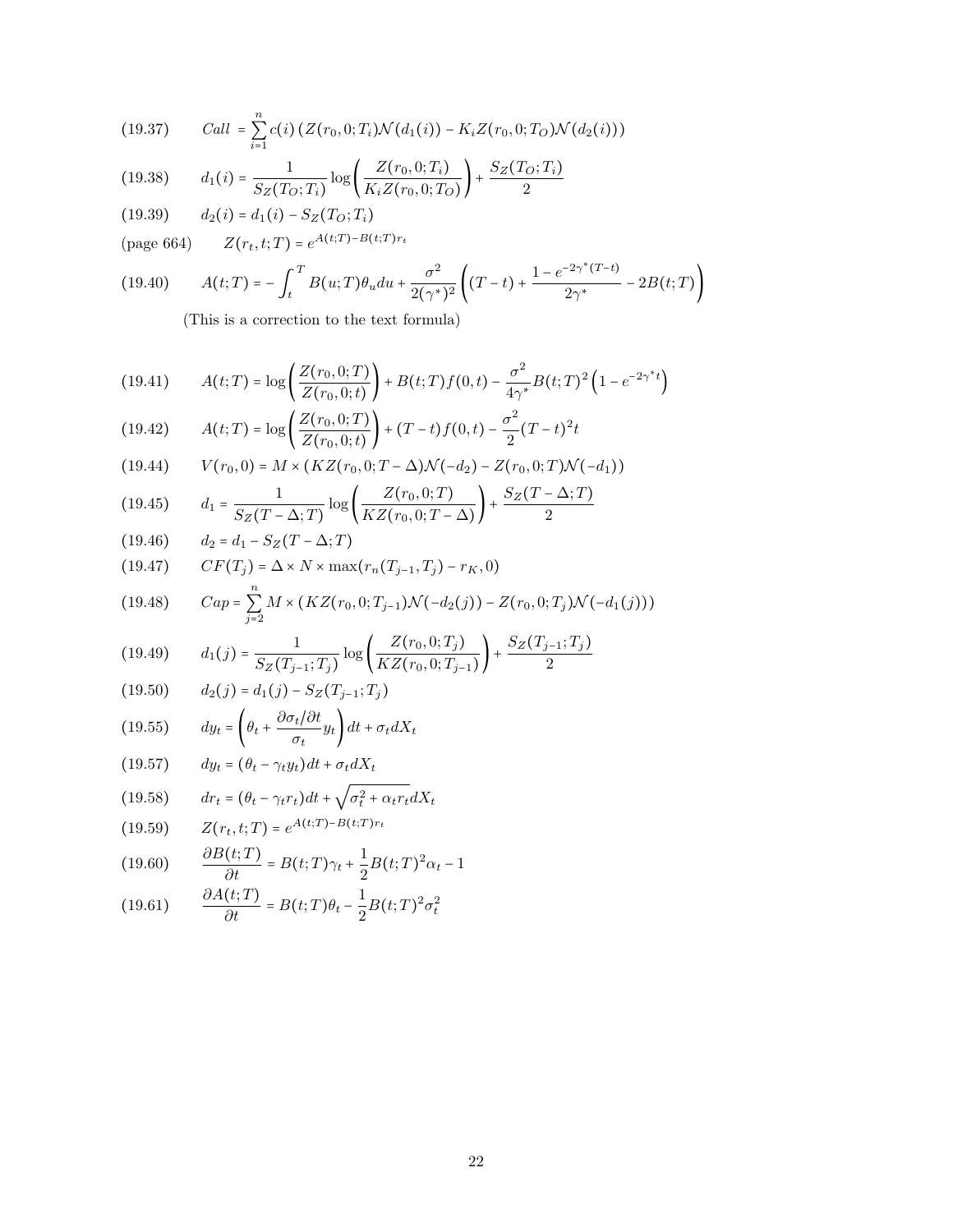(20.3) 
$$
Caplet(0; T_{i+1}) = N \times \Delta \times Z(0, T_{i+1}) \times [f_n(0, T_i, T_{i+1}) \mathcal{N}(d_1) - r_K \mathcal{N}(d_2)]
$$
  
(20.4) 
$$
d_1 = \frac{1}{\sigma_f \sqrt{T_i}} log \left( \frac{f_n(0, T_i, T_{i+1})}{r_K} \right) + \frac{1}{2} \sigma_f \sqrt{T_i}
$$
  
(20.5) 
$$
d_2 = d_1 - \sigma_f \sqrt{T_i}
$$
  
(20.6) 
$$
Floorlet(0; T_{i+1}) = N \times \Delta \times Z(0, T_{i+1}) \times [r_K \mathcal{N}(-d_2) - f_n(0, T_i, T_{i+1}) \mathcal{N}(-d_1)]
$$
  
(20.7) 
$$
Cap(0; T) = \sum_{i=1}^n Caplets(0; T_i)
$$

$$
(20.17) \qquad V(0,T_O;T_S) = N \times \Delta \times \left[ \sum_{i=1}^n Z(0;T_i) \right] \times \left[ r_K \mathcal{N}(-d_2) - f_n^s(0,T_O,T_S) \mathcal{N}(-d_1) \right]
$$

(20.18) 
$$
d_1 = \frac{1}{\sigma_f^s \sqrt{T_O}} \ln \left( \frac{f_n^s(0, T_O, T_S)}{r_K} \right) + \frac{1}{2} \sigma_f^s \sqrt{T_O}; \quad d_2 = d_1 - \sigma_f^s \sqrt{T_O}
$$

(This is a correction to the text formula)

(20.19) 
$$
V(0, T_O; T_S) = N \times \Delta \times \left[ \sum_{i=1}^{n} Z(0; T_i) \right] \times \left[ f_n^s(0, T_O, T_S) \mathcal{N}(d_1) - r_K \mathcal{N}(d_2) \right]
$$

$$
(21.2) \qquad V(r,t;T) = E^* \left[ e^{-\int_t^T r_u du} g_T \right]
$$

$$
(21.3) \t dr_t = m^*(r_t, t)dt + s(r_t, t)dX_t
$$

(21.4) 
$$
\widetilde{V}(r,t;T) = \frac{V(r,t;T)}{Z(r,t;T)}
$$

(21.5) 
$$
0 = \frac{\partial \widetilde{V}}{\partial t} + \frac{\partial \widetilde{V}}{\partial r}(m^*(r,t) + \sigma_Z(r,t)s(r,t)) + \frac{1}{2}\frac{\partial^2 \widetilde{V}}{\partial r^2}s(r,t)^2
$$

(21.6) 
$$
\sigma_Z(r,t) = \frac{1}{Z} \frac{\partial Z}{\partial r} s(r,t)
$$

$$
\frac{dZ}{dt}
$$

(21.7) 
$$
\frac{dZ}{Z} = \mu_Z(r, t)dt + \sigma_Z(r, t)dX_t
$$

$$
(21.8) \qquad \widetilde{V}(r,t;T) = E_f^*[g_T]
$$

(21.9) 
$$
dr_t = (m^*(r,t) + \sigma_Z(r,t)s(r,t))dt + s(r,t)dX_t
$$

(21.10) 
$$
V(r, t; T) = Z(r, t; T) E_f^*[g_T]
$$

(21.11) 
$$
E_f^*[\max(g_T - K, 0)] = F(0, T)\mathcal{N}(d_1) - K\mathcal{N}(d_2)
$$

$$
(21.12) \t d_1 = \frac{1}{\sigma_T} \log \left( \frac{F(0,T)}{K} \right) + \frac{1}{2} \sigma_T
$$

$$
(21.13) \qquad d_2 = d_1 - \sigma_T
$$

(21.14) 
$$
Call = Z(0,T) \times [F(0,T) \mathcal{N}(d_1) - K \mathcal{N}(d_2)]
$$

(21.15) 
$$
Put = Z(0,T) \times [KN(-d_2) - F(0,T) \mathcal{N}(-d_1)]
$$

(21.27) 
$$
V^{fwd}(0;T) = Z(0,T)N\Delta E_f^*[r_n(\tau,T) - K]
$$

(21.28) 
$$
\frac{df_n(t,\tau,T)}{f_n(t,\tau,T)} = \sigma_f(t)dX_t
$$

(21.29) 
$$
r_n(\tau,T) \sim Log N\left(f_n(0,\tau,T), \int_0^{\tau} \sigma_f(t)^2 dt\right)
$$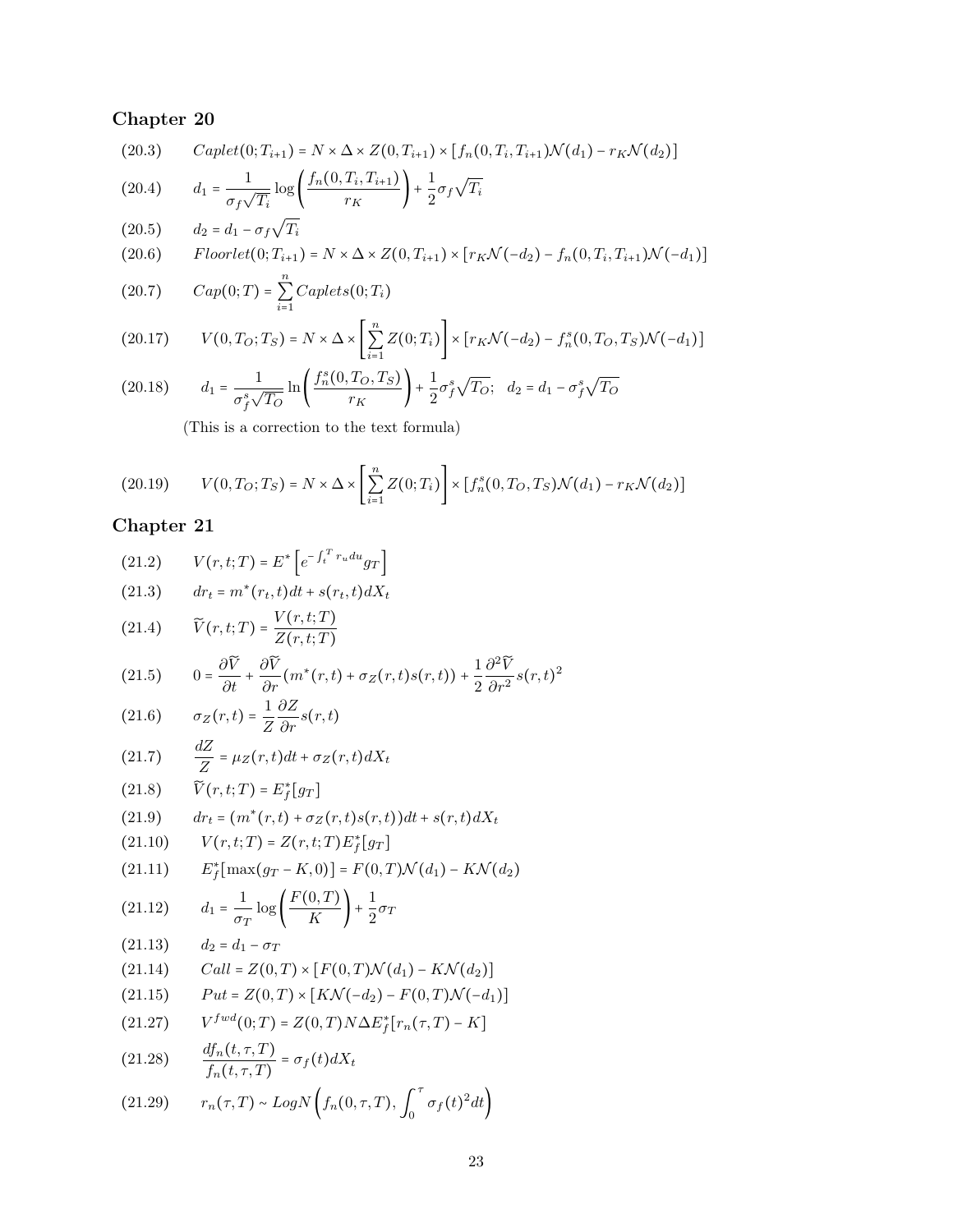$$
(21.32) \qquad Caplet(0; T_{i+1}) = N\Delta Z(0, T_{i+1})[f_n(0, T_i, T_{i+1})\mathcal{N}(d_1) - r_K\mathcal{N}(d_2)]
$$

(21.33) 
$$
d_1 = \frac{1}{\sigma_f \sqrt{T_i}} \log \left( \frac{f_n(0, T_i, T_{i+1})}{r_K} \right) + \frac{1}{2} \sigma_f \sqrt{T_i}
$$

$$
(21.34) \qquad d_2 = d_1 - \sigma_f \sqrt{T_i}
$$

$$
(21.37) \qquad \frac{df_n(t, T_i, T_{i+1})}{f_n(t, T_i, T_{i+1})} = \left(\sum_{j=\overline{i}}^i \frac{\Delta f_n(t, T_j, T_{j+1})\sigma_f^{i+1}(t)\sigma_f^{j+1}(t)}{1 + \Delta f_n(t, T_j, T_{j+1})}\right)dt + \sigma_f^{i+1}(t)dX_t
$$

$$
(21.38) \qquad \frac{df_n(t, T_i, T_{i+1})}{f_n(t, T_i, T_{i+1})} = -\left(\sum_{j=i}^{\overline{i}-1} \frac{\Delta f_n(t, T_j, T_{j+1})\sigma_f^{i+1}(t)\sigma_f^{j+1}(t)}{1 + \Delta f_n(t, T_j, T_{j+1})}\right)dt + \sigma_f^{i+1}(t)dX_t
$$

(21.39) 
$$
\sigma_f^{Fwd}(T_{i+1})^2 \times (T_i - t) = S_i^2 \times (T_1 - t) + S_{i-1}^2 \times \Delta + \dots + S_1^2 \times \Delta
$$
  
(page 722) 
$$
S_1 = \sigma_f^{Fwd}(0.25)
$$

(page 722) 
$$
S_i = \sqrt{\frac{T_i}{\Delta} \left( \sigma_f^{Fwd}(T_{i+1}) \right)^2 - \sum_{j=1}^{i-1} S_j^2}
$$
 (This is a correction to the text formula)

$$
(21.42) \t f_n^s(t+\delta, T_i, T_{i+1}) = f_n^s(t, T_i, T_{i+1})e^{m_{i+1}^s(t)\delta + S(T_{i+1}-t)\sqrt{\delta}\epsilon_i^s}
$$

(page 723) 
$$
m_{i+1}^s(t) = \sum_{j=\overline{i}}^i \frac{\Delta f_n^s(t, T_j, T_{j+1}) S(T_{i+1} - t) S(T_{j+1} - t)}{1 + \Delta f_n^s(t, T_j, T_{j+1})} - \frac{1}{2} S(T_{i+1} - t)^2
$$

$$
(21.54) \t df(t,T) = m(t,T)dt + \sigma_f(t,T)dX_t
$$

(21.55) 
$$
m(t,T) = \sigma_f(t,T) \int_t^T \sigma_f(t,\tau) d\tau
$$

(21.59) 
$$
f(0,\tau,T) = f^{fut}(0,\tau,T) - \int_0^{\tau} \frac{\sigma_Z(t,T)^2 - \sigma_Z(t,\tau)^2}{2(T-\tau)} dt
$$
 (This is a correction to the text formula)

(21.60) 
$$
f(0,\tau,T) = f^{fut}(0,\tau,T) - \frac{1}{2}\sigma^2 \tau T
$$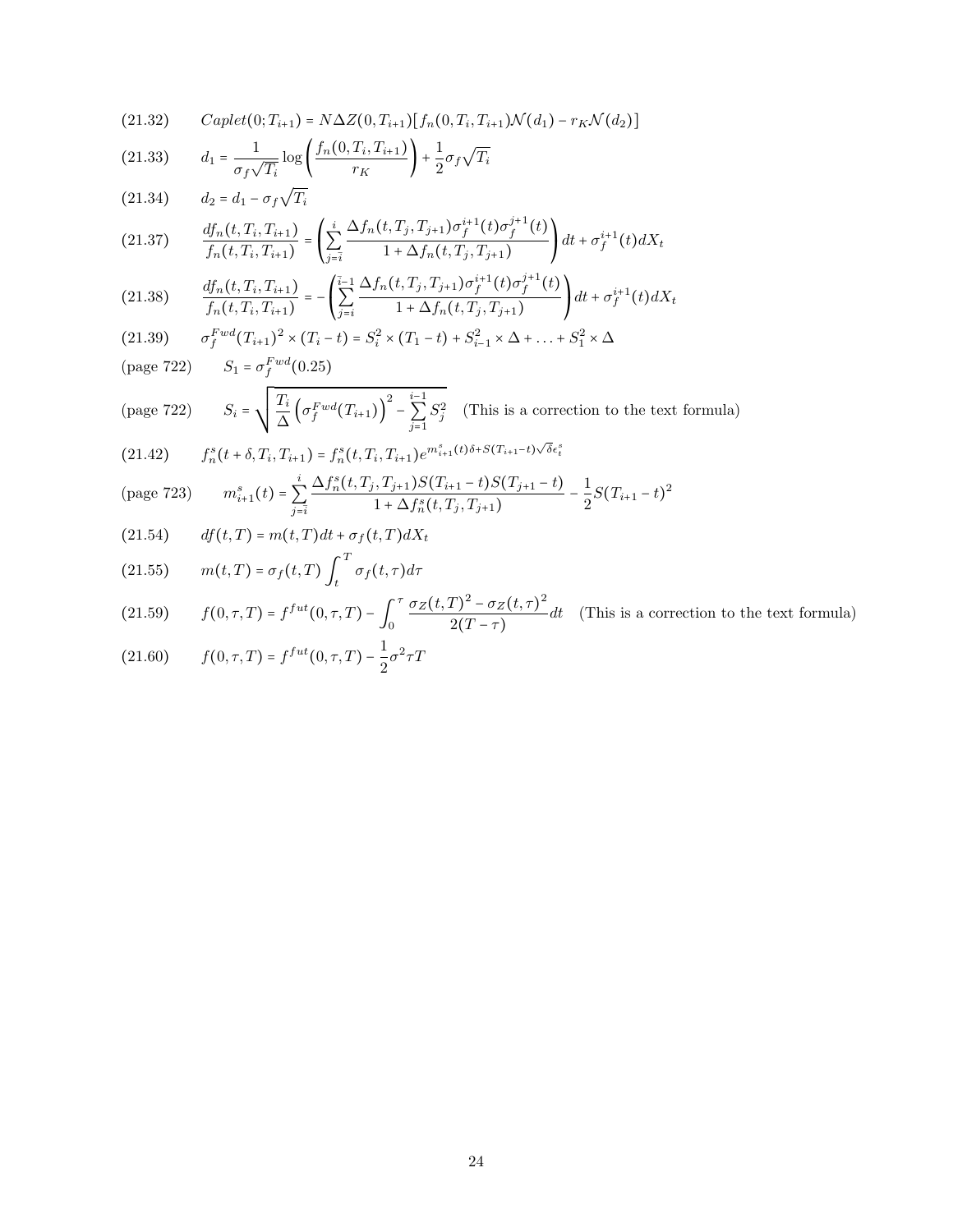(22.3) 
$$
dP_t = \left\{ \left( \frac{\partial F}{\partial t} \right) + \left( \frac{\partial F}{\partial \phi_1} \right) m_{1,t} + \left( \frac{\partial F}{\partial \phi_2} \right) m_{2,t} + \frac{1}{2} \left( \frac{\partial^2 F}{\partial \phi_1^2} \right) s_{1,t}^2 + \frac{1}{2} \left( \frac{\partial^2 F}{\partial \phi_2^2} \right) s_{2,t}^2 \right\} dt + \left( \frac{\partial F}{\partial \phi_1} \right) s_{1,t} dX_{1,t} + \left( \frac{\partial F}{\partial \phi_2} \right) s_{2,t} dX_{2,t}
$$
\n(23.13) 
$$
P(t_1(t_1)Y_t = \frac{\partial V}{\partial V} \frac{\partial V}{\partial V} * \frac{\partial V}{\partial V} * \frac{1}{2} \frac{\partial^2 V}{\partial V} \frac{1}{2} \frac{\partial^2 V}{\partial V} \frac{1}{2}
$$

$$
(22.13) \qquad R(\phi_1, \phi_2)V = \frac{\partial V}{\partial t} + \frac{\partial V}{\partial \phi_1} m_{1,t}^* + \frac{\partial V}{\partial \phi_2} m_{2,t}^* + \frac{1}{2} \frac{\partial V}{\partial \phi_1^2} s_{1,t}^2 + \frac{1}{2} \frac{\partial V}{\partial \phi_2^2} s_{2,t}^2
$$

(22.19) 
$$
Z(\phi_{1,t}, \phi_{2,t}, t;T) = e^{A(t;T) - B_1(t;T)\phi_{1,t} - B_2(t;T)\phi_{2,t}}
$$

(22.20) 
$$
B_i(t;T) = \frac{1}{\gamma_i^*} \left( 1 - e^{\gamma_i^*(T-t)} \right)
$$

$$
(22.21) \qquad A(t;T) = (B_1(t;T) - (T-t)) \left( \bar{\phi}_1^* - \frac{\sigma_1^2}{2(\gamma_1^*)^2} \right) - \frac{\sigma_1^2}{4\gamma_1^*} B_1(t;T)^2
$$

$$
+ (B_2(t;T) - (T-t)) \left( \bar{\phi}_2^* - \frac{\sigma_2^2}{2(\gamma_2^*)^2} \right) - \frac{\sigma_2^2}{4\gamma_2^*} B_2(t;T)^2
$$

(22.27) 
$$
Z(r_t, r_{\ell,t}, t; T) = e^{A_{\tau_{\ell}}(\tau) - B_{\tau_{\ell},1}(\tau) r_t - C_{\tau_{\ell}}(\tau) r_{\ell,t}}, \text{ where } \tau = T - t
$$

(22.28) 
$$
A_{\tau_{\ell}}(\tau) = A(\tau) - C(\tau) \times \frac{A(\tau_{\ell})}{C(\tau_{\ell})}
$$

(22.29) 
$$
B_{\tau_{\ell},1}(\tau) = B_1(\tau) - C(\tau) \times \frac{B_1(\tau_{\ell})}{C(\tau_{\ell})}
$$

(22.30) 
$$
C_{\tau_{\ell}}(\tau) = C(\tau) \times \frac{\tau_{\ell}}{C(\tau_{\ell})}
$$

$$
(22.31) \t r_t(\tau) = -\frac{A_{\tau_\ell}(\tau)}{\tau} + \frac{B_{\tau_\ell,1}(\tau)}{\tau}r_t + \frac{C_{\tau_\ell}(\tau)}{\tau}r_{\ell,t}
$$

(22.34) 
$$
\sigma_{\ell,1} = \sigma_1 \frac{1 - e^{-\gamma_1^* \tau_{\ell}}}{\tau_{\ell}}; \quad \sigma_{\ell,2} = \sigma_2 \frac{1 - e^{-\gamma_2^* \tau_{\ell}}}{\tau_{\ell}}
$$

(22.38) Vasicek volatility of 
$$
dr_t(\tau) = \sigma_t(\tau) = \frac{\sigma}{\gamma^*} \frac{1 - e^{-\gamma^* \tau}}{\tau}
$$

(22.39) Volatility of 
$$
dr_t(\tau) = \sigma_t(\tau) = \sqrt{\sigma_1^2 \left(\frac{B_1(\tau)}{\tau}\right)^2 + \sigma_2^2 \left(\frac{B_2(\tau)}{\tau}\right)^2}
$$

$$
(22.41) \tV(\phi_{1,0}, \phi_{2,0}, 0) = Z(\phi_{1,0}, \phi_{2,0}, 0; T_B) \mathcal{N}(d_1) - KZ(\phi_{1,0}, \phi_{2,0}, 0; T_O) \mathcal{N}(d_2)
$$

(22.42) 
$$
d_1 = \frac{1}{S_Z(T_O)} \log \left( \frac{Z(\phi_{1,0}, \phi_{2,0}, 0; T_B)}{KZ(\phi_{1,0}, \phi_{2,0}, 0; T_O)} \right) + \frac{S_Z(T_O)}{2}
$$

(22.43) 
$$
d_2 = d_1 - S_Z(T_O)
$$
 (This is a correction to the text formula)

$$
(22.44) \tV(\phi_{1,0}, \phi_{2,0}, 0) = -Z(\phi_{1,0}, \phi_{2,0}, 0; T_B) \mathcal{N}(-d_1) + KZ(\phi_{1,0}, \phi_{2,0}, 0; T_O) \mathcal{N}(-d_2)
$$

$$
(22.46) \t d\phi_{1,t} = m_1(\phi_{1,t}, \phi_{2,t}, t)dt + s_1(\phi_{1,t}, \phi_{2,t}, t)dX_{1,t}
$$

$$
(22.47) \t d\phi_{2,t} = m_2(\phi_{1,t}, \phi_{2,t}, t)dt + s_2(\phi_{1,t}, \phi_{2,t}, t)dX_{2,t}
$$

$$
(22.48) \t dP_t = \left\{ \left( \frac{\partial F}{\partial t} \right) + \left( \frac{\partial F}{\partial \phi_1} \right) m_{1,t} + \left( \frac{\partial F}{\partial \phi_2} \right) m_{2,t} + \frac{1}{2} \left( \frac{\partial^2 F}{\partial \phi_1^2} \right) s_{1,t}^2 + \frac{1}{2} \left( \frac{\partial^2 F}{\partial \phi_2^2} \right) s_{2,t}^2 + \left( \frac{\partial^2 F}{\partial \phi_1 \phi_2} \right) s_{1,t} s_{2,t} \rho \right\} dt
$$
  
+ 
$$
\left( \frac{\partial F}{\partial \phi_1} \right) s_{1,t} dX_{1,t} + \left( \frac{\partial F}{\partial \phi_2} \right) s_{2,t} dX_{2,t}
$$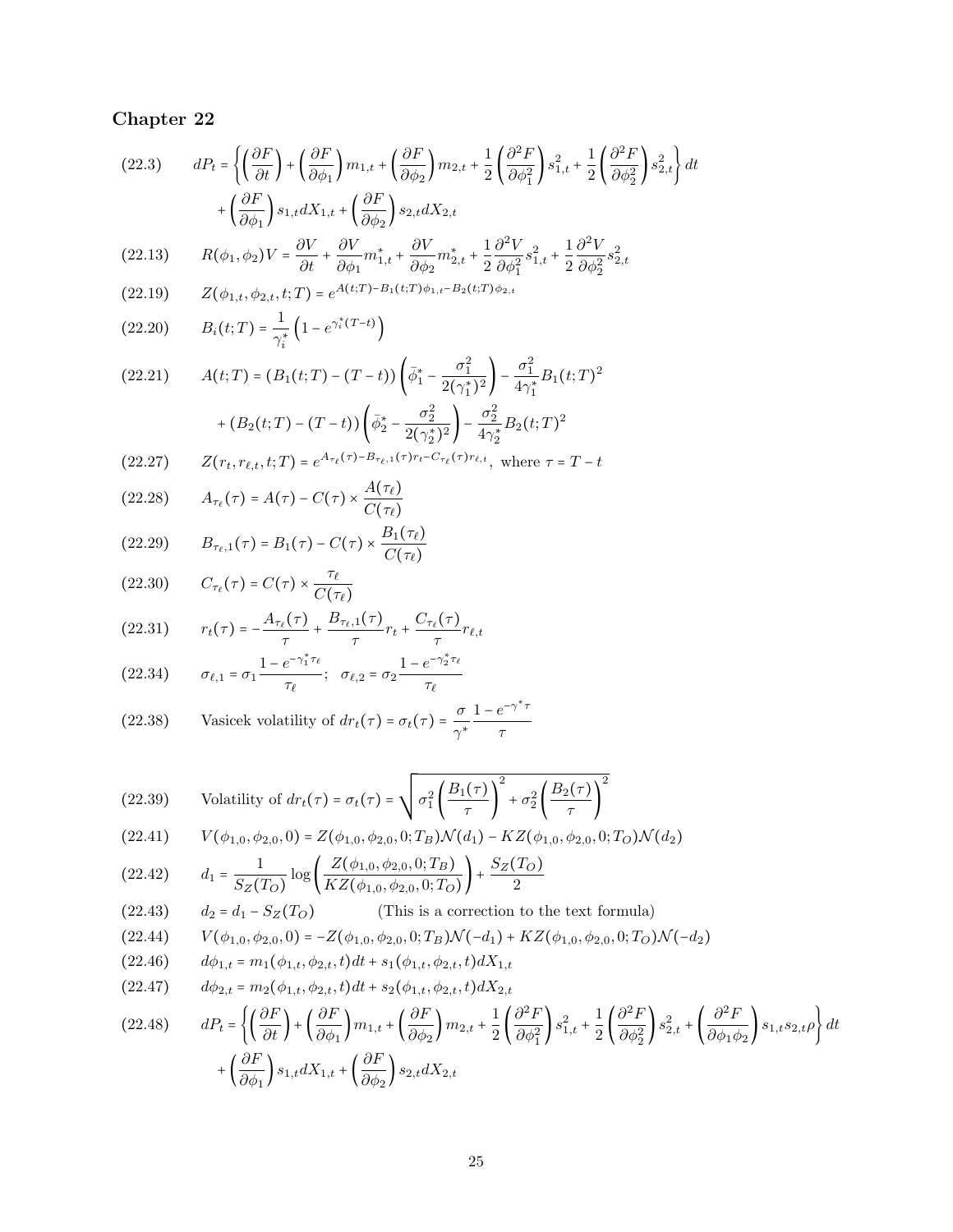$$
(22.49) \qquad R(\phi_1, \phi_2)V = \frac{\partial V}{\partial t} + \frac{\partial V}{\partial \phi_1}m_{1,t}^* + \frac{\partial V}{\partial \phi_2}m_{2,t}^* + \frac{1}{2}\frac{\partial^2 V}{\partial \phi_1^2}s_{1,t}^2 + \frac{1}{2}\frac{\partial^2 V}{\partial \phi_2^2}s_{2,t}^2 + \frac{\partial^2 V}{\partial \phi_1 \phi_2}s_{1,t}s_{2,t}\rho
$$

- (22.61)  $V(\phi_{1,t}, \phi_{2,t}, t) = E^* \left[ e^{-\int_t^T R(\phi_{1,u}, \phi_{2,u}) du} g_T |\phi_{1,t}, \phi_{2,t} \right]$
- $(22.62)$   $d\phi_{1,t} = m_{1,t}^* dt + s_{1,t} dX_{1,t}$
- (22.63)  $d\phi_{2,t} = m_{2,t}^* dt + s_{2,t} dX_{2,t}$

## The Volatility Smile, Derman and Miller Chapter 3

(3.3)  $C(S,t) - P(S,t) = S - Ke^{-r(T-t)}$ 

(3.9) 
$$
C(S + dS, t + dt) = C(S, t) + \frac{\partial C}{\partial t}dt + \frac{\partial C}{\partial S}dS + \frac{1}{2}\frac{\partial^2 C}{\partial S^2}dS^2 + \cdots
$$

(3.11) 
$$
C(S + dS, t + dt) = C(S, t) + \Theta dt + \Delta dS + \frac{1}{2} \Gamma dS^{2}
$$

(3.16) 
$$
\frac{\partial C}{\partial t} + rS \frac{\partial C}{\partial S} + \frac{1}{2} \sigma^2 S^2 \frac{\partial^2 C}{\partial S^2} = rC
$$

$$
(3.17) \qquad \frac{\partial \mathcal{C}}{\partial t} + \frac{1}{2} \Gamma \Sigma^2 S^2 = 0
$$

$$
(4.1) \qquad C(S, K, \tau, \sigma, r) = SN(d_1) - Ke^{-r\tau}N(d_2), \quad d_{1,2} = \frac{\ln\left(\frac{S}{K}\right) + \left(r \pm \frac{\sigma^2}{2}\right)\tau}{\sigma\sqrt{\tau}}, \qquad N(z) = \frac{1}{\sqrt{2\pi}} \int_{-\infty}^{z} e^{-\frac{1}{2}y^2} dy
$$

(4.12) 
$$
\kappa_{\pi} = \int_0^{\infty} \rho(xS)S^2 f(x,\nu,\tau)dx
$$

(4.32) 
$$
\frac{1}{T} \int_0^T \sigma_t^2 dt = \frac{2}{T} \left[ \int_0^T \frac{1}{S} dS - \ln \left( \frac{S_T}{S_0} \right) \right]
$$

(4.41) 
$$
\pi(S_T, S_0, T, T) = \frac{2}{T} \left[ \left( \frac{S_T - S_0}{S_0} \right) - \ln \left( \frac{S_T}{S_0} \right) \right]
$$

$$
(4.43) \qquad \sigma(K) = \sigma_F - b \frac{K - S_F}{S_F}
$$

$$
(4.44) \qquad \sigma_K^2 = \sigma_F^2 (1 + 3Tb^2)
$$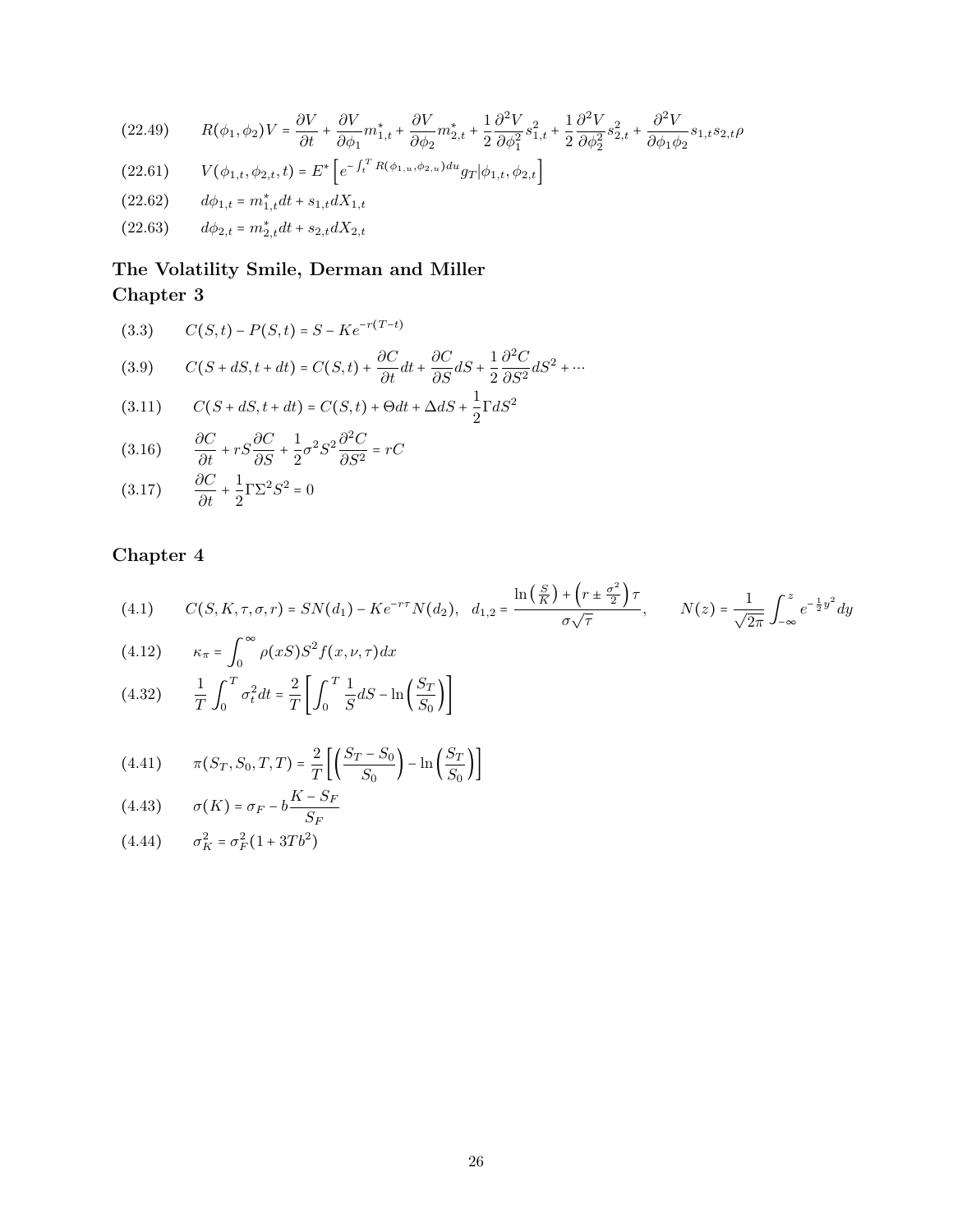(5.1) 
$$
dS = \mu_S S dt + \sigma_S S dZ, \quad dB = Br dt
$$
\n
$$
dC = \frac{\partial C}{\partial t} dt + \frac{\partial C}{\partial S} dS + \frac{1}{2} \frac{\partial^2 C}{\partial S^2} (\sigma_S S)^2 dt
$$
\n
$$
= \left\{ \frac{\partial C}{\partial t} + \frac{\partial C}{\partial S} \mu_S S + \frac{1}{2} \frac{\partial^2 C}{\partial S^2} (\sigma_S S)^2 \right\} dt + \frac{\partial C}{\partial S} \sigma_S S dZ
$$
\n
$$
= \mu_C C dt + \sigma_C C dZ
$$
\n(5.3) 
$$
\mu_C = \frac{1}{C} \left\{ \frac{\partial C}{\partial t} + \frac{\partial C}{\partial S} \mu_S S + \frac{1}{2} \frac{\partial^2 C}{\partial S^2} (\sigma_S S)^2 \right\}, \quad \sigma_C = \frac{S}{C} \frac{\partial C}{\partial S} \sigma_S = \frac{\partial \ln C}{\partial \ln S} \sigma_S
$$
\n(5.10) 
$$
\frac{(\mu_C - r)}{\sigma_C} = \frac{(\mu_S - r)}{\sigma_S}
$$
\n(5.12) 
$$
\frac{\partial C}{\partial t} + rS \frac{\partial C}{\partial S} + \frac{1}{2} \sigma_S^2 S^2 \frac{\partial^2 C}{\partial S^2} = rC
$$
\n(5.13) 
$$
C(S, K, t, T, \sigma, r) = e^{-r(T-t)} [S_F N(d_1) - K N(d_2)], \quad S_F = e^{r(T-t)} S
$$
\n
$$
d_1 = \frac{\ln \left(\frac{S}{K} \right) + \left(\frac{\sigma^2}{2} \right)(T-t)}{\sigma \sqrt{T-t}}, \quad d_2 = \frac{\ln \left(\frac{S}{K} \right) - \left(\frac{\sigma^2}{2} \right)(T-t)}{\sigma \sqrt{T-t}}
$$
\n(5.19) 
$$
C_0 = C_T e^{-rT} - \int_0^T \Delta(S_x, x) [dS_x - S_x r dx] e^{-rx}
$$
\n(5.20) 
$$
C_0 = C_T e^{-rT} - \int_0^T \Delta(S_x, x) \sigma S_x e^{-rx} dZ_x
$$
\n(5.21) 
$$
E[C_0] = E[C_T] e^{-rT}
$$
\n(5.2

(5.42) 
$$
dP \& L(I, I) = \frac{1}{2} \Gamma_I S^2 (\sigma_R^2 - \Sigma^2) dt
$$
  
(5.43) 
$$
PV[P \& L(I, I)] = \frac{1}{2} \int_{t_0}^{T} e^{-r(t - t_0)} \Gamma_I S^2 (\sigma_R^2 - \Sigma^2) dt
$$

(page 103, problem 5-4) 
$$
PV[P\&L(I,H)] = V_h - V_I + \frac{1}{2} \int_{t_0}^{T} e^{-r(t-t_0)} \Gamma_h S^2(\sigma_R^2 - \sigma_h^2) dt
$$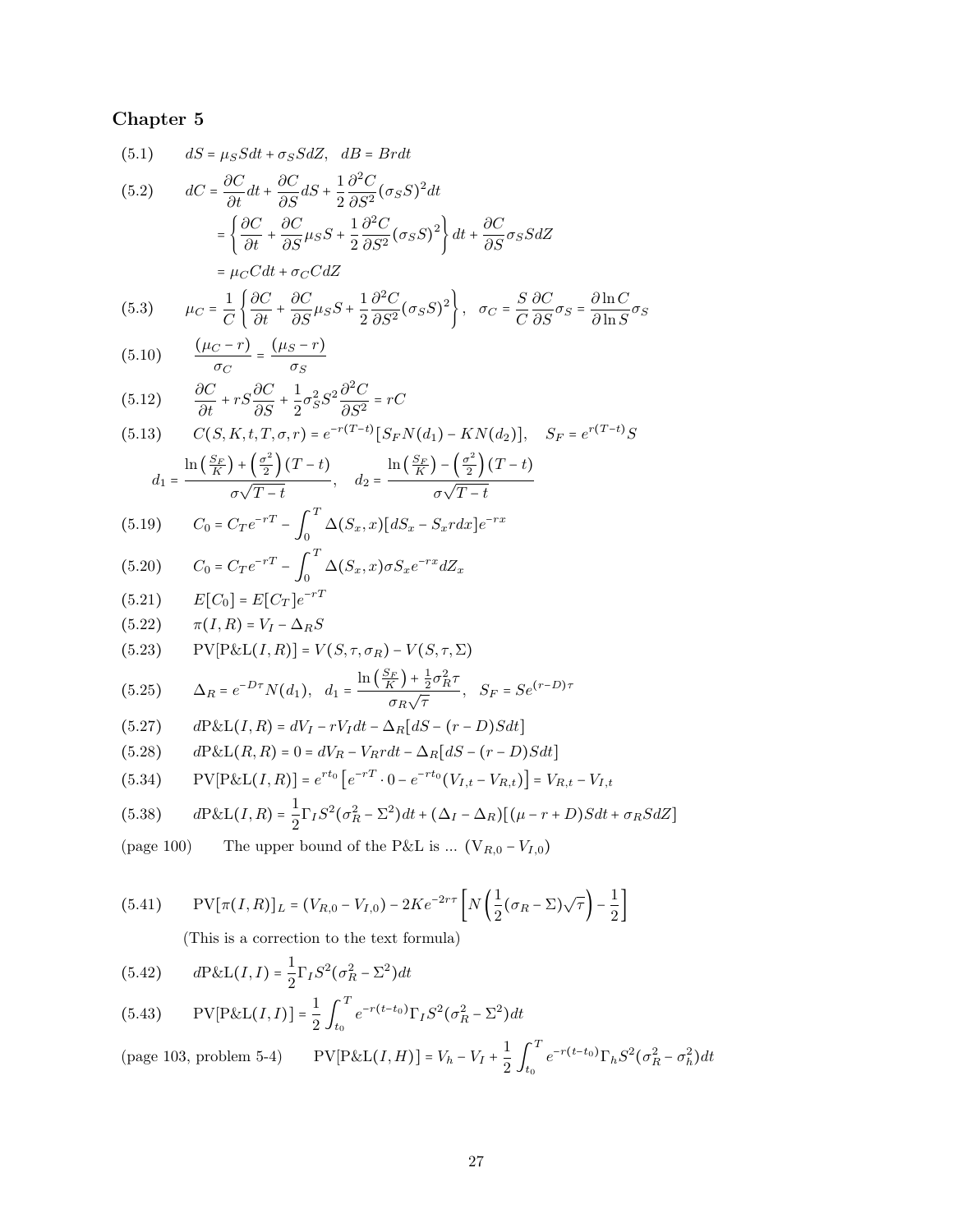(6.2) 
$$
\pi = C - \frac{\partial C}{\partial S} S
$$
  
(6.6) 
$$
HE \approx \sum_{i=1}^{n} \frac{1}{2} \Gamma_i \sigma_i^2 S_i^2 (Z_i^2 - 1) dt
$$

(6.7) 
$$
\sigma_{HE}^2 \approx E \left[ \sum_{i=1}^n \frac{1}{2} (\Gamma_i S_i^2)^2 (\sigma_i^2 dt)^2 \right]
$$

(6.12) 
$$
\sigma_{HE} \approx \sqrt{\frac{\pi}{4}} \frac{\sigma}{\sqrt{n}} \frac{\partial C}{\partial \sigma}
$$

(6.14) 
$$
\sigma_{HE} \approx dC \approx \frac{\partial C}{\partial \sigma} d\sigma \approx \frac{\sigma}{\sqrt{n}} \frac{\partial C}{\partial \sigma}
$$

(6.18) 
$$
\frac{\sigma_{HE}}{C} \approx \sqrt{\frac{\pi}{4n}} \approx \frac{0.89}{\sqrt{n}}
$$

## Chapter 7

(7.14) 
$$
\frac{1}{2}\sigma^2 S^2 \frac{\partial^2 C}{\partial S^2} + \frac{\partial C}{\partial t} - \sqrt{\frac{2}{\pi dt}} \left| \frac{\partial^2 C}{\partial S^2} \right| \sigma S^2 k = r \left( C - S \frac{\partial C}{\partial S} \right)
$$
  
(7.18) 
$$
\check{\sigma}^2 = \sigma^2 + 2\sigma k \sqrt{\frac{2}{\pi dt}}
$$
  
(7.19) 
$$
\check{\sigma} \approx \sigma \pm k \sqrt{\frac{2}{\pi dt}}
$$

## Chapter 8

(8.3) 
$$
P[\ln(S_T) > \ln(K)] = P\left[Z > \frac{-\ln\left(\frac{S_t}{K}\right) - \left(r - \frac{\sigma^2}{2}\right)\tau}{\sigma\sqrt{\tau}}\right] = N(d_2)
$$

(8.6) 
$$
\Delta_{\text{ATM}} \approx \frac{1}{2} + \frac{d_1}{\sqrt{2\pi}} \approx \frac{1}{2} + \frac{\sigma\sqrt{\tau}}{2\sqrt{2\pi}}
$$

$$
(8.9) \qquad \Delta \approx \Delta_{\text{ATM}} - \frac{1}{\sqrt{2\pi}} \frac{J}{\nu}
$$

(10.3) 
$$
S = V - B, \frac{dS}{S} = \frac{dV}{S} = \frac{V\sigma dZ}{S} = \sigma \frac{S + B}{S} dZ, \sigma_S = \sigma \left(1 + \frac{B}{S}\right)
$$

(10.4) 
$$
\frac{dS}{S} = \mu(S, t)dt + \sigma S^{\beta - 1} dZ
$$

(10.5) 
$$
dS = \mu S dt + \sigma S dZ, \ d\sigma = p\sigma dt + q\sigma dW, \ E[dW dZ] = \rho dt
$$

(10.10) 
$$
\text{Profit} = \frac{1}{2} \Gamma S^2 (\sigma^2 - \Sigma^2) dt = \frac{1}{2} \Gamma (dS)^2 - \frac{1}{2} \Gamma S^2 \Sigma^2 dt
$$
\n(10.15) 
$$
D = \frac{\partial C_{\text{BSM}}}{\partial C_{\text{BSM}}} \frac{\partial C_{\text{BSM}}}{\partial C} \frac{\partial C_{\text{BSM}}}{\partial C}
$$

$$
(10.15) \tD = -\frac{\sigma_{\text{BSM}}}{\partial K} - \frac{\sigma_{\text{BSM}}}{\partial \Sigma} \frac{\sigma}{\partial K}
$$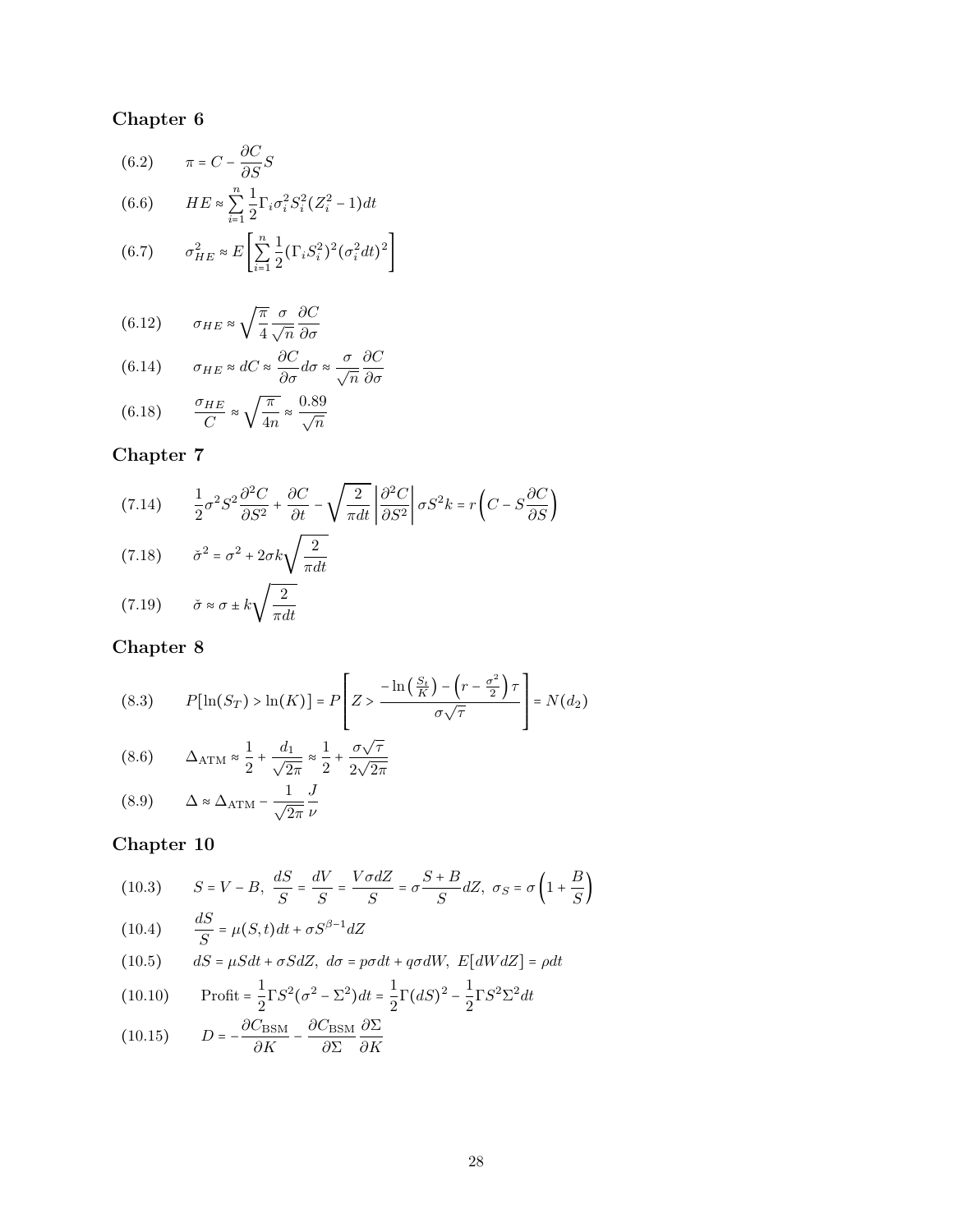(11.28) 
$$
x = \frac{\ln\left(\frac{S_T}{S_t}\right) - \left(r\tau - \frac{1}{2}\sigma^2\tau\right)}{\sigma\sqrt{\tau}}
$$
  
(11.29) 
$$
N'(x) = \frac{1}{\sqrt{2\pi}}e^{-\frac{1}{2}x^2}
$$

(11.25) 
$$
W(x) = \sqrt{2\pi}^{c}
$$
  
(11.34)  $p(S_t, t, S_T, T) = \frac{e^{-\frac{x^2}{2}}}{\sigma S_T \sqrt{2\pi} \tau}$ 

## Chapter 14

(14.4) 
$$
F = Se^{(r-b)dt}
$$
  
\n(14.5) 
$$
F = qS_u + (1-q)S_d
$$
  
\n(14.6) 
$$
q = \frac{F - S_d}{S_u - S_d}
$$
  
\n(14.11) 
$$
S_u = Se^{\sigma(S,t)\sqrt{dt}}, S_d = Se^{-\sigma(S,t)\sqrt{dt}}
$$
  
\n(14.17) 
$$
\Sigma(S, K) \approx \sigma_0 + \frac{\beta}{2}(S + K)
$$

$$
(14.18) \qquad \Sigma(S,K) \approx \sigma(S) + \frac{\beta}{2}(K - S)
$$

## Chapter 17

(17.6) 
$$
d\pi_{\text{BSM}} = d\pi_{\text{loc}} - \varepsilon dS = \frac{1}{2} \Gamma_{\text{loc}} S^2 \left[ \sigma_R^2 - \sigma_{\text{loc}}^2(S, t) \right] dt - \varepsilon dS
$$

## Chapter 18

(18.6) 
$$
\Sigma_{ATM}(S) = \Sigma(S, S) = \Sigma_0 - \beta(S - S_0)
$$
  
(18.7) 
$$
\Sigma(S, K) = \Sigma_0 - \beta(K - S)
$$
  
(18.11) 
$$
\Sigma(S, K, t, T) = \Sigma_0(t, T) - \beta'(t, T)[0.5 - \Delta(S, K, t, T, \Sigma_{ATM}(S))]
$$
  
(18.12) 
$$
\Sigma(S, K, \tau) = \Sigma_0 - \beta'(0.5 - \Delta(S, K, \tau, \Sigma_{ATM}))
$$

(19.8) 
$$
\frac{dV}{V} = \alpha dt + \xi dW
$$
 where  $V = \sigma^2$ 

(19.9) 
$$
dY = \alpha (m - Y) dt + \beta dW
$$

(19.15) 
$$
Y_t = m + (Y_0 - m)e^{-\alpha t} + \beta \int_0^t e^{-\alpha(t-s)} dW_s
$$

$$
(19.21) \tVar[Y_t] = \frac{\beta^2}{2\alpha} \left( 1 - e^{-2\alpha t} \right)
$$

$$
(19.24) \qquad d\sigma = \alpha (m - \sigma) dt + \beta dW
$$

$$
(19.25) \qquad dV = \alpha (m - V) dt + \beta dW
$$

$$
(19.26) \qquad dV = \alpha (m - V) dt + \beta V dW
$$

(19.27) 
$$
dV = \alpha (m - V) dt + \beta \sqrt{V} dW
$$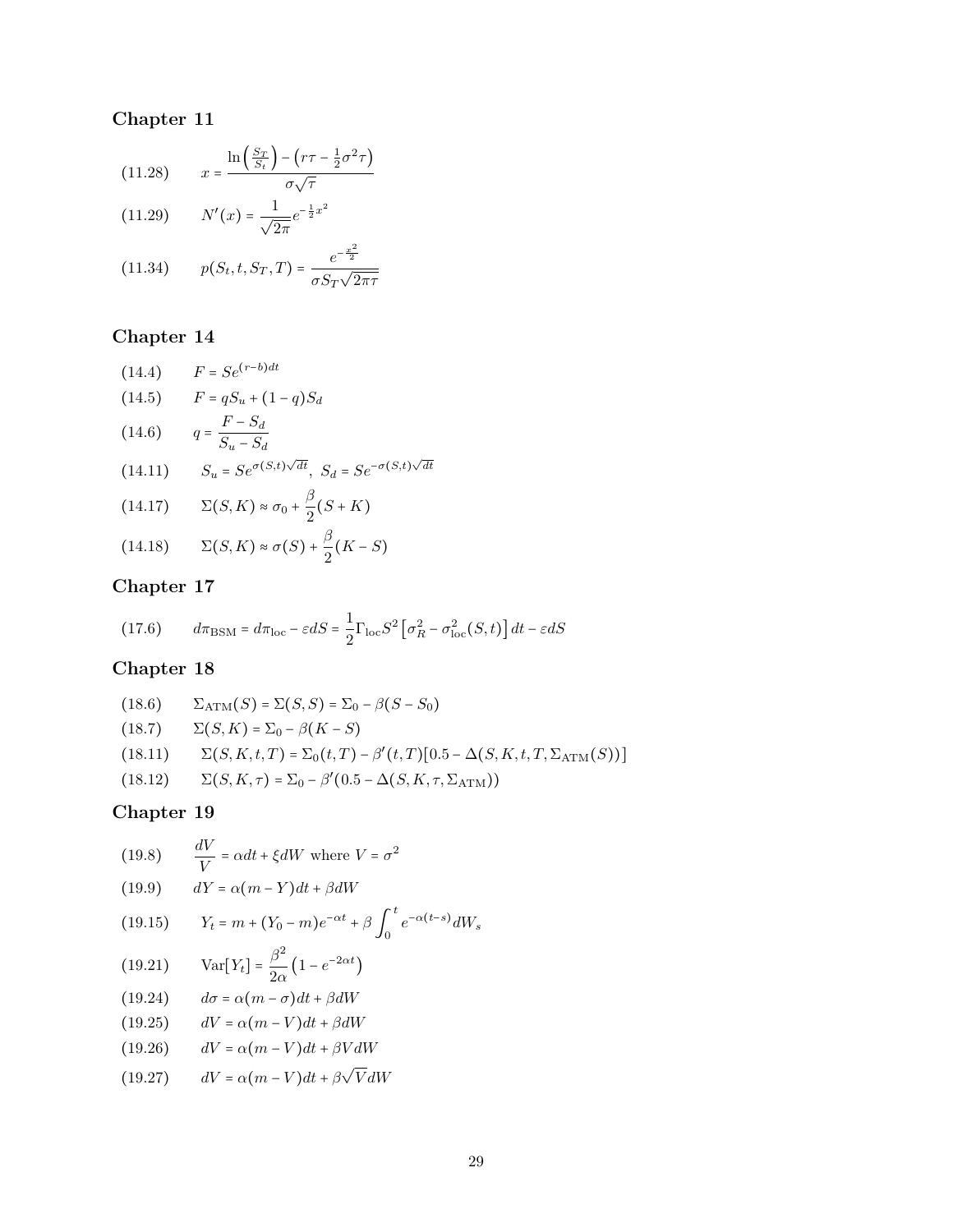#### QFIQ-120-19: Chapter 6 and 7 of Pricing and Hedging Financial Derivatives, Marroni and Perdomo

| (page 124)                      | $Delta(call) = N(d_1)$                                                            |
|---------------------------------|-----------------------------------------------------------------------------------|
| (page 124)                      | $Delta(put) = N(d_1) - 1$                                                         |
| (page 127)                      | Gamma = $\frac{N'(d_1)}{S\sigma\sqrt{T-t}}$                                       |
| (page 128)                      | $d_1 = \frac{\ln(S/K) + (r + \sigma^2/2)(T-t)}{\sigma\sqrt{T-t}}$                 |
| $\left( \text{page 128}\right)$ | $N'(x) = \frac{1}{\sqrt{2\pi}}e^{-x^2/2}$                                         |
|                                 | (page 133) Vega = $S\sqrt{T-t}N'(d_1)$                                            |
| (page 137)                      | Theta(call) = $-\frac{SN'(d_1)\sigma}{2\sqrt{T-t}} - rKe^{-r(T-t)}N(d_2)$         |
| (page 137)                      | $d_1 = \frac{\ln(S/K) + (r + \sigma^2/2)(T-t)}{\sigma\sqrt{T-t}}$                 |
| (page 137)                      | $d_2 = \frac{\ln(S/K) + (r - \sigma^2/2)(T-t)}{\sigma\sqrt{T-t}}$                 |
| (page 137)                      | Theta(put) = $-\frac{SN'(d_1)\sigma}{2\sqrt{T-t}} + rKe^{-r(T-t)}N(-d_2)$         |
| (page 138)                      | Theta $\Delta t + \frac{1}{2}$ Gamma $\Delta S^2 \approx 0$                       |
| (page $139)$                    | $\frac{\Delta S}{S} \approx \frac{\sigma}{\sqrt{252}}$                            |
| (page 143)                      | Rho(call) = $K(T-t)e^{-r(T-t)}N(d_2)$                                             |
| (page 143)                      | Rho(put) = $-K(T-t)e^{-r(T-t)}N(-d_2)$ (This is a correction to the text formula) |
| (page 180)                      | $S(k) = S(k-1) * [yield(t) * dt + vol(t, S) * W * sqrt(dt)]$                      |
| (page 181)                      | $vol^2 * (t-s) = vol_mkt^2(t) * t - vol_mkt^2(s) * s$                             |
|                                 |                                                                                   |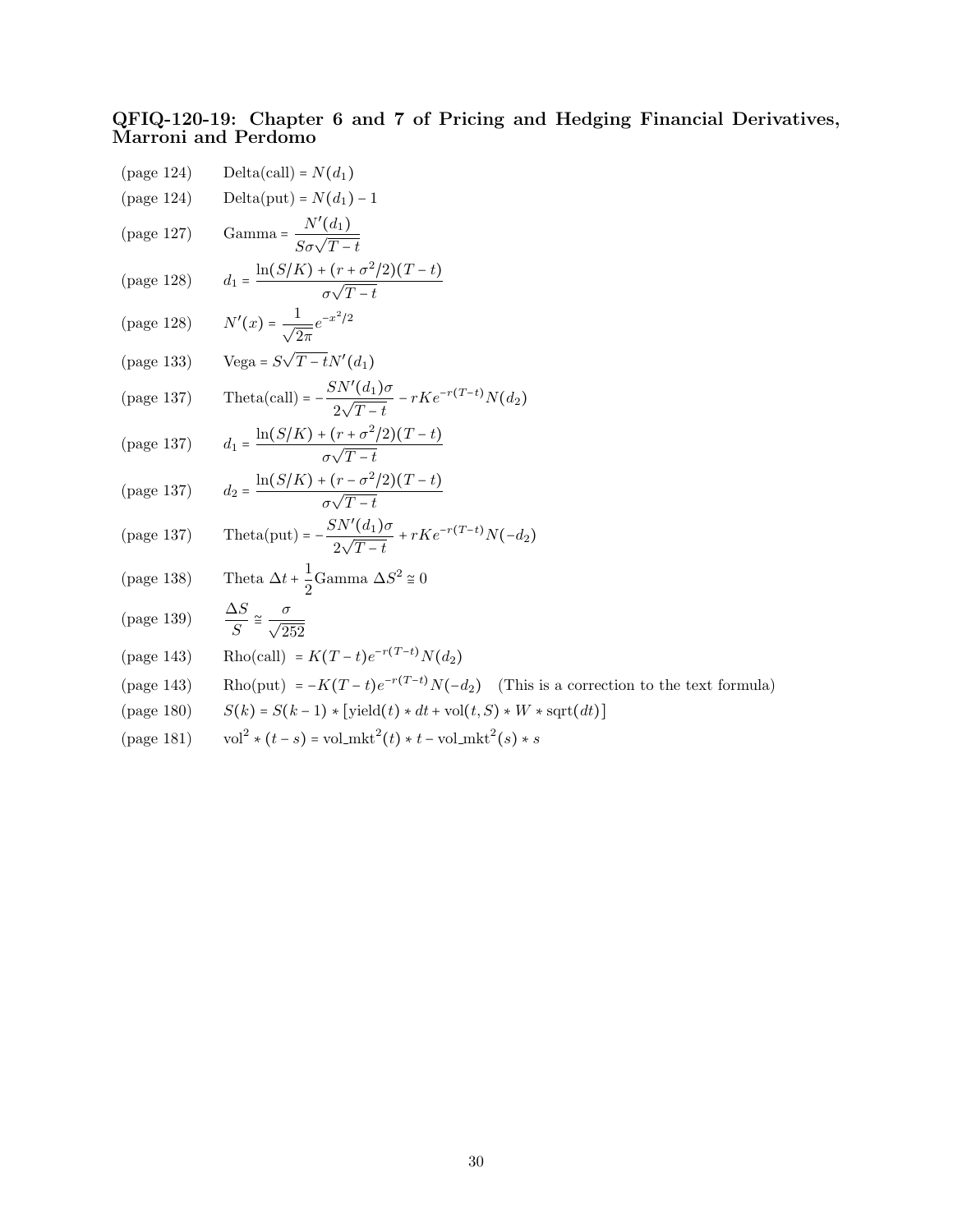#### QFIQ-128-20: Mitigating Interest Rate Risk in Variable Annuities: An Analysis of Hedging Effectiveness under Model Risk

(1) 
$$
dS_t = \mu S_t dt + \sqrt{\nu_t} S_t dW_t^S
$$
  
\n(2) 
$$
d\nu_t = \kappa(\theta - \nu_t) dt + \sigma_{\nu} \sqrt{\nu_t} dW_t^V
$$
  
\n(page 505) 
$$
dr_t^{(j)} = a_j (b_j - r_t^{(j)}) dt + \sigma_{t,j} \sqrt{r_t^{(j)}} dW_{t,j}^T
$$
  
\n(page 506) 
$$
\Pi_{t+h} = (\Pi_t - \Delta_t S_t - n_t P_{t,t+T} s) B_{t+h} / B_t + \Delta_t S_{t+h} + n_t P_{t+h,t+T} s
$$
  
\n(page 506) 
$$
dS_t = r_t S_t dt + \sigma_S S_t dZ_t^S
$$
  
\n(page 508) 
$$
dA_t = (\mu - \alpha) A_t dt - \omega_t dt + \sqrt{\nu_t} A_t dW_t^S
$$
  
\n(page 508) 
$$
L_T = L_T^{(D)} + L_T^{(A)}
$$
  
\n(page 508) 
$$
L_T^{(D)} = \int_0^T \left[ \max(G_t - A_t, 0) B_{t,T} - \int_0^t \alpha A_s B_{s,T} ds \right] \cdot \rho_x u_{x+t} dt
$$
  
\n(page 509) 
$$
L_T^{(A)} = \left[ \max(G_T - A_T, 0) - \int_0^T \alpha A_t B_{t,T} dt \right] r p_x
$$
  
\n(3) 
$$
\Omega_t = \mathbb{E}^{\mathbb{Q}} \left[ \int_t^T \beta_{t,v} \max(A_s, G_v)_{v-t} p_{x+t} u_{x+v} dv + \beta_{t,T} \max(A_T, G_T)_{T-t} p_{x+t} | \mathcal{F}_t \right]
$$
  
\n(page 510) 
$$
L_T = \frac{A_0}{T} \int_r^T B_{t,T} dt - \int_0^T \alpha A_t B_{t,T} dt
$$
  
\n(5) 
$$
\Omega_t = \frac{A_0}{T} \int_t^T P_{t,u} dv + \mathbb{E}^{\mathbb{Q}} [\beta_{t,T} A_T | \mathcal{F}_t]
$$
  
\n(page 512) 
$$
RMSE = \sqrt{\frac{1}{N}} \sum_{i=1}^N \left\{ H L_T
$$

$$
\text{(page 523)} \qquad \rho_t = \int_t^T \frac{\partial \Psi(t, v, A_t, G_v)}{\partial r_t} \, v \, dt \, e^{-t} \frac{\partial \Psi(t, T, A_t, G_T)}{\partial r_t} \, r \, dt
$$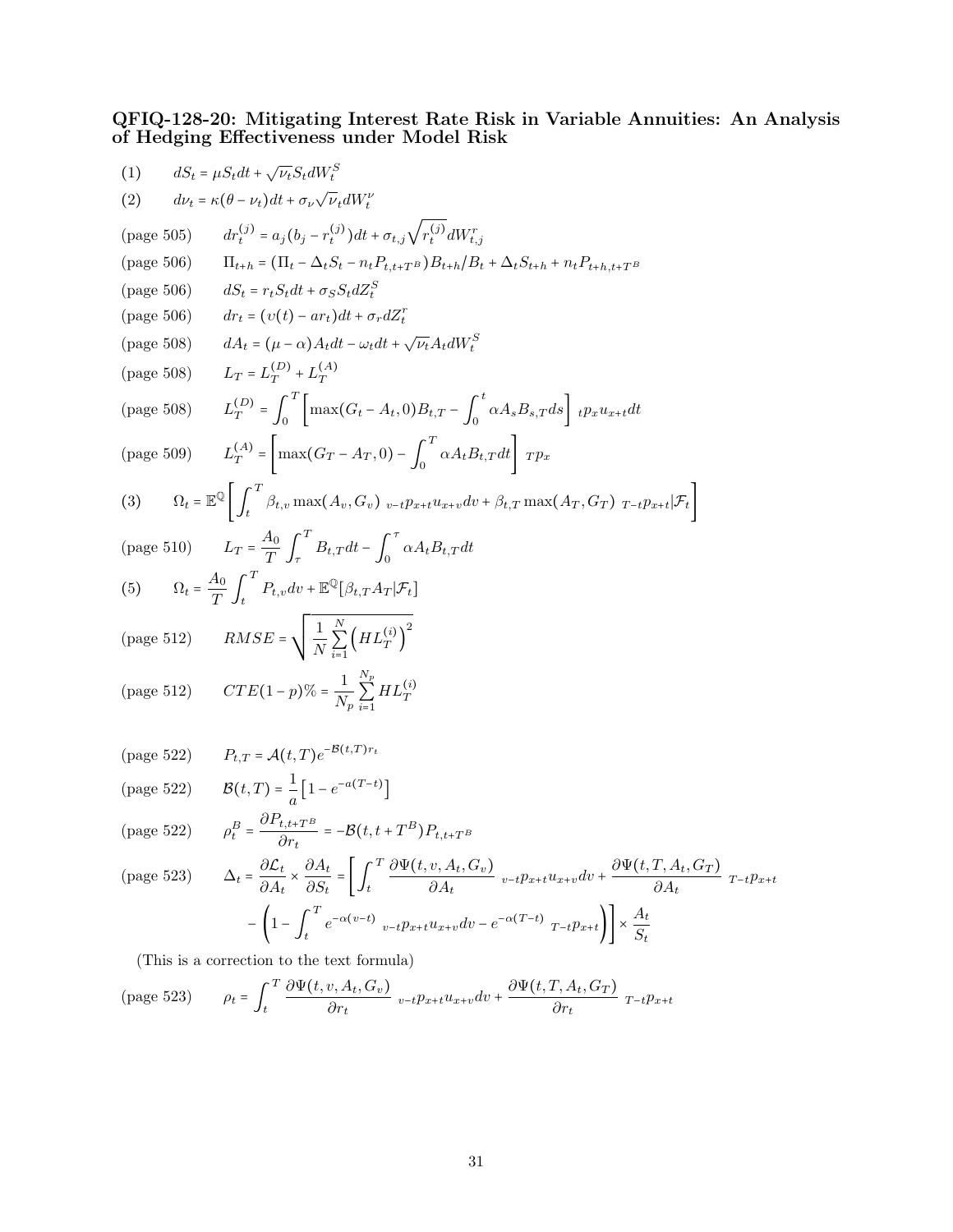$$
\text{(page 525)} \qquad \Delta_t = \left( e^{-\alpha(T-t)} \Phi(z) - 1 \right) \times \frac{A_t}{S_t}
$$

$$
\text{(page 525)} \qquad \rho_t = -\frac{A_0}{T} \int_t^T \mathcal{B}(t, v) P_{t, v} dv + e^{-\alpha (T-t)} \frac{A_0}{T} \int_t^T e^{\alpha (v-t)} \mathcal{B}(t, v) P_{t, v} \Phi(z - m_v) dv
$$

 $\tilde{\kappa}$ 

(page 525) 
$$
dv_t = \tilde{\kappa}(\tilde{\theta} - v_t)dt + \sigma_v \sqrt{v_t}d\tilde{W}_t^v
$$

(page 525) 
$$
1-\text{year}VIX_t = \sqrt{\mathbb{E} \mathbb{Q}^{\mathbb{P}} \left[ \int_t^{t+1} v_s ds | \mathcal{F}_t \right]} = \sqrt{A + Bv_t}
$$

(page 525)  $A = \tilde{\theta} \left( 1 - \frac{1 - e^{-\tilde{\kappa}}}{\tilde{\kappa}} \right)$  $\left(\frac{e^{-\tilde{\kappa}}}{\tilde{\kappa}}\right),\quad B=\frac{1-e^{-\tilde{\kappa}}}{\tilde{\kappa}}$ 

#### QFIQ-129-21: Negative Interest Rates and Their Technical Consequences, Actuarial Association of Europe

$$
\text{(page 2)} \qquad C_{DD}(T, K, F_t) = C_{B76}\left(T, K + \Theta, F_t + \Theta, \sigma_{impl}^{DD}(T, K + \Theta)\right)
$$

1.0.1 
$$
F_k(t) = \frac{1}{\tau_k} \left( \frac{P(t, T_{k-1})}{P(t, T_k)} - 1 \right)
$$

1.0.2 
$$
dF_k(t) = \sigma_k(t)F_k(t) \sum_{j=\beta(t)}^k \frac{\tau_j \rho_{j,k} \sigma_j(t)F_j(t)}{1 + \tau_j F_j(t)} dt + \sigma_k(t)F_k(t) dZ_k^d(t)
$$

with  $\rho_{j,k}dt = d\langle Z_j, Z_k\rangle_t = dZ_j(t)$ .  $dZ_k(t)$  and  $Z_k^d$  a M-dimensional (typically M=2) Brownian vector under  $\mathcal{Q}^d$ 

1.1.1 
$$
dF_k(t) = (F_k(t) + \delta) \left( s(t)^2 \sum_{j=\beta(t)}^k \frac{\gamma_k(t)\gamma_j(t)\tau_j(F_j(t) + \delta)}{1 + \tau_j F_j(t)} dt + s(t)\gamma_k(t) dZ^d(t) \right)
$$

1.2.1 
$$
d(F_k(t)) = (F_k(t) + \delta)V(t) \sum_{j=\beta(t)}^k \frac{\gamma_k(t)\gamma_j(t)\tau_j(F_j(t) + \delta)}{1 + \tau_j F_j(t)}dt + \sqrt{V(t)}\gamma_k(t)(F_k(t) + \delta)dZ^d(t)
$$

 $dV(t) = \kappa(\theta - V(t))dt + \epsilon \sqrt{V(t)}dW(t)$  and  $d\langle W, Z^d \rangle_t = \rho dt$ 

2.1.1 
$$
dr_t = a[f(t) - r_t]dt + \sigma dz
$$

2.2.1 
$$
r(t) = x(t) + y(t) + \phi(t)
$$
 with  $r(0) = r_0$ , where processes x and y satisfy:  
\n
$$
dx(t) = -ax(t)dt + \sigma dW_1(t)
$$
 with  $x(0) = 0$  and  $dy(t) = -by(t)dt + \eta dW_2(t)$  with  $y(0) = 0$ 

### QFIQ-130-21: Interest Rate Models-Theory and Practice, 2nd ed., Brigo and Mercurio

(4.4) 
$$
r(t) = x(t) + y(t) + \varphi(t), r(0) = r_0
$$
, where  $\{x(t) : t \ge 0\}$  and  $\{y(t) : t \ge 0\}$  satisfy

(4.5) 
$$
dx(t) = -ax(t)dt + \sigma dW_1(t), x(0) = 0 \text{ and } dy(t) = -by(t)dt + \eta dW_2(t), y(0) = 0
$$

$$
\text{(page 144)} \qquad r(t) = x(s)e^{-a(t-s)} + y(s)e^{-b(t-s)} + \sigma \int_s^t e^{-a(t-u)}dW_1(u) + \eta \int_s^t e^{-b(t-u)}dW_2(u) + \varphi(t)
$$

(4.6) 
$$
E\{r(t)|\mathcal{F}_s\} = x(s)e^{-a(t-s)} + y(s)e^{-b(t-s)} + \varphi(t)
$$

$$
Var\{r(t)|\mathcal{F}_s\} = \frac{\sigma^2}{2a} \left[1 - e^{-2a(t-s)}\right] + \frac{\eta^2}{2b} \left[1 - e^{-2b(t-s)}\right] + 2\rho \frac{\sigma \eta}{a+b} \left[1 - e^{-(a+b)(t-s)}\right]
$$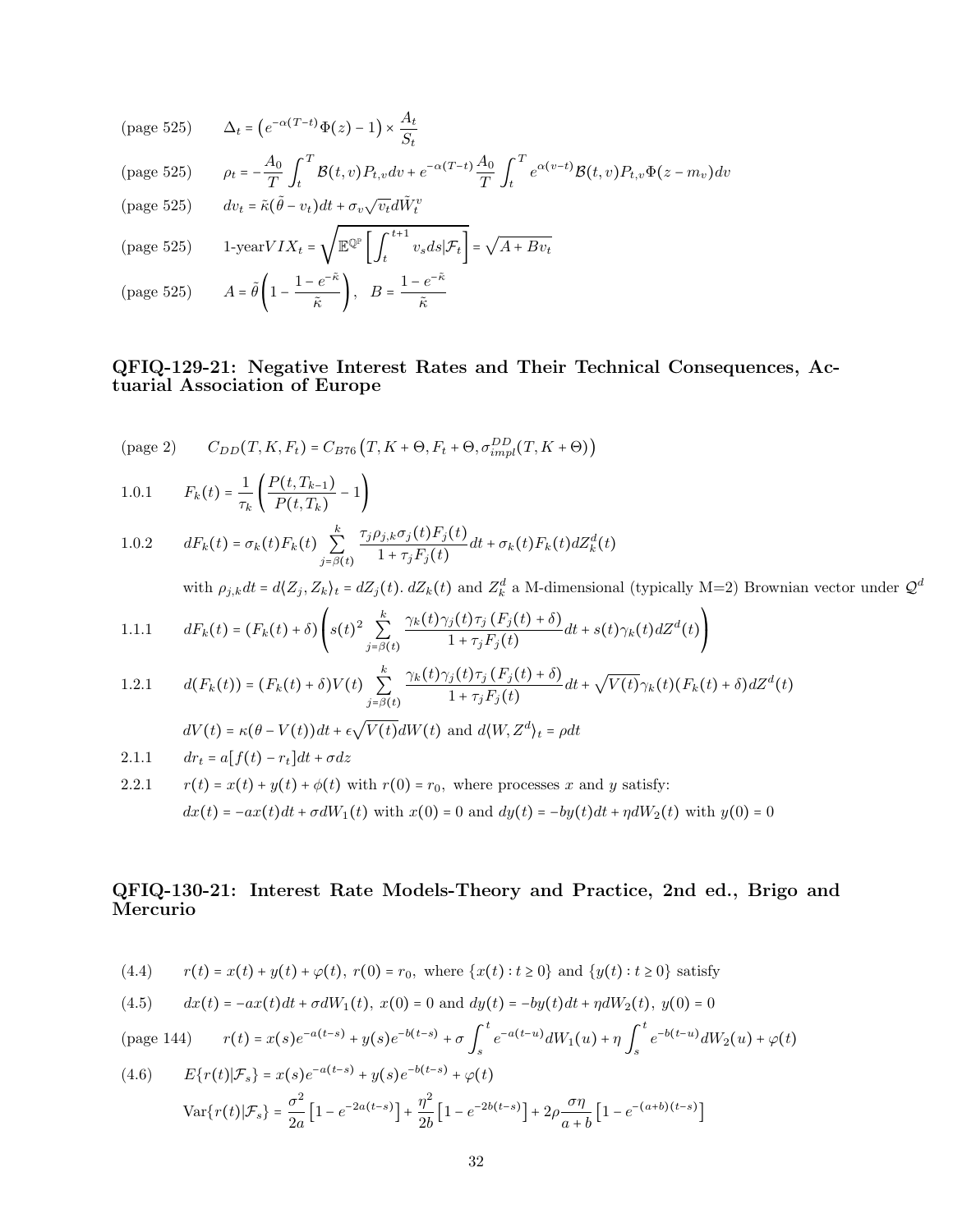(4.7) 
$$
r(t) = \sigma \int_0^t e^{-a(t-u)} dW_1(u) + \eta \int_0^t e^{-b(t-u)} dW_2(u) + \varphi(t)
$$

(4.10) 
$$
V(t,T) = \frac{\sigma^2}{a^2} \left[ T - t + \frac{2}{a} e^{-a(T-t)} - \frac{1}{2a} e^{-2a(T-t)} - \frac{3}{2a} \right] + \frac{\eta^2}{b^2} \left[ T - t + \frac{2}{b} e^{-b(T-t)} - \frac{1}{2b} e^{-2b(T-t)} - \frac{3}{2b} \right] + 2\rho \frac{\sigma \eta}{ab} \left[ T - t + \frac{e^{-a(T-t)} - 1}{a} + \frac{e^{-b(T-t)} - 1}{b} - \frac{e^{-(a+b)(T-t)} - 1}{a+b} \right]
$$
  
(4.11) 
$$
P(t,T) = \exp \left\{ - \int_t^T \varphi(u) du - \frac{1 - e^{-a(T-t)}}{a} x(t) - \frac{1 - e^{-b(T-t)}}{b} y(t) + \frac{1}{2} V(t,T) \right\}
$$

(4.14) 
$$
P(t,T) = \frac{P^M(0,T)}{P^M(0,t)} \exp{\{\mathcal{A}(t,T)\}}
$$

$$
\mathcal{A}(t,T) := \frac{1}{2} [V(t,T) - V(0,T) + V(0,t)] - \frac{1 - e^{-a(T-t)}}{a} x(t) - \frac{1 - e^{-b(T-t)}}{b} y(t)
$$
  
(page 162) 
$$
r(t) = \tilde{\chi}(t) + \psi(t) + \varphi(t)
$$

$$
d\tilde{\chi}(t) = -\bar{a}\tilde{\chi}(t)dt + \sigma_3 dZ_3(t)
$$

$$
d\psi(t) = -\bar{b}\psi(t)dt + \sigma_4 dZ_2(t)
$$

$$
\varphi(t) = r_0 e^{-\bar{a}t} + \int_0^t \theta(v) e^{-\bar{a}(t-v)} dv
$$

#### QFIQ-132-21: Investment Instruments with Volatility Target Mechanism, Albeverio, Steblovskaya, and Wallbaum

$$
(2) \qquad \mathcal{O}_0 = \frac{1}{B_T} \mathbb{E}^*(f(S))
$$

$$
(3) \t V_t = \beta_k S_t + \gamma_k B_t
$$

(5) 
$$
\tilde{V}_t = \beta_k \tilde{S}_t + \gamma_k
$$

(7) 
$$
\hat{\mathcal{O}}_0 = \frac{1}{B_T} \mathbb{E}^*(f(V))
$$

$$
(8) \qquad dS_t = S_t (r dt + \sigma dW_t)
$$

(10) 
$$
P_{dp} = K + p_{dp} \cdot K \max\left\{\frac{S_T}{S_0} - 1, 0\right\}
$$

$$
(11) \qquad RB = K(1 - e^{-rT})
$$

(12) 
$$
g_{dp}(x) = \max\left\{\frac{K}{S_0}x - K, 0\right\}
$$

$$
(17) \t p_{dp} = \frac{1 - e^{-rT}}{\mathcal{O}_0(f_{dp})}
$$

(18) 
$$
P_{dp} = K + p_{dp} \cdot K \max\left\{\frac{S_T}{S_0} - 1, 0\right\}
$$

(19) 
$$
P_{apa} = \max \left\{ K; K \cdot \left( 1 + p_{apa} \cdot \frac{1}{S_0} \left( \frac{1}{n} \sum_{i=0}^n S_{t_i} - S_0 \right) \right) \right\}
$$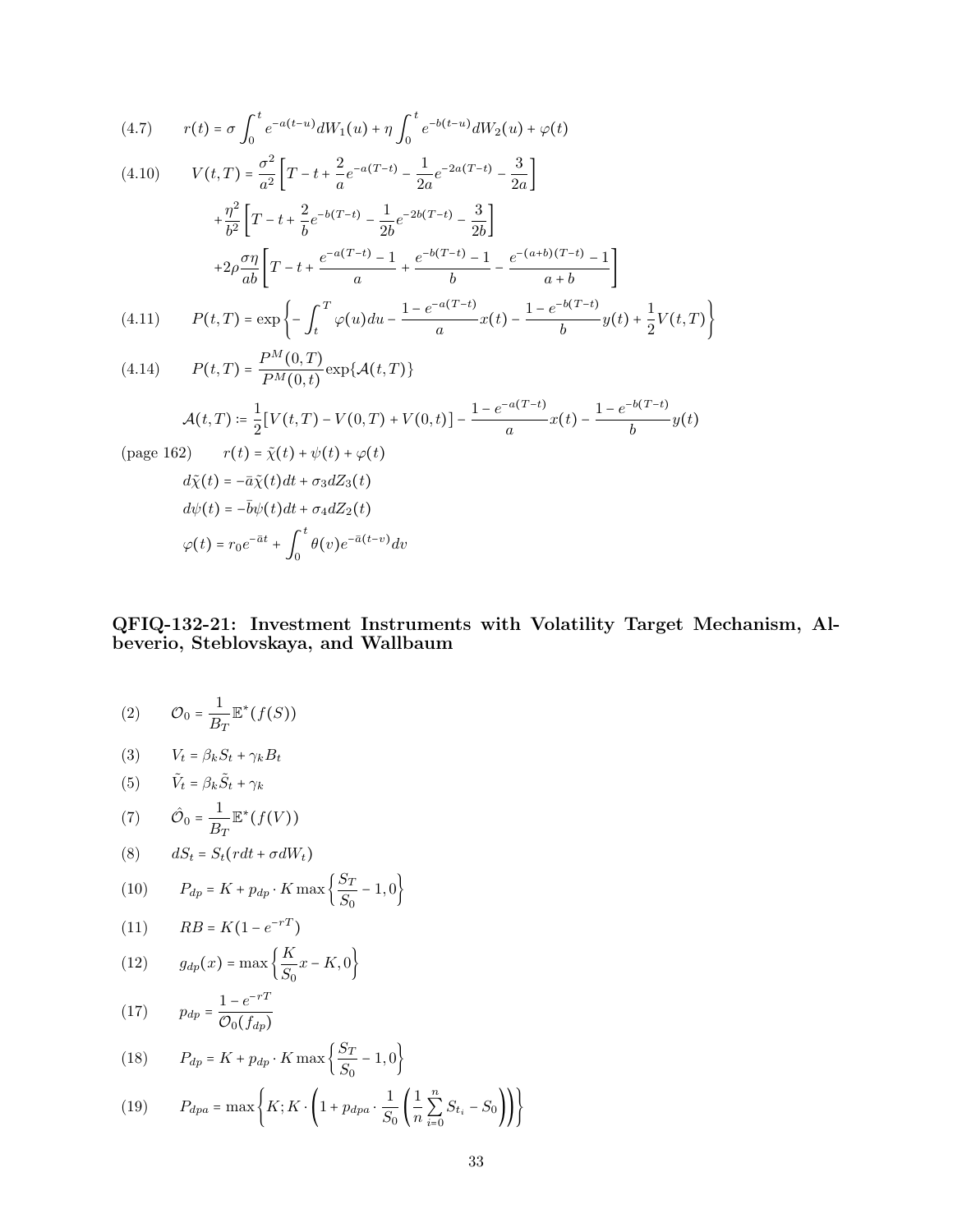(20) 
$$
g_{dpa}(S) = \max \left\{ \frac{K}{S_0} \frac{1}{n} \sum_{i=0}^{n} S_{t_i} - K, 0 \right\}
$$
  
(25) 
$$
p_{dpa} = \frac{1 - e^{-rT}}{O_0(f_{dpa})}
$$

## QFIQ-134-22: An Introduction to Computational Risk Management of Equity-Linked Insurance, Feng Chapter 1

(page 15) 
$$
G_{(k+1)/n} = G_{k/n} \left( 1 + \frac{\rho}{n} \right)
$$
, for  $k = 0, 1, \cdots$ 

(1.15) 
$$
G_{(k+1)/n} = \max\{G_{k/n}, F_{(k+1)/n}\}\,
$$
, for  $k = 0, 1, \cdots$ 

(page 15) 
$$
G_{(k+1)/n} = \frac{G_{k/n}}{F_{k/n}} \max\{F_{k/n}, F_{(k+1)/n}\}, \text{ for } k = 0, 1, \dots
$$

$$
(1.16) \qquad \frac{G_{(k+1)/n} - G_{k/n}}{G_{k/n}} = \frac{(F_{(k+1)/n} - F_{k/n})_+}{F_{k/n}}
$$

(page 16) 
$$
G_{(k+1)/n} = G_0 \prod_{j=0}^{k-1} \max \left\{ 1, \frac{F_{(j+1)/n}}{F_{j/n}} \right\}
$$

(1.17) 
$$
G_{(k+1)/n} = \max \left\{ G_{k/n} \left( 1 + \frac{\rho}{n} \right), F_{(k+1)/n} \right\}, \text{ for } k = 0, ...
$$

(1.18) 
$$
G_{k/n} = \left(1 + \frac{\rho}{n}\right)^k \max_{j=0,...,k} \left\{ \left(1 + \frac{\rho}{n}\right)^{-j} F_{j/n} \right\}
$$

$$
(1.19) \tGt = \sup_{0 \le s \le t} \{F_s\}
$$

(1.23) 
$$
L_e^{(\infty)}(T_x) = e^{-rT}(G - F_T)_+ I(T_x > T) - \int_0^{T \wedge T_x} e^{-rs} m_e F_s ds
$$

$$
(1.24) \qquad L_d^{(\infty)}(T_x) = e^{-rT_x} (Ge^{\rho T_x} - F_{T_x}) + I(T_x \le T) - \int_0^{T \wedge T_x} e^{-rs} m_d F_s ds
$$

$$
(1.28) \qquad L_w^{(n)} := \sum_{k=n\tau}^{(n\tau-1)\sqrt{n}T} e^{-rk/n} \frac{w}{n} - \sum_{k=1}^{(n\tau-1)\wedge\lceil nT \rceil} e^{-r(k-1)/n} F_{(k-1)/n} \frac{m_w}{n}
$$

$$
\text{(page 24)} \qquad L_w^{(\infty)} \coloneqq \int_{\tau}^{\tau \vee T} e^{-rt} w dt - \int_0^{t \wedge T} e^{-rt} m_w F_t dt, \quad \tau \coloneqq \inf \{ t > 0 : F_t \le 0 \}
$$

$$
\text{(page 27)} \qquad L_{lw}^{(n)} := \sum_{k=n\tau}^{(n\tau-1)\vee[nT_x]} e^{-r(k+1)/n} G_{k/n} \frac{h}{n} - \sum_{k=0}^{(n\tau-1)\wedge[nT_x]} e^{-rk/n} G_{k/n} \frac{m_w}{n}
$$

$$
\text{(page 27)} \qquad L_{lw}^{(\infty)} \coloneqq \int_{\tau}^{\tau \vee T_x} e^{-rt} G_t h dt - \int_{0}^{t \wedge T_x} e^{-rt} G_t m_w dt
$$
\n
$$
\text{(see)} \qquad \qquad \Gamma \qquad \text{(see)} \qquad \qquad \Gamma \qquad \text{(see)} \qquad \qquad \Gamma \qquad \text{(see)} \qquad \qquad \Gamma \qquad \text{(see)} \qquad \qquad \Gamma \qquad \text{(see)} \qquad \qquad \Gamma \qquad \text{(see)} \qquad \qquad \Gamma \qquad \text{(see)} \qquad \qquad \Gamma \qquad \text{(see)} \qquad \qquad \Gamma \qquad \text{(see)} \qquad \qquad \Gamma \qquad \text{(see)} \qquad \qquad \Gamma \qquad \text{(see)} \qquad \qquad \Gamma \qquad \text{(see)} \qquad \qquad \Gamma \qquad \text{(see)} \qquad \qquad \Gamma \qquad \text{(see)} \qquad \qquad \Gamma \qquad \text{(see)} \qquad \qquad \Gamma \qquad \text{(see)} \qquad \qquad \Gamma \qquad \text{(see)} \qquad \qquad \Gamma \qquad \text{(see)} \qquad \qquad \Gamma \qquad \text{(see)} \qquad \qquad \Gamma \qquad \text{(see)} \qquad \qquad \Gamma \qquad \text{(see)} \qquad \qquad \Gamma \qquad \text{(see)} \qquad \qquad \Gamma \qquad \text{(see)} \qquad \qquad \Gamma \qquad \text{(see)} \qquad \qquad \Gamma \qquad \text{(see)} \qquad \qquad \Gamma \qquad \text{(see)} \qquad \qquad \Gamma \qquad \text{(see)} \qquad \qquad \Gamma \qquad \text{(see)} \qquad \qquad \Gamma \qquad \text{(see)} \qquad \qquad \Gamma \qquad \text{(see)} \qquad \qquad \Gamma \qquad \text{(see)} \qquad \qquad \Gamma \qquad \text{(see)} \qquad \qquad \Gamma \qquad \text{(see)} \qquad \qquad \Gamma \qquad \text{(see)} \qquad \qquad \Gamma \qquad \text{(see)} \qquad \qquad \Gamma \qquad \text{(see)} \qquad \qquad \Gamma \qquad \text{(see)} \qquad \qquad \Gamma \qquad \text{(see)} \qquad \qquad \Gamma \qquad \text{(see)} \qquad \qquad \Gamma \qquad \text{(see)} \qquad \qquad \Gamma \qquad \text{(see)} \qquad \qquad \Gamma \qquad \text{(see)} \qquad \
$$

(1.39) 
$$
P\prod_{k=1}^{T} \max\left(\min\left(1+\alpha \frac{S_k-S_{k-1}}{S_{k-1}}, e^c\right), e^g\right)
$$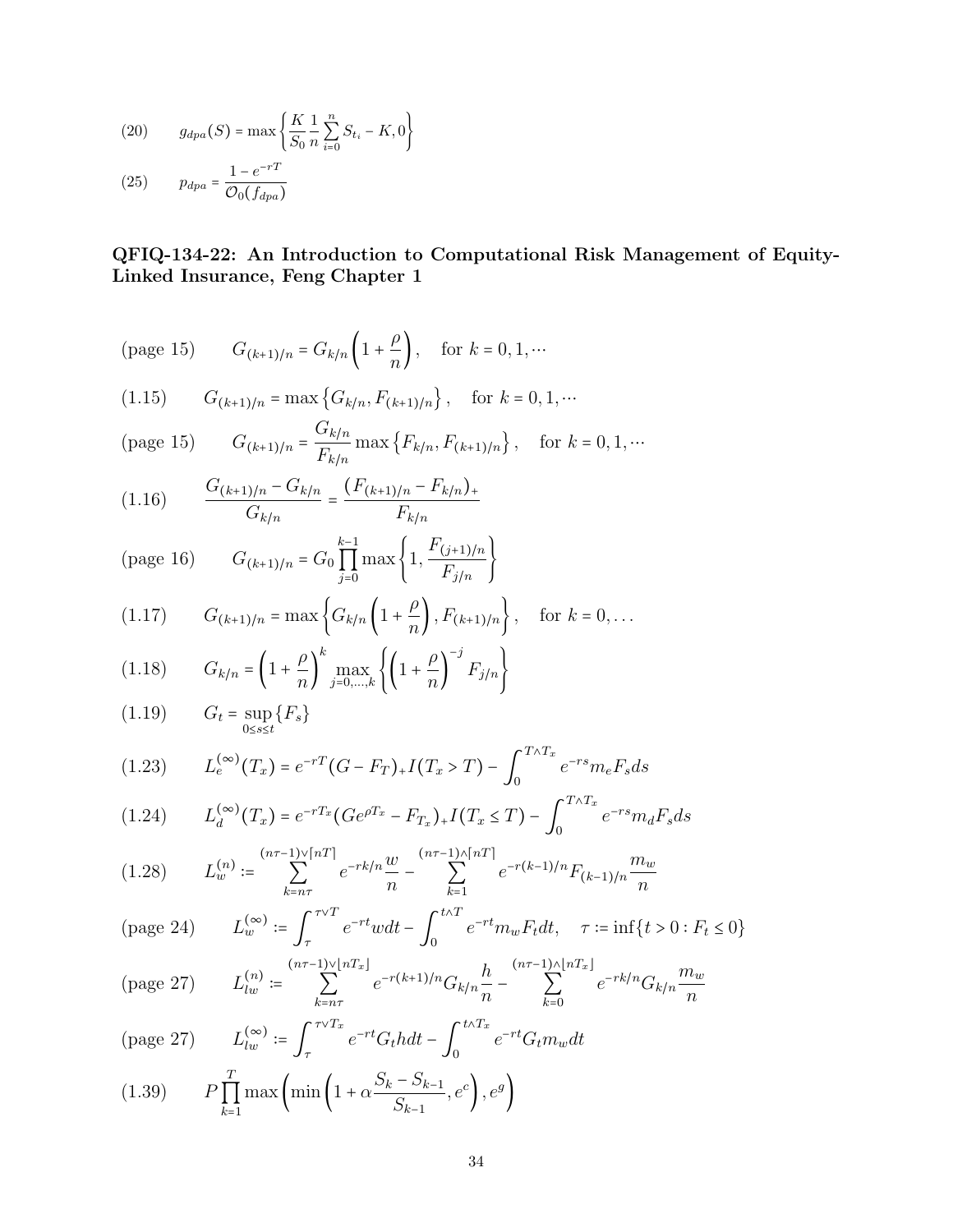(1.41) 
$$
P\prod_{k=1}^{T} \max\left(\min\left(\left(\frac{S_k}{S_{k-1}}\right)^{\alpha}, e^c\right), e^g\right)
$$

(1.42) 
$$
\max \left( P\left( \frac{\max\{S_k : k = 1, \cdots, T\}}{S_0} \right)^{\alpha}, G_T \right)
$$
  
(1.43) 
$$
\max \left( P\left( \frac{\sup_{0 \le t \le T} \{S_t\}}{\alpha} \right)^{\alpha}, G_T \right)
$$

$$
(1.43) \qquad \max\left\{P\left(\frac{\exp(\frac{1}{2}t)}{S_0}\right), G_T\right\}
$$

(4.52) 
$$
dF_t = (r - m)F_t dt + \sigma F_t dW_t, \quad 0 < t < T
$$

$$
(4.53) \qquad B_e(t, F) = T p_x \left[ Ge^{-r(T-t)} \Phi\left(-d_2 \left(T - t, \frac{F}{G}\right)\right) - Fe^{-m(T-t)} \Phi\left(-d_1 \left(T - t, \frac{F}{G}\right)\right) \right]
$$

(4.54) 
$$
d_1(t, u) = \frac{\ln u + (r - m + \sigma^2/2)t}{\sigma \sqrt{t}}
$$

(4.55) 
$$
d_2(t, u) = d_1(t, u) - \sigma \sqrt{t}
$$

(page 153) 
$$
P_e(t, F) = m_{e} t p_x F \int_0^{T-t} e^{-ms} s p_{x+t} ds = m_{e} t p_x F \bar{a}_{x+t: \overline{T-t} | m}
$$

$$
\text{(page 153)} \qquad \text{TP}_x \left[ e^{(\rho - r)T} \Phi \left( \frac{\rho - (r - m - \sigma^2/2)}{\sigma} \sqrt{T} \right) \right] = m_e \bar{a}_{x:\overline{T}|m}
$$

(page 154)  $\qquad \tilde{\mathbb{E}} \left[ e^{-r(T_2-t)} (G_{T_1} - F_{T_2})_+ I(T_x > T_2) | \mathcal{F}_t \right]$  $= \tau_2 p_x e^{-r(T_2-t)} \left[ G_{T_1} \Phi(-d_2(T_2-t, F_t/G_{T_1})) - F_t e^{(r-m)(T_2-t)} \Phi(-d_1(T_2-t, F_t/G_{T_1})) \right]$ (This is a correction to the text formula)

$$
(4.60) \qquad N_d(0, F_0) \coloneqq B_d(0, F_0) - P_d(0, F_0) = \tilde{\mathbb{E}} \left[ \int_0^T e^{-rt} \iota p_x \mu_{x+t} (G_t - F_t)_+ dt - \int_0^T e^{-rt} m_{dt} p_x F_t dt \right]
$$

(4.61) 
$$
B_w(t,F) = \tilde{\mathbb{E}}[e^{-r(T-t)}F_{T-t}I(F_{T-t}>0)|F_0 = F] + \frac{w}{r}(1 - e^{-r(T-t)})
$$

$$
(4.63) \qquad N_w(t, F) = \tilde{\mathbb{E}} \left[ w \int_{\tau-t}^{(\tau \vee T)-t} e^{-rs} ds - m_w \int_{(\tau \wedge t)-t}^{(\tau \wedge T)-t} e^{-rs} \tilde{F}_s ds \middle| \tilde{F}_0 = F \right]
$$

$$
= \tilde{\mathbb{E}} \left[ w \int_{\tau}^{\tau \vee (T-t)} e^{-rs} ds - m_w \int_0^{\tau \wedge (T-t)} e^{-rs} F_s ds \middle| F_0 = F \right]
$$

(page 158)  $e^{-rT}F_T I(\tau > T) + \frac{w}{r}$  $\frac{w}{r}(1-e^{-rT})-F_0$ 

(page 158) 
$$
w \int_{\tau \wedge T}^{T} e^{-rs} ds - m_w \int_{0}^{t \wedge T} e^{-rs} F_s ds
$$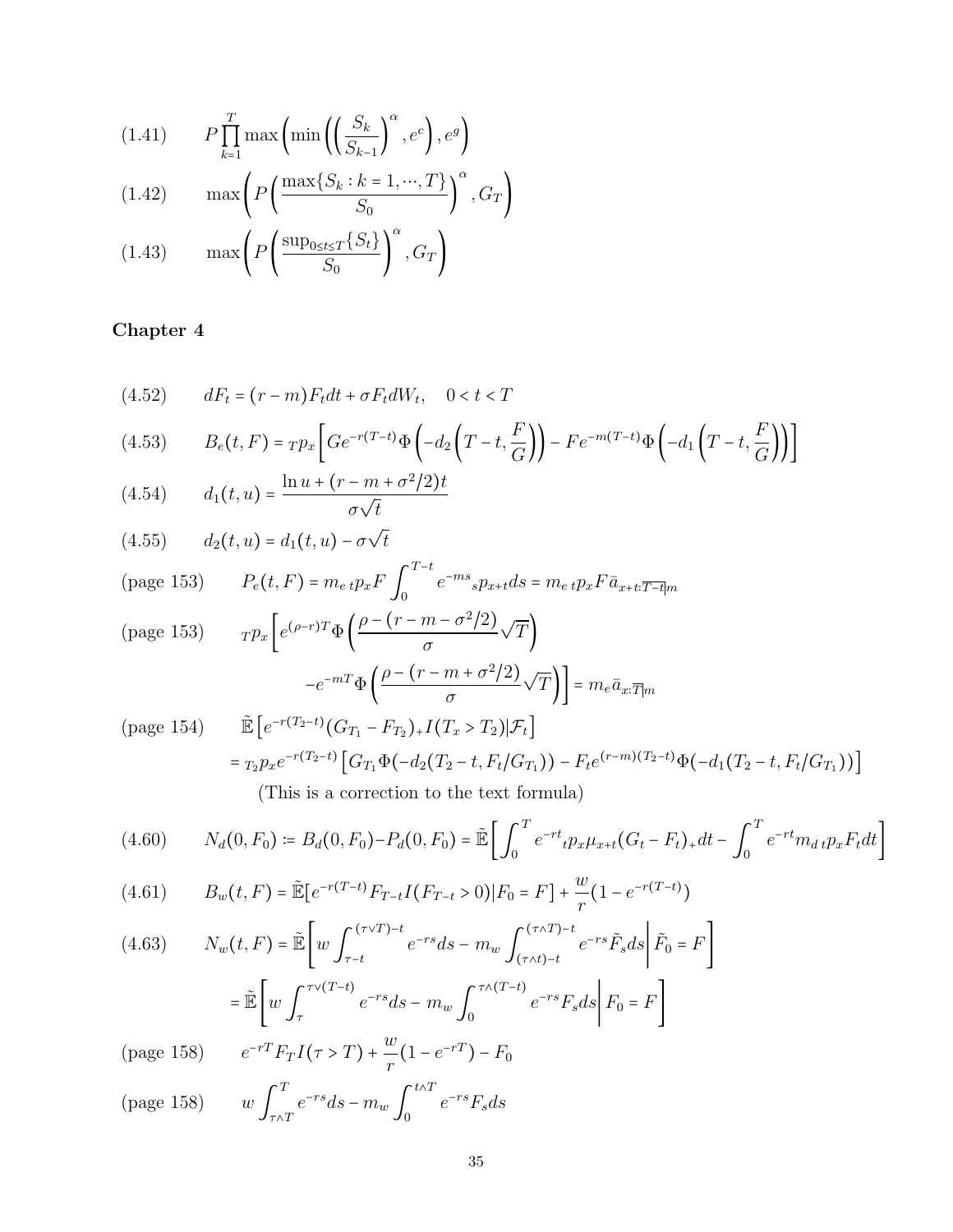\n
$$
F_0 - \mathbb{E} \left[ \int_0^{\tau \wedge T} e^{-rs} (mF_s + w) ds \right] = \mathbb{E} \left[ e^{-r(\tau \wedge T)} F_{\tau \wedge T} \right] = \mathbb{E} \left[ e^{-rT} F_T I(\tau > T) \right]
$$
\n

\n\n (page 160) 
$$
B_{iw}(F_0) := \mathbb{E} \left[ \int_0^{T_x} w e^{-rs} ds + e^{-rT_x} F_{T_x} I(F_{T_x} > 0) \right]
$$
\n

\n\n =  $\frac{w}{r} - \frac{\delta w}{r(\delta + r)} + \delta \mathbb{E} \left[ \int_0^{\tau} e^{-(\delta + r)u} F_{iv} dT \right]$ \n

\n\n (4.75) 
$$
N_{lw}(t, \hat{r}) = \frac{w}{r} \frac{\delta}{r} \left[ e^{-(\delta + r)\tau} \right] + m_w \mathbb{E} \left[ \int_0^{\tau} e^{-\delta t} F_s \, q_{z+t}(s) ds \right]
$$
\n

\n\n (page 162) 
$$
B_{iw}(t, F) = \frac{w}{r} \mathbb{E} \left[ e^{-r\tau} Q_{x+t}(r) \right] + \mathbb{E} \left[ \int_0^{\tau} e^{-rs} F_s \, q_{z+t}(s) ds \right]
$$
\n

\n\n (page 163) 
$$
N_{lw}(t, F) = \frac{w}{r} \mathbb{E} \left[ e^{-r\tau} Q_{x+t}(r) \right] - \frac{w}{r} \mathbb{E} \left[ \int_0^{\infty} e^{-ru} q_{z+t}(u) du \right]
$$
\n

\n\n (page 164) 
$$
M_{vw} \mathbb{E} \left[ \int_0^{\tau} e^{-rv} Q_{x+t}(u) F_u du \right]
$$
\n

\n\n (page 167) 
$$
C_{reclated to Policholder Account: 
$$
J[t] = C[t] \times \left[ Q[t] - \frac{1}{2} \times L[t] \right)
$$
\n
$$

\n\n (page 167) 
$$
M_{v} \times \text{ Charles: } K[t] = B[t] \times \left[ Q[t] - \frac
$$

- (page 168) Poicy Fee Income (30 annual policy fee:  $AG[t] = 30 \times AD[t-1]$ <br>(page 168) Total Revenues:  $AH[t] = AE[t] + AF[t] + AG[t]$
- (page 168) Total Revenues:  $AH[t] = AE[t] + AF[t] + AG[t]$ <br>(page 168) Premium-Based Administrative Expenses:  $AO[t]$
- Premium-Based Administrative Expenses:  $AO[t] = AE[t] \times AJ[t]$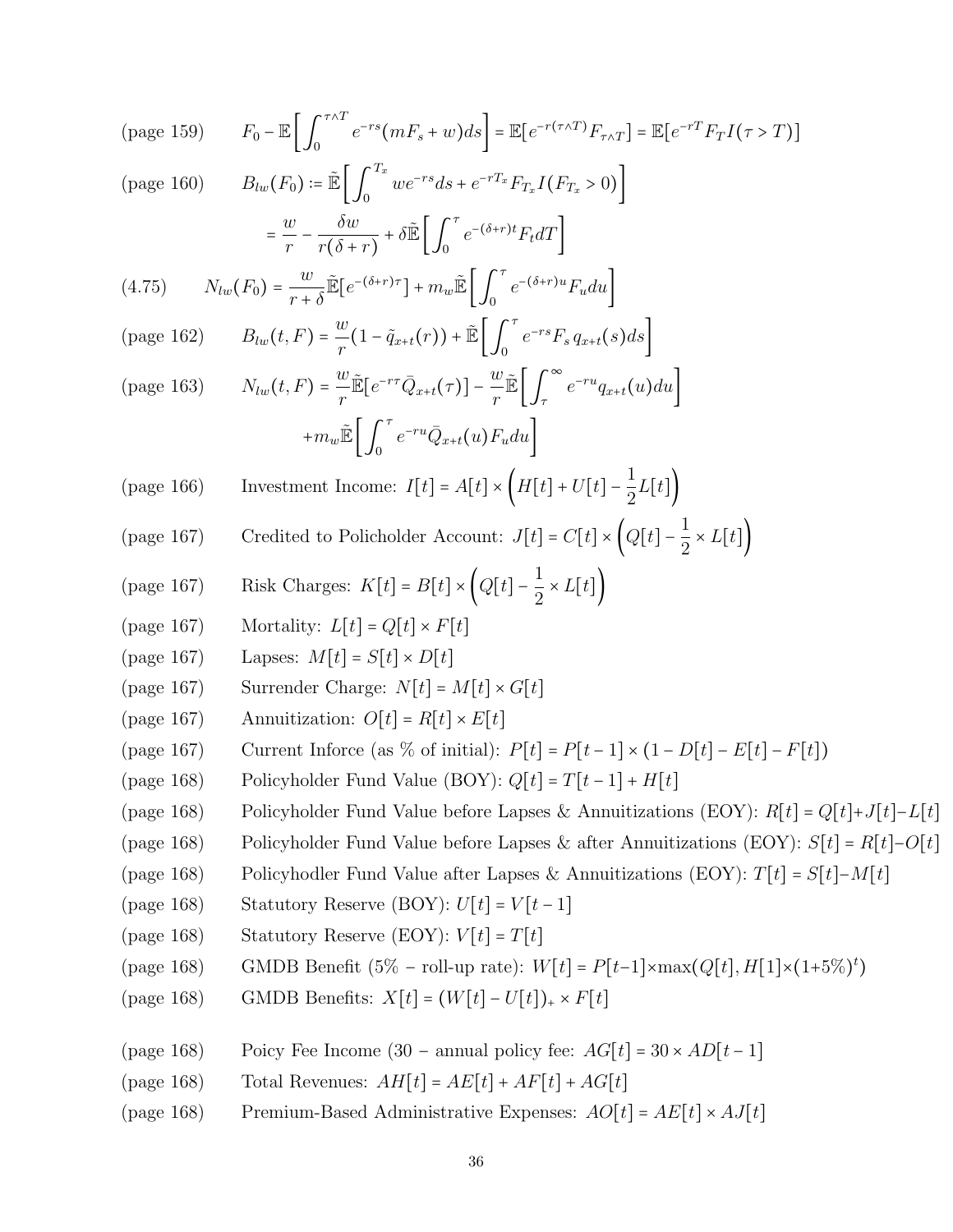\n
$$
\begin{aligned}\n &\text{(page 168)}\\
&\text{Per Policy Adminstrative Expresses } (2\% - \text{ inflation rate}):\\
&\text{AP}[t] = AK[t] \times AM[t] \times (1 + 2\%)^{t-1} \\
&\text{(page 169)}\\
&\text{Commissions: } AQ[t] = AE[t] \times AL[t] \\
&\text{(page 169)}\\
&\text{GMDB Cost } (0.4\% of account value - GMDB cost): AR[t] = T[t] \times 0.4\% \\
&\text{(page 169)}\\
&\text{Total Expresses: } AS[t] = AO[t] + AP[t] + AQ[t] + AR[t] \\
&\text{(page 169)}\\
&\text{Death Claus: } AT[t] = U[t] \\
&\text{(page 169)}\\
&\text{Current} = M[t] - N[t] \\
&\text{(page 170)}\\
&\text{GMDB Benefit: } AX[t] = W[t] - V[t - 1] \\
&\text{(page 170)}\\
&\text{Total Benefit: } AX[t] = (W[t] - U[t]) \times F[t] \\
&\text{(page 170)}\\
&\text{Book Profit. } AX[t] = AT[t] + AU[t] + AW[t] + AW[t] + AX[t] \\
&\text{(page 171)}\\
&\text{Take on Book Profit } (37\% - federal income tax rate): BF[t] = BE[t] \times 37\% \\
&\text{(page 171)}\\
&\text{Back Points after Tax: } BD[t] = BE[t] - BF[t] \\
&\text{(page 171)}\\
&\text{Target Surplus } (BOY): BI[t] = BJ[t - 1] \\
&\text{(page 171)}\\
&\text{Target Surplus } (BOY): BI[t] = BJ[t - 1] \\
&\text{(page 172)}\\
&\text{Interest on Target Surplus } 5G[t] = BI[t] - BH[t] \\
&\text{(page 172)}\\
&\text{Interest on Target Surplus: } BJ[t] = BH[t] - BH[t] \\
&\text{(page 172)}\\
&\text{Interest on Target Surplus: } BJ[t] = BH[t] - BH[t] \\
&\text{(page 172)}\\
&\text{After Tax Interest on Target Surplus: } BJ[t] = BK[t] - BL[t] \\
&\text{(page 172)}\\
&\text{After Tax Interest on Target Surplus: } BJ[t] = BK[t] - BE[t] \\
&\text{(
$$

−∫

(page 264) 
$$
B_e(t, F_t) = T p_x \left[ Ge^{-r(T-t)} \Phi\left(-d_2 \left(T-t, \frac{F_t}{G}\right)\right) - F_t e^{-m(T-t)} \Phi\left(-d_1 \left(T-t, \frac{F_t}{G}\right)\right) \right]
$$
  
(6.16) 
$$
(t, \lambda) = \begin{pmatrix} \partial & \partial & 1 & 2 & 2 \\ 0 & \partial & 1 & 2 & 2 \end{pmatrix} \begin{pmatrix} 2 & \lambda & 1 \\ 0 & 2 & \lambda & 1 \end{pmatrix}
$$

(6.16) 
$$
c(t,s) = -\left(\frac{\partial}{\partial t} + rs\frac{\partial}{\partial s} + \frac{1}{2}\sigma^2 s^2 \frac{\partial^2}{\partial s^2} - r\right) f(t,s) = m_t p_x F(t,s)
$$